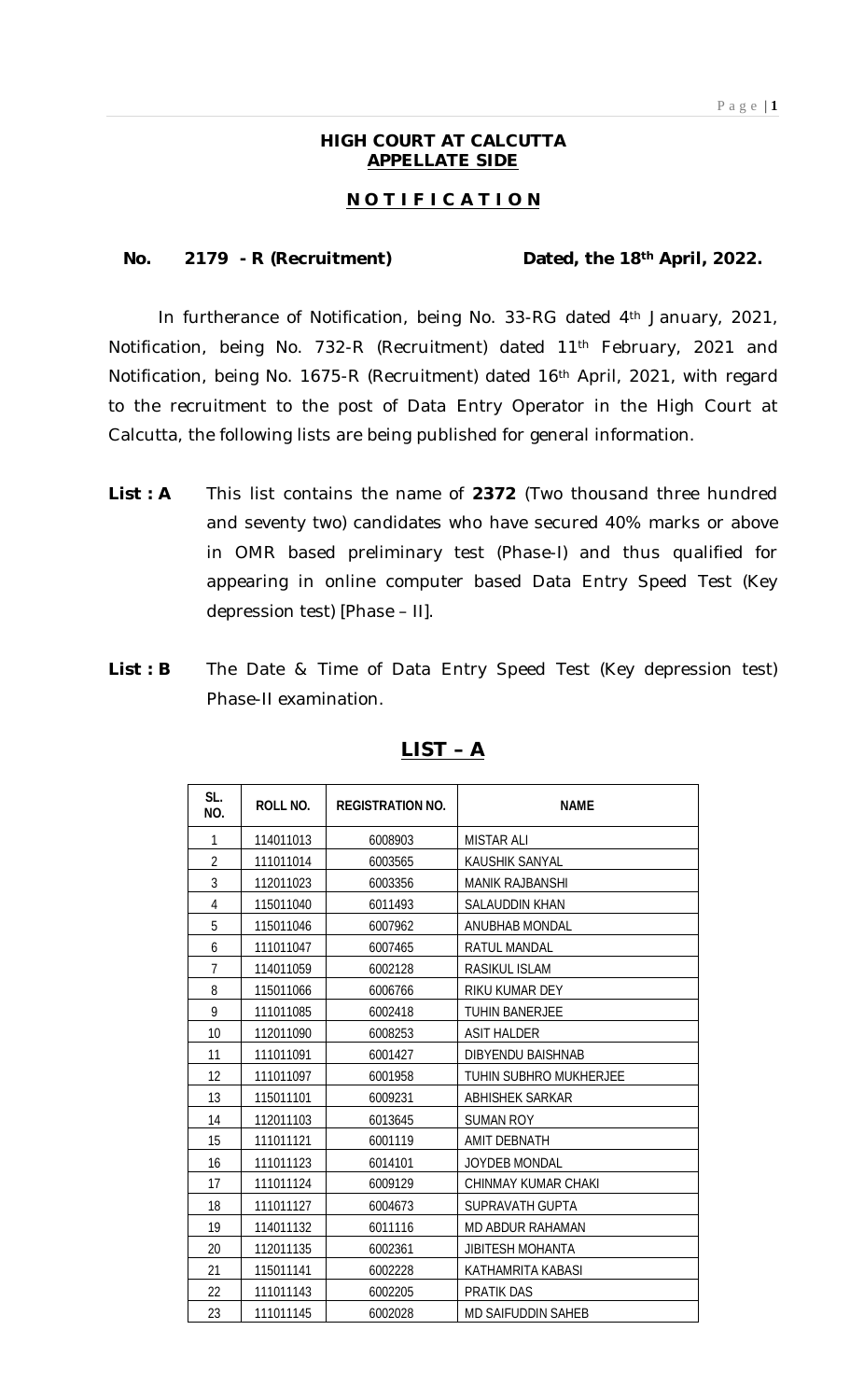| SL.<br>NO. | <b>ROLL NO.</b> | <b>REGISTRATION NO.</b> | <b>NAME</b>               |
|------------|-----------------|-------------------------|---------------------------|
| 24         | 111011146       | 6006958                 | <b>MAINAK KUNDU</b>       |
| 25         | 111011157       | 6001034                 | <b>DEBASISH DUTTA</b>     |
| 26         | 112011159       | 6010223                 | <b>GOPAL SARKAR</b>       |
| 27         | 112011160       | 6001506                 | <b>UJJAL MALAKAR</b>      |
| 28         | 112011162       | 6012315                 | PORITOSH CHOWDHURY        |
| 29         | 112011168       | 6003912                 | JOYDEV ROY                |
| 30         | 115011173       | 6000055                 | <b>RAJIB GHOSH</b>        |
| 31         | 111011178       | 6007969                 | <b>AVIJIT MANDAL</b>      |
| 32         | 111011181       | 6008249                 | PARTHA DE                 |
| 33         | 115011189       | 6012751                 | <b>ABHISEK SEN</b>        |
| 34         | 111011191       | 6008870                 | <b>SUBHAM HAZRA</b>       |
| 35         | 111011198       | 6005936                 | SUBHAJIT GHOSH            |
| 36         | 114011205       | 6013939                 | SAHIDUR RAHAMAN           |
| 37         | 111011207       | 6000961                 | <b>ARNAB GHOSH</b>        |
| 38         | 115011218       | 6011227                 | <b>MANIK SHIL</b>         |
| 39         | 111011242       | 6010431                 | <b>ANKAN DAS</b>          |
| 40         | 111011244       | 6007085                 | ABHISHEK KUMAR SINGH      |
| 41         | 114011246       | 6001824                 | <b>MIRAJUL ISLAM</b>      |
| 42         | 111011256       | 6010077                 | <b>SAGNIK SINHA</b>       |
| 43         | 111011278       | 6000054                 | ARABINDO GHOSH            |
| 44         | 112011281       | 6014188                 | DEBABRATA GOLDER          |
| 45         | 112011284       | 6008241                 | <b>ASHISH HALDER</b>      |
| 46         | 111011292       | 6004740                 | <b>IMAN KUMAR MITRA</b>   |
| 47         | 112011299       | 6004582                 | <b>CHANDAN KUMAR DAS</b>  |
| 48         | 111011305       | 6000316                 | <b>DIBYENDU GHOSH</b>     |
| 49         | 111011307       | 6002958                 | <b>JOYDIP BOSE</b>        |
| 50         | 111011325       | 6002419                 | NILANJAN GHOSH            |
| 51         | 112011327       | 6004866                 | SHIVABRATA SARKAR         |
| 52         | 115011328       | 6006995                 | <b>JAYANTA KUMAR SHEE</b> |
| 53         | 112011330       | 6012504                 | SANTU SARKAR              |
| 54         | 113011333       | 6007165                 | MUKTI PRAKASH TOPPO       |
| 55         | 111011335       | 6006932                 | PANKAJ KUMAR SAW          |
| 56         | 111011336       | 6001238                 | <b>SUMIT MUNSI</b>        |
| 57         | 115011340       | 6005340                 | <b>SANJOY KUMAR PAUL</b>  |
| 58         | 111011342       | 6000965                 | DEEPJYOTI NAG             |
| 59         | 114011346       | 6006867                 | <b>HAZIKUL ALAM</b>       |
| 60         | 111011363       | 6013514                 | ARBIND ANAND              |
| 61         | 113011366       | 6013760                 | ANURAG BILUNG             |
| 62         | 112011371       | 6010719                 | <b>ANIMESH DAS</b>        |
| 63         | 112011377       | 6000219                 | SUKAMAL SARKAR            |
| 64         | 111011379       | 6003354                 | <b>ARIFUL ISLAM</b>       |
| 65         | 111011381       | 6000144                 | NILADRI BHATTACHARJEE     |
| 66         | 111011383       | 6003328                 | <b>SOURAV DAS</b>         |
| 67         | 112011395       | 6000794                 | <b>SUDIP DAS</b>          |
| 68         | 111011402       | 6005486                 | <b>SUMIT KUMAR PANDEY</b> |
| 69         | 111011403       | 6004978                 | <b>MD ISMAIL</b>          |
| 70         | 111011432       | 6010197                 | PANKAJ KUMAR              |
| 71         | 113011441       | 6014159                 | <b>CHANDAN MAHATO</b>     |
| 72         | 111011442       | 6004221                 | <b>SANKHA RAY</b>         |
| 73         | 111011446       | 6010724                 | <b>KHEMRAJ KARKI</b>      |
| 74         | 111011450       | 6000335                 | SUBHRAJYOTI GHOSH         |
| 75         | 113011459       | 6000016                 | MANISH GEORGE MINJ        |
| 76         | 112011464       | 6002868                 | <b>DIBAKAR SARKAR</b>     |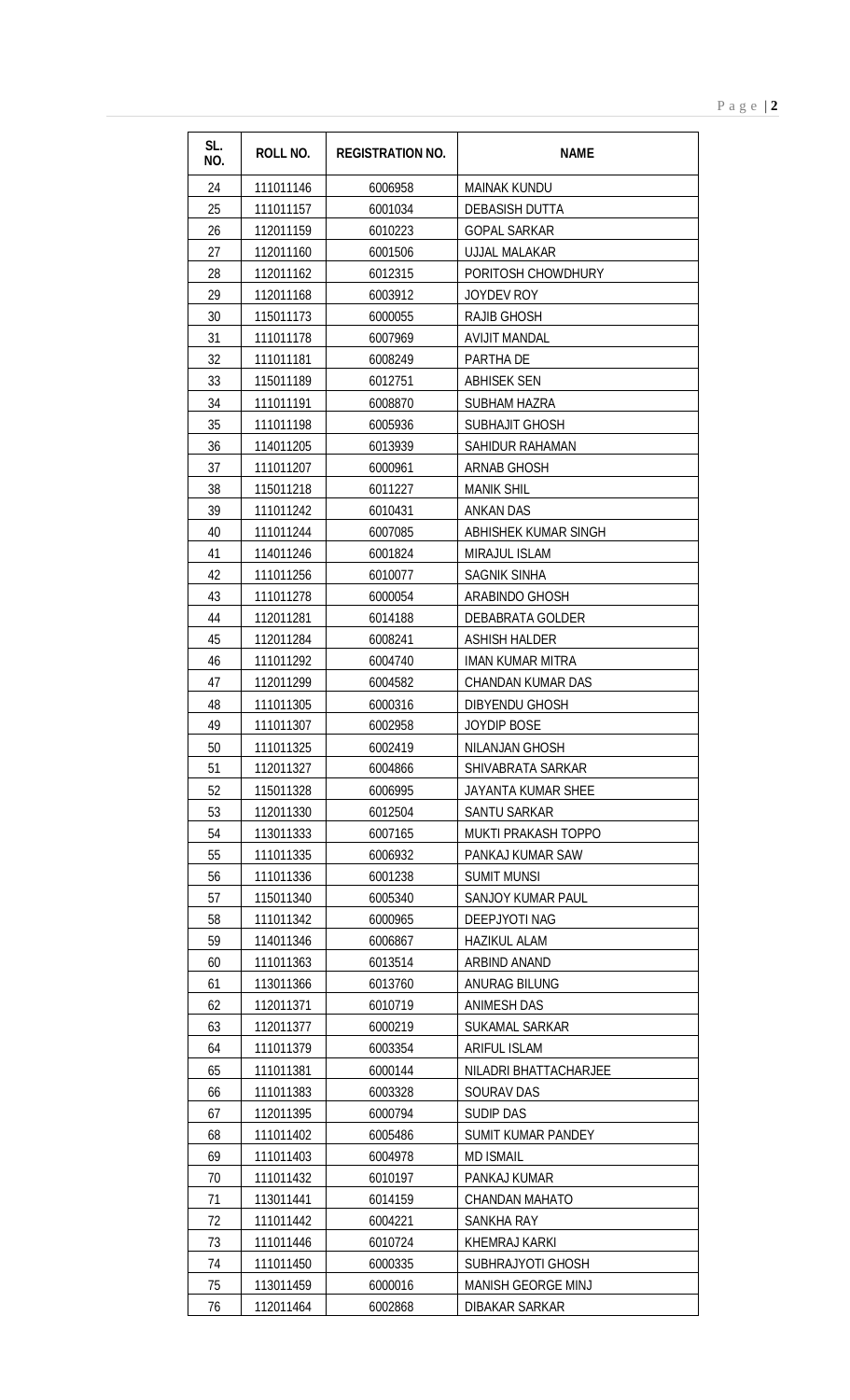| SL.<br>NO. | <b>ROLL NO.</b> | <b>REGISTRATION NO.</b> | <b>NAME</b>               |
|------------|-----------------|-------------------------|---------------------------|
| 77         | 111011470       | 6002621                 | <b>JITENDER SHAH</b>      |
| 78         | 112011477       | 6002320                 | <b>KALLOL BISWAS</b>      |
| 79         | 111011481       | 6009274                 | <b>TATHAGATA DHAR</b>     |
| 80         | 111011485       | 6001439                 | RAJARSHI MITRA            |
| 81         | 112011487       | 6000339                 | HIRAK CHANDRA ROY         |
| 82         | 114011497       | 6012927                 | <b>MD SAMSUL ALAM</b>     |
| 83         | 111011503       | 6002024                 | <b>LUTFOR RAHMAN</b>      |
| 84         | 111011506       | 6000007                 | ROUSHAN KUMAR DAS         |
| 85         | 111011507       | 6002093                 | DEBMALYA MUKHOPADHYAY     |
| 86         | 112011509       | 6003533                 | ANINDA BISWAS             |
| 87         | 111011510       | 6008580                 | ARNAB BHATTACHARJEE       |
| 88         | 114011515       | 6001193                 | <b>MD SAIF LASKAR</b>     |
| 89         | 111011531       | 6002333                 | SAJAL KUMAR LAYEK         |
| 90         | 111011533       | 6013217                 | AMIT KUMAR CHAKRABORTY    |
| 91         | 115011549       | 6000320                 | SAUNAK SEN                |
| 92         | 111011557       | 6000803                 | <b>RITTIK SINGH</b>       |
| 93         | 111011592       | 6013511                 | KUNTAL DEY                |
| 94         | 112011597       | 6004479                 | <b>NABENDU ROY</b>        |
| 95         | 115111598       | 6002413                 | KARTICK CHANDRA PAUL      |
| 96         | 114311616       | 6011077                 | MD MIZANUR RAHAMAN        |
| 97         | 112011617       | 6004989                 | MONOJIT MANDAL            |
| 98         | 115011619       | 6000228                 | <b>SAMPRODIP PAUL</b>     |
| 99         | 111311621       | 6001760                 | <b>PIJUSH MUKHERJEE</b>   |
| 100        | 111011625       | 6009185                 | <b>BISWARUP MUKHERJEE</b> |
| 101        | 111011628       | 6000972                 | SANDIPAN BHATTACHARJEE    |
| 102        | 115011630       | 6008801                 | KOUSHIK CHANDRA           |
| 103        | 114011635       | 6013789                 | <b>MD HIDER</b>           |
| 104        | 113011654       | 6002384                 | KUNAL KANTI BARUA         |
| 105        | 114011655       | 6012777                 | <b>RAMESH KR GUPTA</b>    |
| 106        | 111011660       | 6003230                 | PARTHA SARATHI GHOSH      |
| 107        | 111011683       | 6003240                 | <b>ABHISEK DEY</b>        |
| 108        | 115011684       | 6002634                 | <b>BISWAJIT DEBNATH</b>   |
| 109        | 111011687       | 6002867                 | <b>AKASH SEN</b>          |
| 110        | 121011005       | 6002960                 | SOUMODIP KONER            |
| 111        | 121011010       | 6013225                 | AHESANUR RAHAMAN          |
| 112        | 121011011       | 6002253                 | <b>SAIKAT MITRA</b>       |
| 113        | 121011014       | 6009077                 | <b>AMIT GHOSH</b>         |
| 114        | 121011017       | 6004502                 | <b>JAMAL HUSSAIN</b>      |
| 115        | 121011018       | 6006444                 | JITENDRA KUMAR            |
| 116        | 121011019       | 6007469                 | <b>MANISH PRASAD</b>      |
| 117        | 121011029       | 6011506                 | <b>MD GOLAM NABI</b>      |
| 118        | 125011031       | 6000581                 | <b>ARUNAVA GHOSH</b>      |
| 119        | 122011034       | 6005919                 | <b>SUBODH DAS</b>         |
| 120        | 121011035       | 6005808                 | SAMIM AKTER               |
| 121        | 124311037       | 6012629                 | <b>MD RAFIKUL ALAM</b>    |
| 122        | 121311041       | 6008760                 | <b>MIJANUR RAHAMAN</b>    |
| 123        | 125011046       | 6000509                 | JOYDIP GHOSH              |
| 124        | 124311054       | 6010041                 | <b>MD SHAHID MUNNA</b>    |
| 125        | 121011055       | 6000538                 | <b>BASUDEB PAL</b>        |
| 126        | 124311057       | 6007326                 | <b>MD SHAHID AKHTER</b>   |
| 127        | 121011066       | 6006348                 | ADITYA CHAKRABORTY        |
| 128        | 125011071       | 6011144                 | <b>KARTIK SHIL</b>        |
| 129        | 124011080       | 6013459                 | SAKHAWAT HOSSAIN          |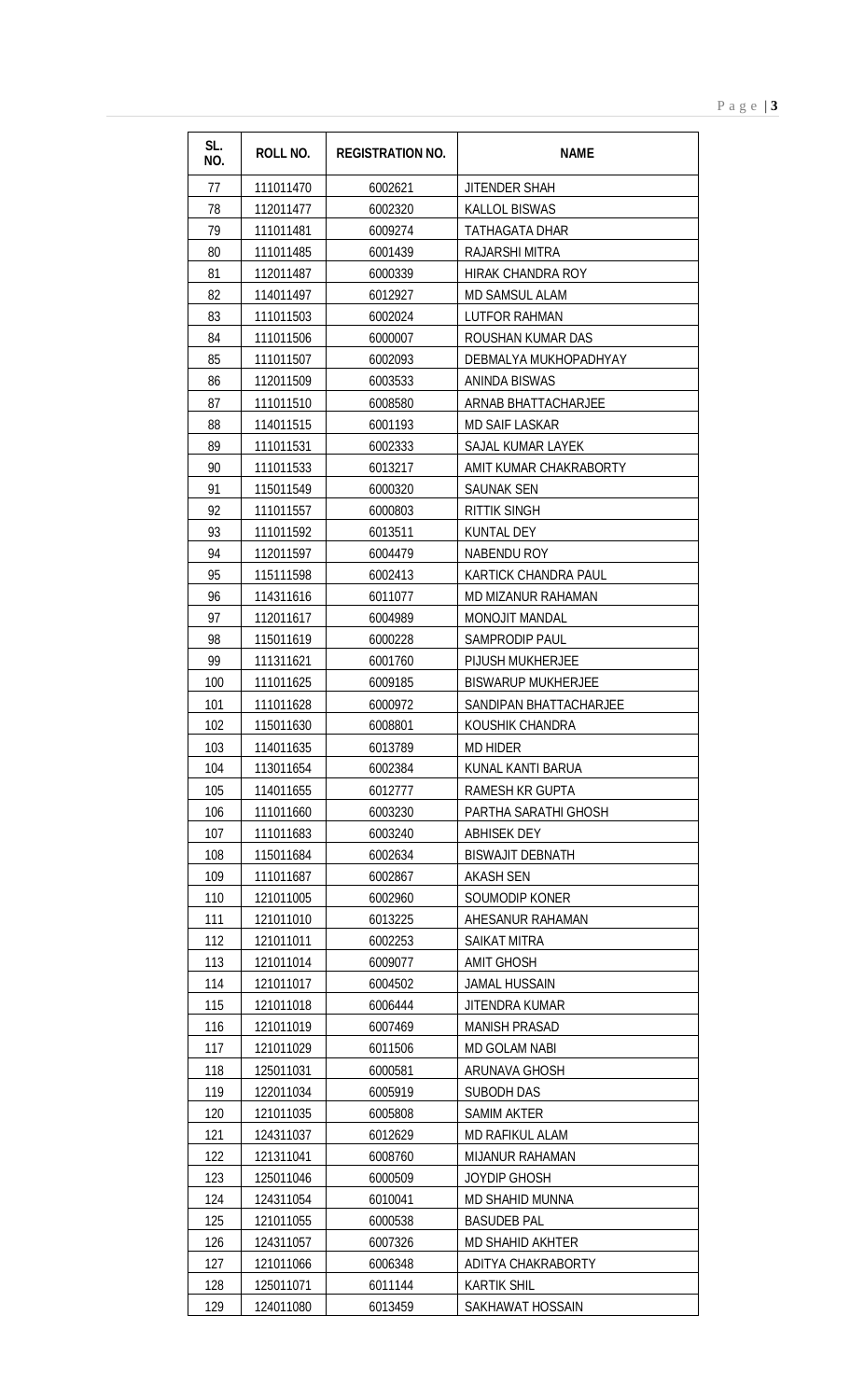| SL.<br>NO. | <b>ROLL NO.</b> | <b>REGISTRATION NO.</b> | <b>NAME</b>               |
|------------|-----------------|-------------------------|---------------------------|
| 130        | 121011082       | 6011054                 | <b>AMIT SAHA</b>          |
| 131        | 121011097       | 6001813                 | ARINDAM PODDER            |
| 132        | 125011107       | 6012007                 | <b>PROMIT KARMAKAR</b>    |
| 133        | 122011110       | 6002009                 | <b>ASHIT ROY</b>          |
| 134        | 124311128       | 6002348                 | <b>EMAM HOSSAIN</b>       |
| 135        | 122011139       | 6008207                 | <b>PRASANJIT BISWAS</b>   |
| 136        | 122011145       | 6009371                 | <b>UJJAL KUMAR SARKAR</b> |
| 137        | 125011147       | 6000958                 | SHEPUL GHOSH              |
| 138        | 121011151       | 6011625                 | RAJESHWAR KUMAR           |
| 139        | 122011158       | 6012154                 | PANKAJ CHANDRA MANDAL     |
| 140        | 121011173       | 6010600                 | <b>HIRAK KUMAR DAS</b>    |
| 141        | 121011180       | 6000139                 | PINAKI BANERJEE           |
| 142        | 121011184       | 6003541                 | ARNAB BHATTACHARYYA       |
| 143        | 121011192       | 6000086                 | <b>GOURGOPAL SEN</b>      |
| 144        | 124011193       | 6013942                 | SK YAUSUF ALI             |
| 145        | 121011195       | 6003621                 | SUBRATA SARKAR            |
| 146        | 121011198       | 6011117                 | RAJKUMAR VERMA            |
| 147        | 124311212       | 6006463                 | <b>SK ALAM</b>            |
| 148        | 124011223       | 6012585                 | MD DILWAR HOSSAIN         |
| 149        | 125011227       | 6012559                 | <b>SUBHADEEP PAUL</b>     |
| 150        | 121011228       | 6001689                 | <b>AJIT KUMAR</b>         |
| 151        | 121011229       | 6001397                 | <b>RAM KUMAR SINGH</b>    |
| 152        | 121011239       | 6010341                 | ROHAN SEN                 |
| 153        | 124011247       | 6011717                 | <b>MUSLIM SK</b>          |
| 154        | 122011248       | 6003937                 | PROSANTA ROY              |
| 155        | 122011260       | 6002831                 | SUPRIYO ROY               |
| 156        | 122011262       | 6003886                 | SOUVIK MONDAL             |
| 157        | 121011263       | 6012067                 | <b>BISWADEEPMUKHERJEE</b> |
| 158        | 121011287       | 6005352                 | SUBIR KUMAR ROY           |
| 159        | 125011289       | 6001611                 | SASANKA SHEKHAR KARMAKAR  |
| 160        | 122011290       | 6005408                 | SANU KUMAR DAS            |
| 161        | 122011291       | 6001005                 | PRANAB BAIRAGI            |
| 162        | 121011297       | 6006759                 | PRASHANTA MANDAL          |
| 163        | 121011323       | 6004838                 | KUNTAL BHATTACHARJEE      |
| 164        | 122011327       | 6009553                 | SHIBSANKAR MANDAL         |
| 165        | 121011332       | 6003477                 | <b>HARISH BHUSHAN</b>     |
| 166        | 122011343       | 6002620                 | <b>UJJWAL BISWAS</b>      |
| 167        | 121011351       | 6004774                 | SAURABH YADAV             |
| 168        | 121011352       | 6011194                 | CHIRANJIT DAS             |
| 169        | 122011361       | 6011095                 | <b>MANINDRA MANDAL</b>    |
| 170        | 121011363       | 6009010                 | SURYA KIRAN LAHA          |
| 171        | 124011364       | 6003628                 | SK ASADUL                 |
| 172        | 122011367       | 6001963                 | SAPTARSHI MAJUMDER        |
| 173        | 122011370       | 6000201                 | SHUBHENDU DAS             |
| 174        | 124011377       | 6011993                 | MUSTAFIZUR RAHMAN         |
| 175        | 121011378       | 6006218                 | <b>SUDIP SARKAR</b>       |
| 176        | 124011383       | 6011723                 | <b>ASADUL SK</b>          |
| 177        | 123011393       | 6003341                 | TUSHAR HANSDA             |
| 178        | 121011405       | 6000068                 | <b>NAIMUL ISLAM</b>       |
| 179        | 125011416       | 6008792                 | <b>GOPINATH SUTRADHAR</b> |
| 180        | 121011417       | 6009657                 | <b>TUSHAR MUKHERJEE</b>   |
| 181        | 122011420       | 6008537                 | <b>MALIN ROY</b>          |
| 182        | 121011425       | 6007876                 | <b>ABHIJIT MOHANTA</b>    |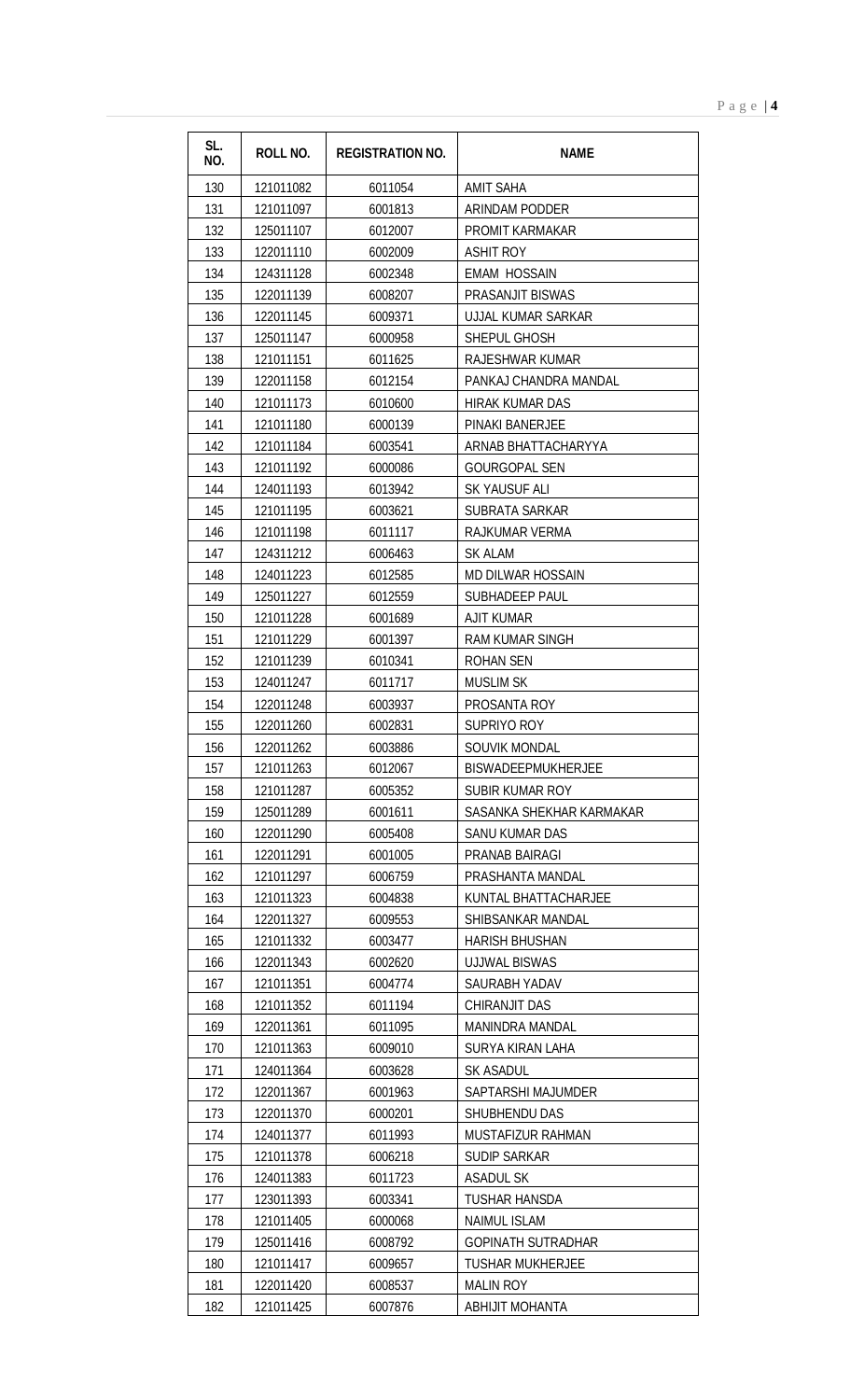| SL.<br>NO. | <b>ROLL NO.</b> | <b>REGISTRATION NO.</b> | <b>NAME</b>              |  |
|------------|-----------------|-------------------------|--------------------------|--|
| 183        | 121011429       | 6000385                 | SAHEB MITRA              |  |
| 184        | 122011432       | 6009098                 | AMIT ROY                 |  |
| 185        | 122011433       | 6012108                 | SUMAN MANDAL             |  |
| 186        | 122011441       | 6009008                 | PROSENJIT BARMAN         |  |
| 187        | 121311445       | 6010748                 | <b>ANKIT KUMAR DAS</b>   |  |
| 188        | 125011451       | 6013792                 | RATAN GHOSH              |  |
| 189        | 124011452       | 6001107                 | SHARIAR RAHAMAN          |  |
| 190        | 122011454       | 6001277                 | BISWASRABA SIKDAR        |  |
| 191        | 122011460       | 6002970                 | <b>KUNAL ROY</b>         |  |
| 192        | 121011464       | 6002817                 | NIRJHAR DUTTA            |  |
| 193        | 121011475       | 6003378                 | JYOTIRMOY DAS            |  |
| 194        | 121011476       | 6009654                 | DIBYENDU GHOSH           |  |
| 195        | 121011485       | 6001584                 | <b>TRISHIT MUKHERJEE</b> |  |
| 196        | 121011486       | 6000222                 | SAIKAT MONDAL            |  |
| 197        | 122011488       | 6007498                 | SUJOY SARKAR             |  |
| 198        | 122011491       | 6003742                 | PANKAJ KR SAHA           |  |
| 199        | 122011494       | 6011554                 | SAMIR SARKAR             |  |
| 200        | 125011503       | 6007325                 | SUBHANKAR GHOSH          |  |
| 201        | 125011507       | 6004554                 | DEBABRATA GUIN           |  |
| 202        | 125111508       | 6007385                 | <b>GOUTAM RUDRA</b>      |  |
| 203        | 121011509       | 6014130                 | MITHUN CHANDA            |  |
| 204        | 122011515       | 6013798                 | RITON KAHAR              |  |
| 205        | 121011518       | 6013404                 | SURYAKANTA PAL           |  |
| 206        | 121011520       | 6011953                 | <b>SUBHAM SARKAR</b>     |  |
| 207        | 123011522       | 6003066                 | RANAJIT HANSDA           |  |
| 208        | 125011526       | 6012588                 | SOURAV DE                |  |
| 209        | 122011532       | 6013967                 | <b>BIJOY ROY</b>         |  |
| 210        | 121011540       | 6005571                 | AYAN BHATTACHARYA        |  |
| 211        | 124011542       | 6012439                 | WASIM AKRAM              |  |
| 212        | 121011552       | <b>6000507</b>          | DER IVOTI SIKDAR         |  |

| 184 | 122011432 | 6009098 | <b>AMIT ROY</b>          |
|-----|-----------|---------|--------------------------|
| 185 | 122011433 | 6012108 | <b>SUMAN MANDAL</b>      |
| 186 | 122011441 | 6009008 | PROSENJIT BARMAN         |
| 187 | 121311445 | 6010748 | ANKIT KUMAR DAS          |
| 188 | 125011451 | 6013792 | <b>RATAN GHOSH</b>       |
| 189 | 124011452 | 6001107 | SHARIAR RAHAMAN          |
| 190 | 122011454 | 6001277 | <b>BISWASRABA SIKDAR</b> |
| 191 | 122011460 | 6002970 | KUNAL ROY                |
| 192 | 121011464 | 6002817 | NIRJHAR DUTTA            |
| 193 | 121011475 | 6003378 | JYOTIRMOY DAS            |
| 194 | 121011476 | 6009654 | DIBYENDU GHOSH           |
| 195 | 121011485 | 6001584 | <b>TRISHIT MUKHERJEE</b> |
| 196 | 121011486 | 6000222 | SAIKAT MONDAL            |
| 197 | 122011488 | 6007498 | <b>SUJOY SARKAR</b>      |
| 198 | 122011491 | 6003742 | PANKAJ KR SAHA           |
| 199 | 122011494 | 6011554 | SAMIR SARKAR             |
| 200 | 125011503 | 6007325 | SUBHANKAR GHOSH          |
| 201 | 125011507 | 6004554 | DEBABRATA GUIN           |
| 202 | 125111508 | 6007385 | <b>GOUTAM RUDRA</b>      |
| 203 | 121011509 | 6014130 | <b>MITHUN CHANDA</b>     |
| 204 | 122011515 | 6013798 | RITON KAHAR              |
| 205 | 121011518 | 6013404 | SURYAKANTA PAL           |
| 206 | 121011520 | 6011953 | <b>SUBHAM SARKAR</b>     |
| 207 | 123011522 | 6003066 | RANAJIT HANSDA           |
| 208 | 125011526 | 6012588 | SOURAV DE                |
| 209 | 122011532 | 6013967 | <b>BIJOY ROY</b>         |
| 210 | 121011540 | 6005571 | AYAN BHATTACHARYA        |
| 211 | 124011542 | 6012439 | WASIM AKRAM              |
| 212 | 121011552 | 6000597 | <b>DEBJYOTI SIKDAR</b>   |
| 213 | 121011562 | 6000104 | ARIYANTA SARKAR          |
| 214 | 122311566 | 6002823 | <b>DWIJEN MANDAL</b>     |
| 215 | 121011571 | 6002820 | <b>VIKASH KUMAR</b>      |
| 216 | 124011577 | 6005620 | <b>HILLOL MANDAL</b>     |
| 217 | 121011579 | 6001103 | HARISANKAR MANDAL        |
| 218 | 121011588 | 6010465 | UTPAL MONDAL             |
| 219 | 122211589 | 6000281 | SOURAV SAHA              |
| 220 | 124311591 | 6000070 | SAMAYUN SK               |
| 221 | 121011593 | 6010999 | PURNENDU SARKAR          |
| 222 | 121011598 | 6001387 | PALASH GHOSH             |
| 223 | 122011600 | 6005698 | RAMKRISHNA SARKAR        |
| 224 | 121011603 | 6010228 | <b>BIDYUT MONDAL</b>     |
| 225 | 121011614 | 6002106 | RAJAT SUBHRA CHOWDHURY   |
| 226 | 122011615 | 6013850 | BISWAJIT DAS             |
| 227 | 125011623 | 6002704 | AVIJIT KARMAKAR          |
| 228 | 125011630 | 6009199 | <b>TAPOS KUMAR RAY</b>   |
| 229 | 121011631 | 6002265 | ATANU CHAKRABORTY        |
| 230 | 121011638 | 6012959 | PANKAJ KR ACHARJEE       |
| 231 | 134012004 | 6011647 | MOST SULTANA YEASMIN     |
| 232 | 132012007 | 6011656 | PRIYANKA HALDER          |
| 233 | 131012013 | 6005707 | RUCHIKA AICH             |
| 234 | 134012016 | 6002773 | <b>NAJIA SULTANA</b>     |
| 235 | 133012022 | 6014064 | <b>SONU LAMA</b>         |

**SL.**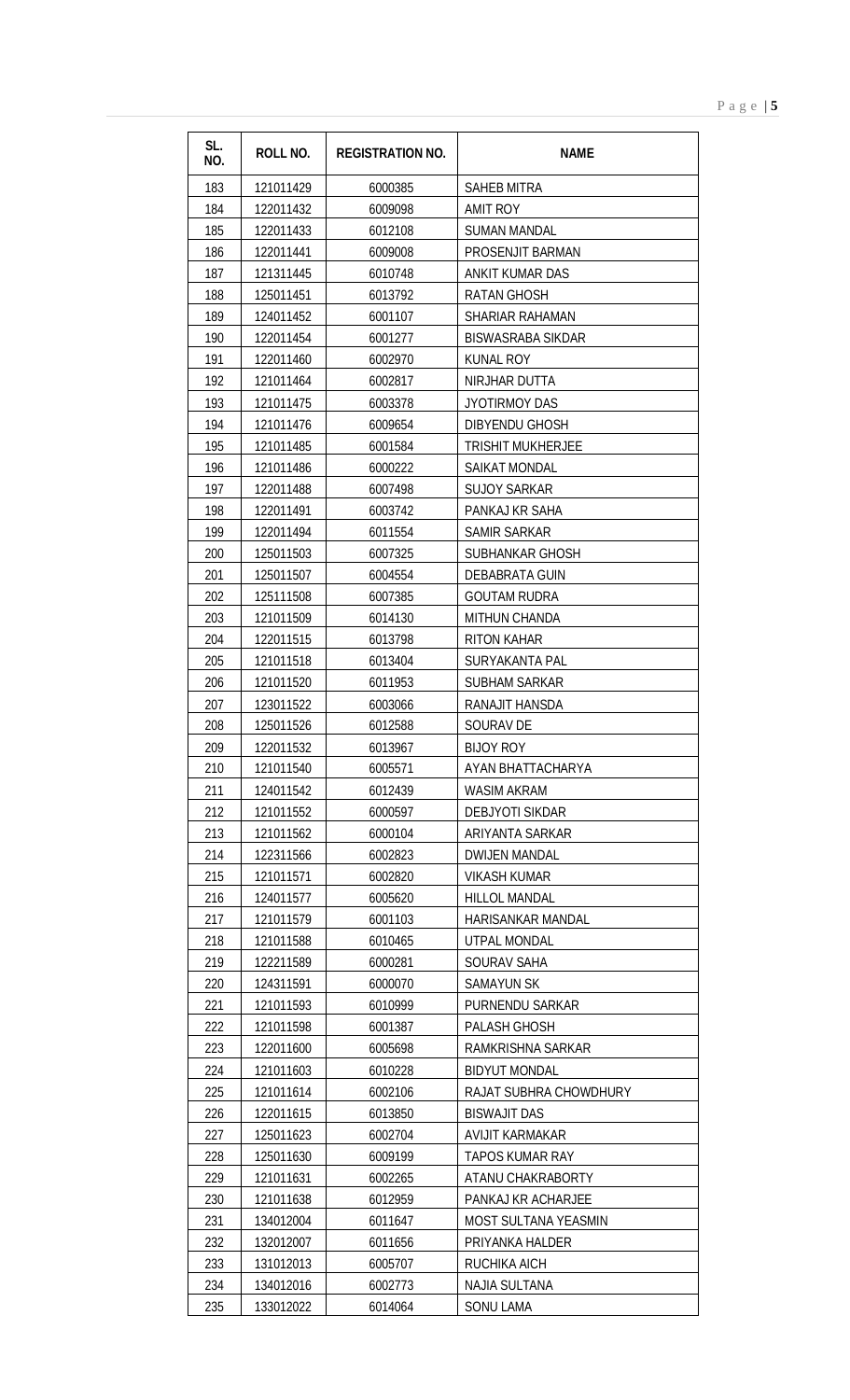| SL.<br>NO. | <b>ROLL NO.</b> | <b>REGISTRATION NO.</b> | <b>NAME</b>               |
|------------|-----------------|-------------------------|---------------------------|
| 236        | 131012042       | 6001131                 | <b>MANDAVI RAKSHIT</b>    |
| 237        | 131012050       | 6009447                 | POULAMI MAJUMDER          |
| 238        | 131012051       | 6012088                 | <b>RESHMA KHATUN</b>      |
| 239        | 134012064       | 6006268                 | YEASMIN KHATUN            |
| 240        | 131012094       | 6013877                 | <b>PUJA BHARTI</b>        |
| 241        | 131012115       | 6009852                 | <b>SOUMI MONDAL</b>       |
| 242        | 135411126       | 6012273                 | APURBA KARMAKAR           |
| 243        | 134411129       | 6001459                 | <b>ABDUL AZIZ</b>         |
| 244        | 131411130       | 6002258                 | PRITHWIS DAS              |
| 245        | 135411148       | 6013489                 | PRASANTA MODAK            |
| 246        | 134411154       | 6013425                 | <b>ABDUL KAYEM</b>        |
| 247        | 131011167       | 6010331                 | <b>SHIVENDER</b>          |
| 248        | 131011177       | 6006811                 | <b>RAHUL PAUL</b>         |
| 249        | 134311179       | 6004964                 | MD SAKIR ALAM             |
| 250        | 131011183       | 6009968                 | <b>MINTU KHAN</b>         |
| 251        | 132011187       | 6002645                 | <b>BHABATOSH ROY</b>      |
| 252        | 131011189       | 6012790                 | <b>RAHUL SINGH</b>        |
| 253        | 132011192       | 6009919                 | ADARSHA MANDAL            |
| 254        | 131011197       | 6001618                 | <b>JHILAM ROY</b>         |
| 255        | 135011200       | 6002269                 | SAROJ KUMAR TARAFDAR      |
| 256        | 131011208       | 6011757                 | TAPAN KUMAR DAS           |
| 257        | 131011212       | 6003692                 | RAJORSHI KHASNABISH       |
| 258        | 132011217       | 6011511                 | UTPAL KUMAR ROY           |
| 259        | 134011220       | 6005222                 | MUSTAFIZUR RAHMAN BISWAS  |
| 260        | 131011221       | 6012426                 | ABHINABA ADGIRI           |
| 261        | 131011229       | 6000978                 | <b>PRASUN DAS</b>         |
| 262        | 131011230       | 6012851                 | MD JAUWAD                 |
| 263        | 135011253       | 6012491                 | SOMNATH PATRA             |
| 264        | 131011255       | 6013759                 | SAMRAT DEBGUPTA           |
| 265        | 135011256       | 6002540                 | SOHAG KHAN                |
| 266        | 131011258       | 6001316                 | <b>SAYED FAZLE ELAHI</b>  |
| 267        | 135011259       | 6008506                 | PRITAM KARMAKAR           |
| 268        | 131011262       | 6010552                 | KUNAL KANT                |
| 269        | 134011270       | 6002223                 | SHOAIB AKBAR              |
| 270        | 131011272       | 6002371                 | <b>ANISH PORIA</b>        |
| 271        | 131011275       | 6013267                 | <b>BISWAJIT SAHA</b>      |
| 272        | 131011277       | 6002667                 | SUMANTA MAJUMDAR          |
| 273        | 131011283       | 6007729                 | <b>MONISH DAS</b>         |
| 274        | 135011285       | 6001491                 | <b>SUVANKAR PAL</b>       |
| 275        | 131011286       | 6004050                 | <b>VIVEK KUMAR PANDEY</b> |
| 276        | 131011287       | 6002916                 | <b>SURAJIT SINGHA</b>     |
| 277        | 135011291       | 6002491                 | SHIRSENDU KUMAR PAUL      |
| 278        | 134011305       | 6003330                 | <b>SK MUNNA</b>           |
| 279        | 132011309       | 6001201                 | <b>CHHOTAN BISWAS</b>     |
| 280        | 135211312       | 6002330                 | SANJAY THAPA              |
| 281        | 135011319       | 6004980                 | SUBHANKAR GHOSH           |
| 282        | 131011320       | 6000719                 | <b>RAHUL KUMAR</b>        |
| 283        | 134012329       | 6007773                 | RAJMA ALI                 |
| 284        | 131012353       | 6007713                 | <b>ADITI SINHA</b>        |
| 285        | 131012364       | 6010741                 | ANWESHA MAITY             |
| 286        | 134012370       | 6013526                 | TUKIA AZMI                |
| 287        | 131012374       | 6003689                 | <b>ESHA SARKAR</b>        |

131012389 6006738 SHILPA GANGULY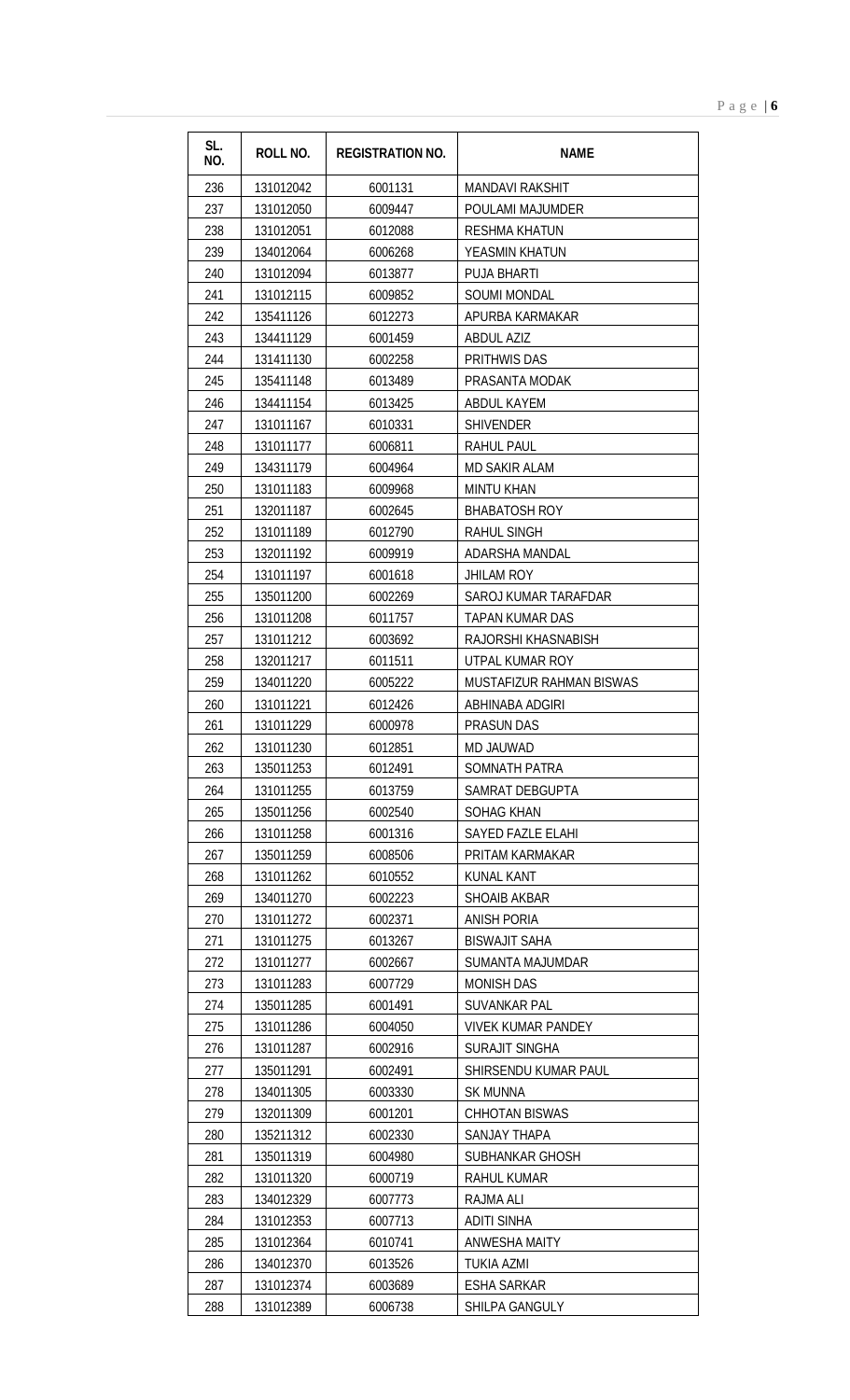| $P$ a g e $ 7$ |
|----------------|
|                |
|                |
|                |
|                |

| SL.<br>NO. | ROLL NO.               | <b>REGISTRATION NO.</b> | <b>NAME</b>                                 |
|------------|------------------------|-------------------------|---------------------------------------------|
| 289        | 131012398              | 6009276                 | <b>MADHURIMA SARKAR</b>                     |
| 290        | 132011431              | 6001361                 | SHUBHANKAR DAS                              |
| 291        | 131011434              | 6001703                 | <b>SUMAN DHARA</b>                          |
| 292        | 132011435              | 6002986                 | <b>TANMAY MONDAL</b>                        |
| 293        | 133011437              | 6000163                 | <b>SUMIT SINHA</b>                          |
| 294        | 131011439              | 6006927                 | SHAHNAWAJ HOSSAIN                           |
| 295        | 131011444              | 6012696                 | <b>ABHISHEK SARKAR</b>                      |
| 296        | 131011447              | 6000247                 | <b>SOMENATH GHOSH</b>                       |
| 297        | 134311450              | 6011850                 | <b>FAZLE KARIM</b>                          |
| 298        | 132011452              | 6000861                 | KANKAN ADHIKARI                             |
| 299        | 135011461              | 6009718                 | SHUBHRANGSHU SARKAR                         |
| 300        | 134011470              | 6008524                 | <b>MD ARIFUL HOQUE</b>                      |
| 301        | 131011471              | 6000083                 | <b>SOUTAM CHATTERJEE</b>                    |
| 302        | 131011472              | 6006787                 | <b>SUMAN MUKHERJEE</b>                      |
| 303        | 135011474              | 6012587                 | <b>MOLOY SWARNAKAR</b>                      |
| 304        | 131211481              | 6007184                 | RAJ THAPA                                   |
| 305        | 131011485              | 6012709                 | MD DILHAJ RAHAMAN                           |
| 306        | 131011488              | 6003208                 | <b>SATYAKI PARIA</b>                        |
| 307        | 132011489              | 6009608                 | SATYAJIT MANDAL                             |
| 308        | 133011491              | 6012578                 | ARBIND XALXO                                |
| 309        | 131011496              | 6002554                 | ARKA PROVA DATTA                            |
| 310        | 131011498              | 6001232                 | <b>BISWAJIT DEY</b>                         |
| 311        | 133011508              | 6010725                 | ASISH LIMBU                                 |
| 312        | 135011512              | 6010401                 | <b>ANIMESH DAS</b>                          |
| 313        | 132011514              | 6010202                 | <b>KINKAR DAS</b>                           |
| 314        | 131011552              | 6013997                 | SUBHANKAR BHANJA                            |
| 315        | 135011554              | 6012995                 | <b>RIMO SARKAR</b>                          |
| 316        | 134011556              | 6010430                 | ABDUL ALIM                                  |
| 317        | 134011560              | 6005583                 | <b>NAJMUL HOQUE</b>                         |
| 318        | 134011562              | 6007564                 | MAHAFUJUL ALAM ANSARI                       |
| 319        | 131111582              | 6002993                 | NIRMAL CHANDRA DAS                          |
| 320        | 131011592              | 6005177                 | <b>SAMRAT NAG</b>                           |
| 321        | 144011019              | 6012030                 | RAJIB SK                                    |
| 322        | 144011020              | 6011081                 | MEFTAHUL HOSSAIN                            |
| 323        | 144011026              | 6003077                 | <b>MD FAIYAZ</b>                            |
| 324<br>325 | 144011029<br>141011032 | 6003241<br>6006831      | <b>MD NUR FARUK</b><br>PARTHA PRATIM SARKAR |
| 326        | 142011054              | 6010619                 | <b>PROSENJIT BISWAS</b>                     |
| 327        | 144011063              | 6001471                 | ABDUR RAHAMAN                               |
| 328        | 145011070              | 6008306                 | <b>BIDYUT SARKAR</b>                        |
| 329        | 141011073              | 6002238                 | SUMAN SAHA                                  |
| 330        | 142011075              | 6000238                 | <b>RAJ MONDAL</b>                           |
| 331        | 141011084              | 6005248                 | SUDIP NARAYAN CHOUDHURY                     |
| 332        | 142011088              | 6010124                 | <b>BHABOTOSH BHOUMIK</b>                    |
| 333        | 141011090              | 6010723                 | <b>TILOK MUKHERJEE</b>                      |
| 334        | 141011095              | 6003905                 | <b>AVRAJIT MUKHOTI</b>                      |
| 335        | 142011099              | 6003717                 | <b>JIBAN SARKAR</b>                         |
| 336        | 145311119              | 6009844                 | SOUBHIK PAUL                                |
| 337        | 141011120              | 6002870                 | SOURAV SAHA                                 |
| 338        | 142011123              | 6000056                 | MANORANJAN MANDAL                           |
| 339        | 142011133              | 6002474                 | APURBA MAJUMDER                             |
| 340        | 141111134              | 6003568                 | ABHIMANYU MANDAL                            |
| 341        | 144011135              | 6001497                 | <b>HALIM BISWAS</b>                         |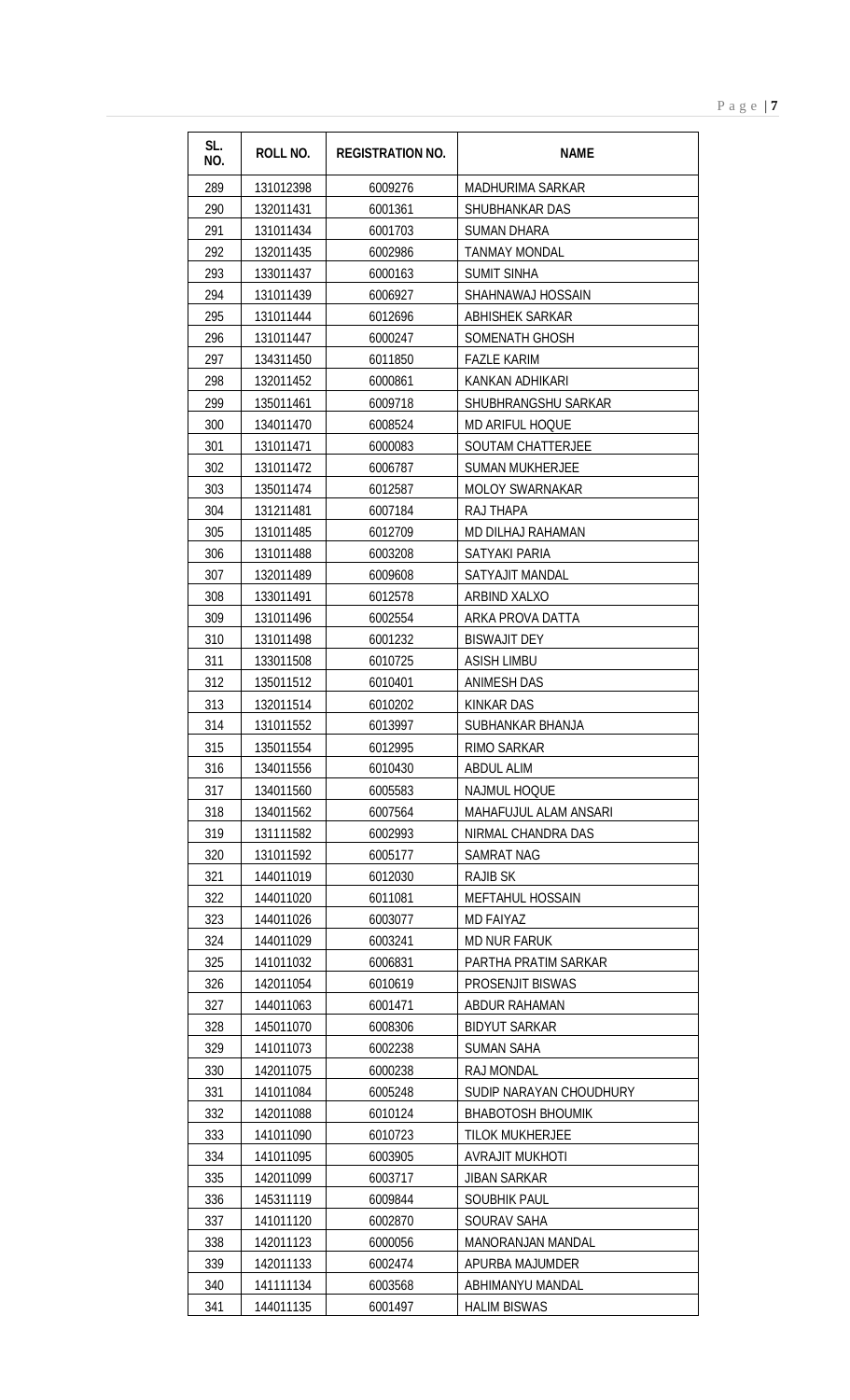| SL.<br>NO. | <b>ROLL NO.</b>        | <b>REGISTRATION NO.</b> | <b>NAME</b>                             |
|------------|------------------------|-------------------------|-----------------------------------------|
|            |                        |                         |                                         |
| 342        | 144011140              | 6006681                 | SK AZAD                                 |
| 343        | 141311143              | 6010694                 | <b>MEHEBUB ALAM</b>                     |
| 344        | 141011161              | 6002112                 | <b>SAIKAT ROUTH</b>                     |
| 345        | 142011163              | 6001285                 | <b>RAMEN SARKAR</b>                     |
| 346        | 141011164              | 6003227                 | DEBANJAN MUKHERJEE                      |
| 347        | 141011169              | 6001362                 | ANINDYA ROY                             |
| 348        | 145011172              | 6003002                 | <b>KUNTAL DEY</b>                       |
| 349        | 141011177              | 6001460                 | <b>ABHIJIT SETH</b>                     |
| 350        | 144011178              | 6013544                 | <b>MOHIM RAHAMAN</b>                    |
| 351        | 145011179              | 6004857                 | AMIT KUMAR BANIK                        |
| 352        | 142011181              | 6011398                 | <b>MRINAL KANTI HALDER</b>              |
| 353        | 144011182<br>141011184 | 6000439                 | <b>RABIUL ISLAM</b>                     |
| 354        |                        | 6013990                 | <b>ABHISHEK GARAIN</b>                  |
| 355        | 145011185              | 6001087                 | MIRKASHIM GAZI<br><b>ANKUR PRAMANIK</b> |
| 356        | 145011186              | 6000437                 | DEBANJAN SARBADHIKARI                   |
| 357        | 141011191              | 6003005                 |                                         |
| 358        | 142011193              | 6002577                 | <b>BAPI MONDAL</b>                      |
| 359        | 142011198              | 6007572                 | <b>TAPAS BARMAN</b>                     |
| 360        | 145011199              | 6000148                 | <b>SAMIK GHOSH</b>                      |
| 361        | 141011205              | 6013743                 | <b>SUBHAM MANI</b>                      |
| 362        | 141011206              | 6001408                 | <b>MAINAK MAJUMDER</b>                  |
| 363        | 145011215              | 6001106                 | SANDIPAN GHOSH                          |
| 364        | 145011224              | 6012404                 | SOUMEN KUMAR GHOSH                      |
| 365        | 142011228              | 6004262                 | SHIRSHENDU BISWAS                       |
| 366        | 142011235              | 6003894                 | DEEPAK KUMAR CHOUDHARY                  |
| 367        | 141011236              | 6001269                 | SASWATA GHOSH                           |
| 368        | 142011239              | 6011456                 | AMIT MANDAL                             |
| 369        | 144011244              | 6011132                 | FIROJ RAHAMAN                           |
| 370        | 145011252              | 6001837                 | TANMAY MAITY                            |
| 371        | 142011256              | 6003737                 | ANUPAM DAS                              |
| 372        | 144011261              | 6005335                 | <b>MOTAHAR HOSSAIN</b>                  |
| 373        | 142011282              | 6005047                 | <b>RAMEN ROY</b>                        |
| 374        | 145011283              | 6006144                 | GOPAL GHOSH                             |
| 375        | 145011288              | 6009126                 | SHASHIKESH MAHATO                       |
| 376        | 144011289              | 6012449                 | MD AMIR SOHAIL                          |
| 377        | 141011303              | 6000330                 | AKASH BASAK                             |
| 378        | 141011314              | 6002514                 | SUBHAM DEY DEY                          |
| 379<br>380 | 141011318<br>144011323 | 6000121<br>6011565      | AVISEK SARKAR<br><b>ANIKUL ISLAM</b>    |
| 381        |                        |                         |                                         |
|            | 141011324              | 6011104                 | ADITYA KUMAR<br>PRATIK SARKAR           |
| 382<br>383 | 142011329<br>141011330 | 6008109<br>6009290      | <b>BISHESHWAR KUMAR</b>                 |
|            |                        |                         | <b>SELIM BISWAS</b>                     |
| 384<br>385 | 144311334<br>141011350 | 6012422<br>6002606      | PRITAM ADHIKARY                         |
|            |                        |                         |                                         |
| 386<br>387 | 142011361<br>141011362 | 6000508<br>6002020      | UTPAL ROY<br>SWAGATO BANERJEE           |
| 388        | 142011364              | 6013735                 | TAPAS KUMAR MAHARA                      |
| 389        | 143011365              | 6007164                 | SUNIT TIRKEY                            |
| 390        | 141011367              | 6000380                 | ARINDAM ROY                             |
| 391        | 141011368              | 6008934                 | ASHISH GUPTA                            |
| 392        | 141011374              | 6002586                 | SARADINDU CHAKRABORTY                   |
| 393        | 141011383              | 6008422                 | <b>DEBASHISH GHOSH</b>                  |
| 394        | 144311385              | 6009830                 | MD JAMIRUL HOQUE                        |
|            |                        |                         |                                         |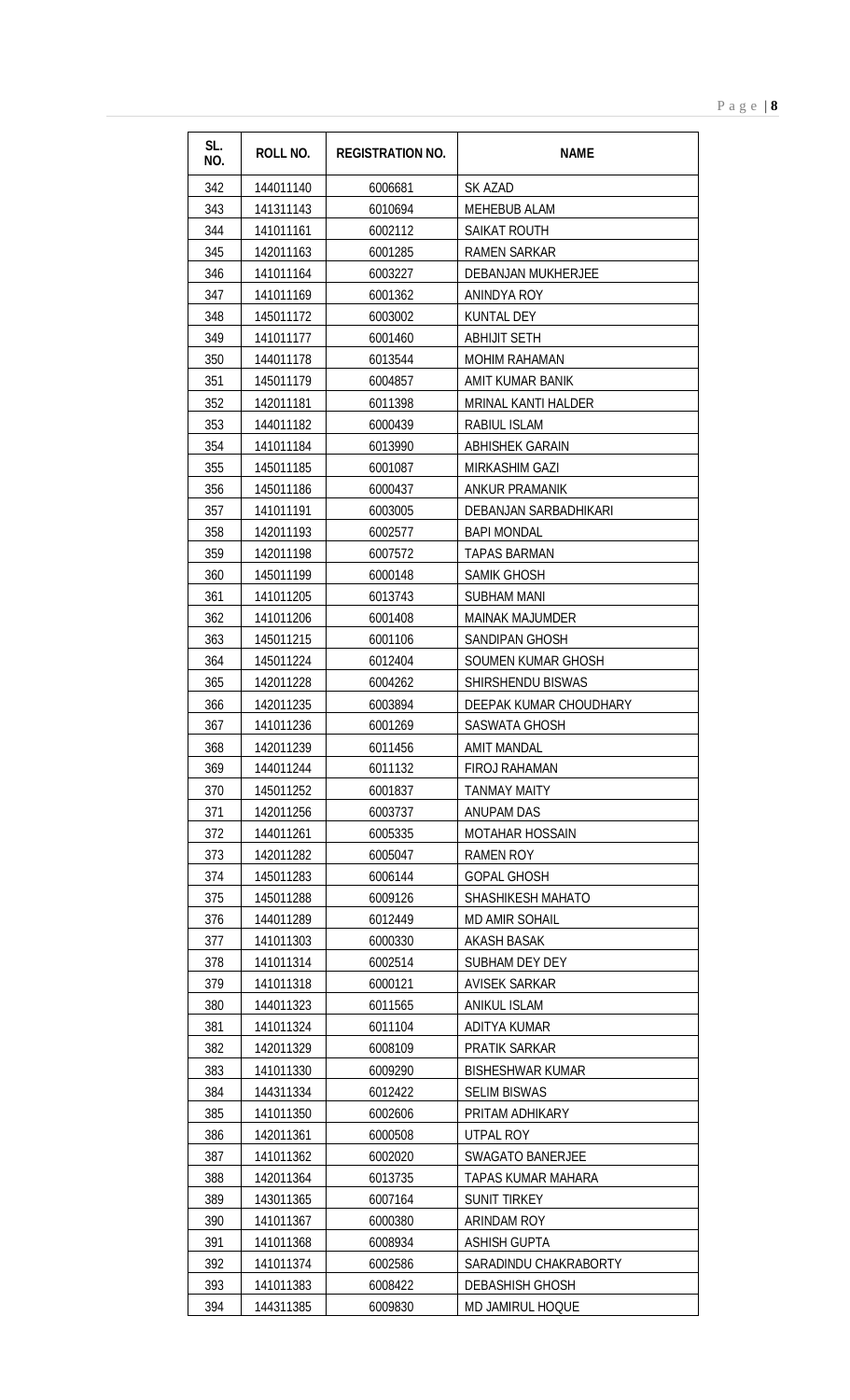| SL.<br>NO. | <b>ROLL NO.</b>        | <b>REGISTRATION NO.</b> | <b>NAME</b>                          |
|------------|------------------------|-------------------------|--------------------------------------|
| 395        | 141011388              | 6009641                 | <b>ANIKET MAITY</b>                  |
| 396        | 141011415              | 6002565                 | ARGHYADEEP DEY                       |
| 397        | 144011427              | 6011935                 | SK WASIM ASLAM                       |
| 398        | 141011444              | 6012160                 | ANUBHAB PANIGRAHI                    |
| 399        | 141011449              | 6010406                 | SUPRIYO DUTTA                        |
| 400        | 143011452              | 6006502                 | <b>DEBASHIS HANSDA</b>               |
| 401        | 142011454              | 6003015                 | SOMNATH SWARNAKAR                    |
| 402        | 142011462              | 6013392                 | <b>SUVROJIT MAJUMDER</b>             |
| 403        | 141011463              | 6006519                 | <b>MD RABIUS SANI</b>                |
| 404        | 141011467              | 6002036                 | <b>SOURAV GHOSH</b>                  |
| 405        | 141011470              | 6012266                 | RAJESH JAISWAL                       |
| 406        | 141011473              | 6009817                 | SOUMYADEEP MISRA                     |
| 407        | 142011476              | 6003530                 | <b>SOURAV HALDER</b>                 |
| 408        | 142011479              | 6011031                 | SAIKAT SARKAR                        |
| 409        | 143011480              | 6006334                 | <b>SAGAR TOPPO</b>                   |
| 410        | 144011484              | 6002571                 | KHALID HASSAN                        |
| 411        | 141011488              | 6001170                 | SUBHODIP DAS                         |
| 412        | 142011489              | 6000271                 | PRADIPTA MONDAL                      |
| 413        | 141011491              | 6003982                 | <b>GOUTAM DAS</b>                    |
| 414        | 144011492              | 6001130                 | <b>MD SAZZAK GOLDER</b>              |
| 415        | 141011493              | 6002962                 | SARANGDEV SARKAR                     |
| 416        | 141011495              | 6002772                 | MD MISBAHUL HOQUE                    |
| 417        | 141311503              | 6013863                 | ARSHED ALI                           |
| 418        | 141311512              | 6006758                 | <b>HOCHIMIN HOSSAIN</b>              |
| 419        | 144011515              | 6001815                 | MAHABOOB HOSSAIN                     |
| 420        | 144011516              | 6013873                 | MD NURFUL HOQUE                      |
| 421        | 141011517              | 6002435                 | RAGHUNANDAN SHAW                     |
| 422        | 141011521              | 6001457                 | RAHUL BANIK                          |
| 423        | 141011525              | 6001662                 | <b>SAMRAT GHOSH</b>                  |
| 424        | 141111541              | <b>ESM</b>              | Habib Chowdhury                      |
| 425        | 141111575              | <b>ESM</b>              | Dhananjay Tiwari                     |
| 426        | 141111581              | ESM                     | Pradyut Kr Banerjee                  |
| 427        | 212011005              | 6013915                 | NRIPEN MONDAL                        |
| 428        | 212011015              | 6005816                 | <b>HARADHAN BAIRAGI</b>              |
| 429        | 214011016<br>215011018 | 6006588                 | SOHEL RANA<br><b>JASIMUDDIN SHAH</b> |
| 430<br>431 | 212011024              | 6014080                 | <b>SUVAJIT BALA</b>                  |
| 432        | 212011031              | 6010132<br>6008985      | <b>RANJIT BISWAS</b>                 |
| 433        | 211011035              | 6001855                 | SHYAMLENDU BANDYOPADHYAY             |
| 434        | 214011038              | 6012306                 | <b>MAINUL ALAM SHAIKH</b>            |
| 435        | 214011042              | 6012956                 | <b>ALAUDDIN SK</b>                   |
| 436        | 212011047              | 6006280                 | <b>SUVAJIT MAJUMDAR</b>              |
| 437        | 211011052              | 6014117                 | <b>SAYAN CHANDA</b>                  |
| 438        | 215011055              | 6009731                 | SUMANTA SEN                          |
| 439        | 212011065              | 6008366                 | <b>RAJESH THAKUR</b>                 |
| 440        | 212011066              | 6003048                 | <b>CHANDRANATH BISWAS</b>            |
| 441        | 211011071              | 6013046                 | PARTHA PRATIM BISWAS                 |
| 442        | 211011079              | 6005790                 | AMRIT KUMAR SARKAR                   |
| 443        | 214311085              | 6006455                 | AKTARUJJAMAN                         |
| 444        | 212011086              | 6002124                 | <b>RAJAT BISWAS</b>                  |
| 445        | 212011090              | 6000880                 | <b>AKHIL MRIDHA</b>                  |
| 446        | 214011091              | 6008461                 | <b>RINKU SK</b>                      |
| 447        | 212011092              | 6013439                 | <b>BIPUL BAGCHI</b>                  |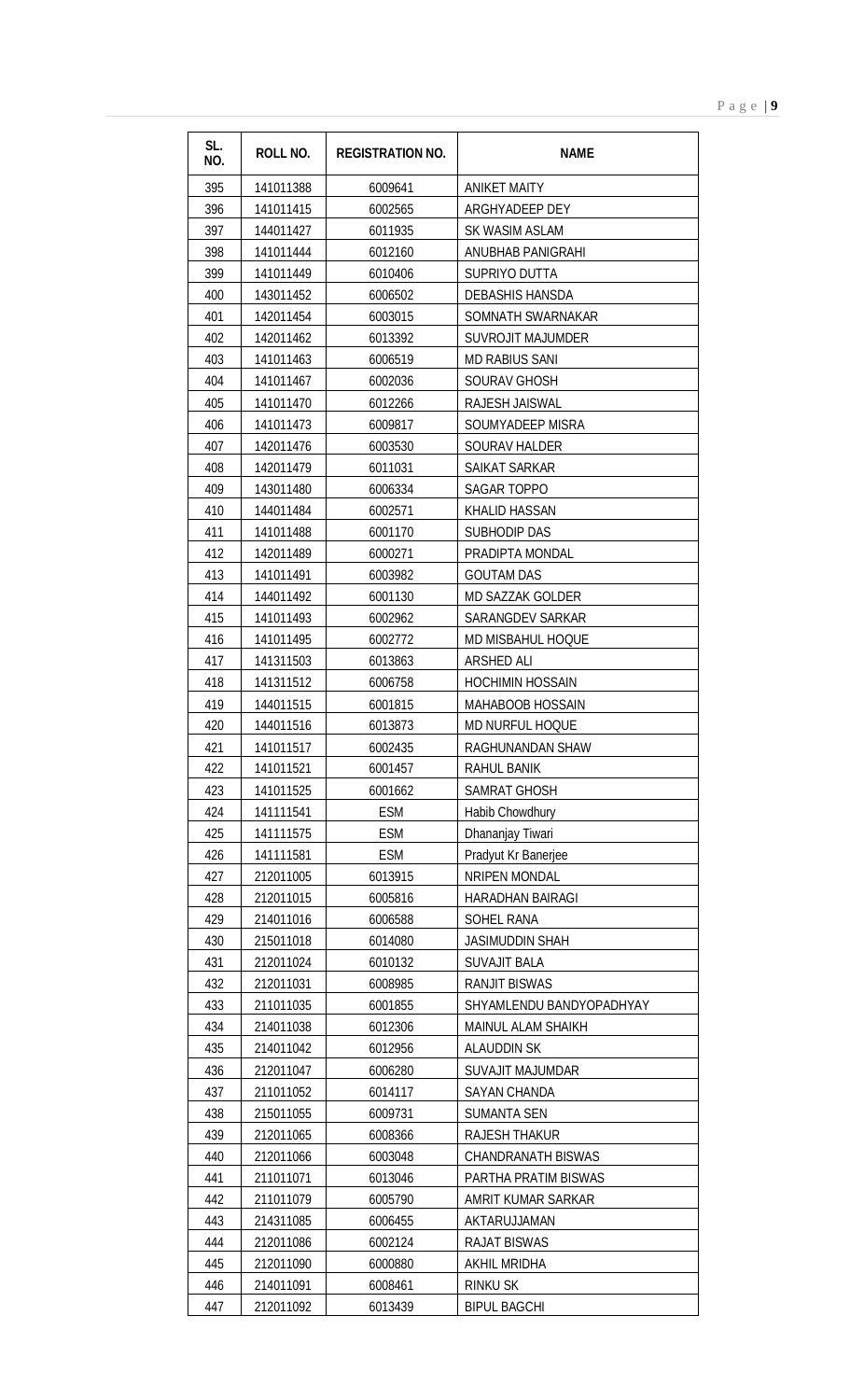| SL.<br>NO. | ROLL NO.  | <b>REGISTRATION NO.</b> | <b>NAME</b>                |
|------------|-----------|-------------------------|----------------------------|
| 448        | 211011095 | 6009868                 | ABHIJIT BHATTACHARJEE      |
| 449        | 215011099 | 6010533                 | <b>TAPAN KUMAR DEY</b>     |
| 450        | 212011109 | 6006541                 | <b>MINTU SARKAR</b>        |
| 451        | 212011111 | 6005426                 | <b>BARUN SANTRA</b>        |
| 452        | 214011114 | 6011416                 | <b>ISRAFIL SEIKH</b>       |
| 453        | 212011121 | 6009215                 | <b>KAPIL MONDAL</b>        |
| 454        | 212011122 | 6004637                 | <b>DIPANKAR BISWAS</b>     |
| 455        | 211011129 | 6003820                 | <b>SUPRIYA NAG</b>         |
| 456        | 214011147 | 6014201                 | SAIBUDDIN MUNSHI           |
| 457        | 211011154 | 6004720                 | <b>AVIK ROY</b>            |
| 458        | 212011167 | 6006876                 | <b>BISWAJIT BISWAS</b>     |
| 459        | 212011172 | 6013971                 | SUKUMAR SARKAR             |
| 460        | 212011183 | 6013438                 | <b>TANMOY BISWAS</b>       |
| 461        | 212011188 | 6009075                 | <b>DIPANKAR BISWAS</b>     |
| 462        | 212011193 | 6010746                 | <b>SOUVIK MONDAL</b>       |
| 463        | 211011194 | 6006685                 | <b>KUNTAL KHAN</b>         |
| 464        | 211011196 | 6009978                 | <b>BANTI BHOWMICK</b>      |
| 465        | 211011198 | 6011369                 | <b>SUBHAJIT MUKHERJEE</b>  |
| 466        | 211011205 | 6000264                 | <b>SUSANTA SARKAR</b>      |
| 467        | 212011208 | 6004290                 | PIKLU BISWAS               |
| 468        | 212011213 | 6012363                 | <b>ADITYA BISWAS</b>       |
| 469        | 212011219 | 6006977                 | <b>MITHUN MISTRY</b>       |
| 470        | 211011221 | 6001581                 | KRISHNANDU BANDYOPADHYAY   |
| 471        | 215311224 | 6007353                 | <b>DEBASIS DAS</b>         |
| 472        | 212011227 | 6007806                 | <b>BIMAL MANDAL</b>        |
| 473        | 215011237 | 6005706                 | SUBRATA HAZRA              |
| 474        | 212011240 | 6010849                 | <b>BASUDEV BISWAS</b>      |
| 475        | 211011241 | 6009871                 | SUBHAMAY SARKAR            |
| 476        | 211311243 | 6008826                 | <b>NURAMIN</b>             |
| 477        | 212011249 | 6002759                 | SUBHANKAR HELA             |
| 478        | 212011256 | 6006069                 | <b>ARPAN HALDER</b>        |
| 479        | 212011259 | 6004040                 | ARINDAM SAHA               |
| 480        | 215011269 | 6000645                 | <b>BUDDHADEB PAL</b>       |
| 481        | 213011272 | 6004120                 | <b>SANAT SARDAR</b>        |
| 482        | 212011273 | 6013436                 | <b>GOUTAM GHOSH</b>        |
| 483        | 212311278 | 6006469                 | SUBHASIS SAHA              |
| 484        | 214011282 | 6013052                 | <b>ABBAS SK</b>            |
| 485        | 211011283 | 6005087                 | NILKRISHNA MUKHERJEE       |
| 486        | 215011284 | 6009419                 | SANTANU ROY                |
| 487        | 211011285 | 6002541                 | <b>DIBOSH GHOSH</b>        |
| 488        | 211011288 | 6008750                 | <b>AVISHEK CHAKRABORTY</b> |
| 489        | 211011289 | 6014184                 | SUDIP GHOSH                |
| 490        | 211011294 | 6014173                 | CHANDRABHANU MAJI          |
| 491        | 215011298 | 6010597                 | SOMNATH PRAMANIK           |
| 492        | 211011299 | 6009284                 | JAHIDUL ISLAM MONDAL       |
| 493        | 212011316 | 6003754                 | PRATIK SAHA                |
| 494        | 211011318 | 6000263                 | <b>MAHADEB BISWAS</b>      |
| 495        | 211011357 | 6008918                 | KOWSHIK BHOWMIK            |
| 496        | 211011362 | 6010817                 | POPIN FOUJDAR              |
| 497        | 212011363 | 6005065                 | <b>TANMOY DAS</b>          |
| 498        | 215011365 | 6005202                 | KOUSHIK SAHA               |
| 499        | 215011369 | 6004662                 | PARTHA PAL                 |
| 500        | 214011371 | 6007626                 | ABU JAR                    |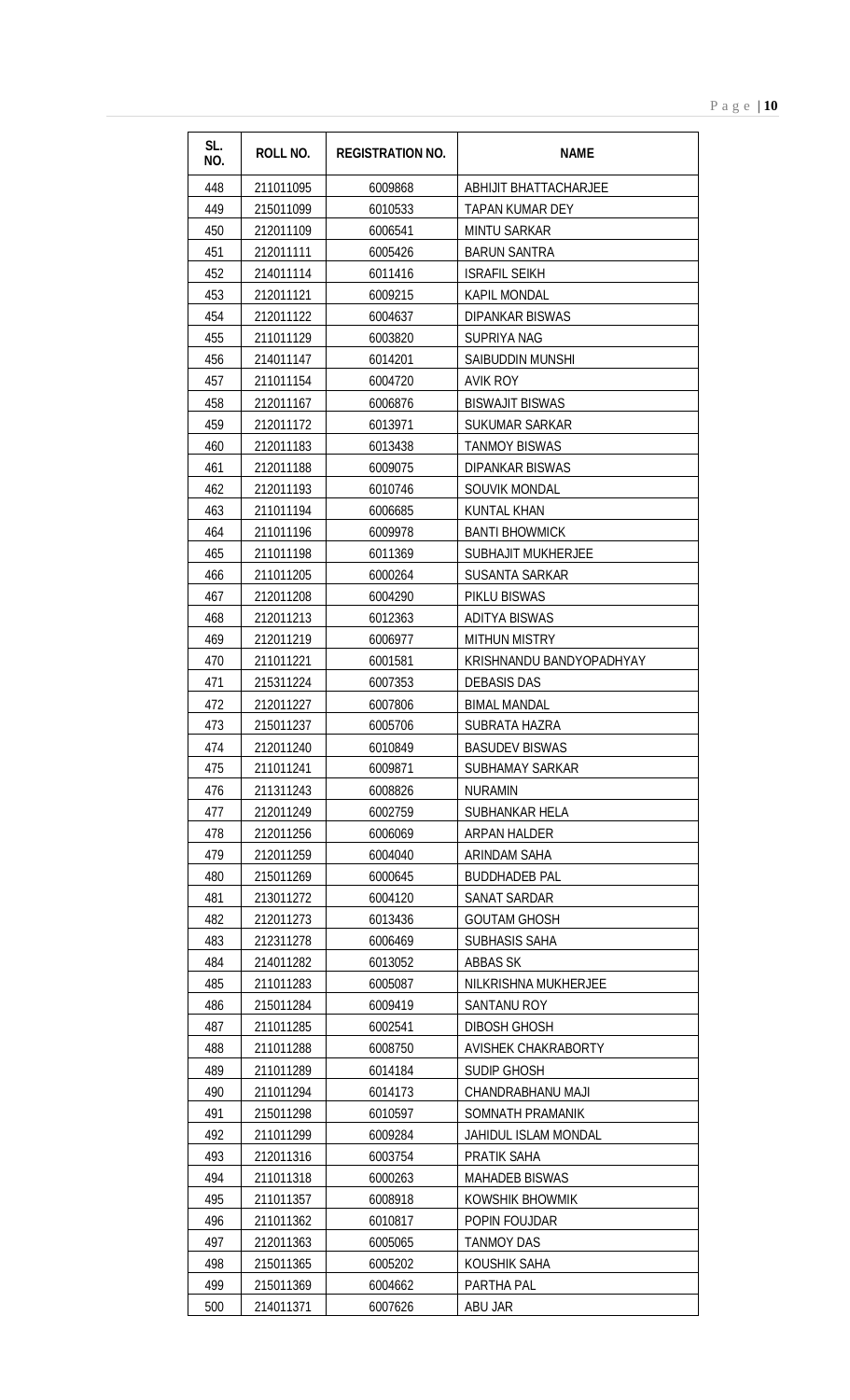| SL.<br>NO. | ROLL NO.  | <b>REGISTRATION NO.</b> | <b>NAME</b>              |
|------------|-----------|-------------------------|--------------------------|
| 501        | 211111372 | 6011823                 | SUKANTA SARKAR           |
| 502        | 215011374 | 6005452                 | PROSENJIT PAUL           |
| 503        | 212311381 | 6010045                 | <b>KRISHNENDU DAS</b>    |
| 504        | 211011385 | 6011612                 | <b>SUKANTA BAKSI</b>     |
| 505        | 215011391 | 6010466                 | <b>SUMIT DAS</b>         |
| 506        | 212011393 | 6011942                 | CHIRANJEET BISWAS        |
| 507        | 211011395 | 6012791                 | <b>UDAYAN BANIK</b>      |
| 508        | 212011399 | 6004317                 | <b>SUMOHAN RANA</b>      |
| 509        | 211011410 | 6010427                 | SHIBRAM CHAKRABORTY      |
| 510        | 212011411 | 6010290                 | <b>ASHOKE BISWAS</b>     |
| 511        | 215011412 | 6006530                 | <b>BIPLAB MITRA</b>      |
| 512        | 212011417 | 6008751                 | <b>SANAT BISWAS</b>      |
| 513        | 212011425 | 6013669                 | <b>DIPENDRA BISWAS</b>   |
| 514        | 212011427 | 6004628                 | SIDDHARTHA BISWAS        |
| 515        | 212011439 | 6011101                 | <b>SABUJ BISWAS</b>      |
| 516        | 212211443 | 6005215                 | <b>SUBRATA MANDAL</b>    |
| 517        | 214211449 | 6003351                 | <b>MOTIBUR HOSSAIN</b>   |
| 518        | 212011458 | 6011971                 | <b>MONORANJAN BISWAS</b> |
| 519        | 212011470 | 6008356                 | <b>SANDIP KUTI</b>       |
| 520        | 212011474 | 6008948                 | <b>RAJIB MONDAL</b>      |
| 521        | 215011479 | 6006308                 | PROBIR GHOSH             |
| 522        | 215011484 | 6000465                 | ROHAN KUMAR PAL          |
| 523        | 212011486 | 6008209                 | <b>AKASH SARKAR</b>      |
| 524        | 212011487 | 6010799                 | <b>TAMAL SARKAR</b>      |
| 525        | 213011491 | 6005859                 | <b>BAPI TUDU</b>         |
| 526        | 215011503 | 6010022                 | <b>TINKU GHOSH</b>       |
| 527        | 212011504 | 6009758                 | <b>AVIJIT SARKAR</b>     |
| 528        | 211011508 | 6011159                 | SUKANTA BHATTACHARJEE    |
| 529        | 211011509 | 6005243                 | <b>BAPPA PATRA</b>       |
| 530        | 212011511 | 6005784                 | AMIT KUMAR DAS           |
| 531        | 215011519 | 6000823                 | <b>SUBHO PRAMANIK</b>    |
| 532        | 211011522 | 6000670                 | APURBA DEY               |
| 533        | 215011526 | 6002940                 | <b>SOURAV PAL</b>        |
| 534        | 214311533 | 6004257                 | RAKIBUL ISLAM            |
| 535        | 211011534 | 6013443                 | SOUVICK MONDAL           |
| 536        | 212011540 | 6008640                 | SHUBHAM SARKAR           |
| 537        | 212011542 | 6011303                 | <b>BIPLAB BISWAS</b>     |
| 538        | 211011543 | 6005309                 | <b>BAPPA SEN</b>         |
| 539        | 212011544 | 6001136                 | <b>AJAY ROY</b>          |
| 540        | 211011546 | 6000288                 | <b>DEBRAJ MAITRA</b>     |
| 541        | 215011552 | 6010099                 | <b>UTPAL PAUL</b>        |
| 542        | 215011569 | 6011006                 | <b>AVIJIT PAL</b>        |
| 543        | 212011575 | 6005520                 | <b>GOPAL HALDER</b>      |
| 544        | 211011584 | 6000467                 | <b>SANDIP MUKHERJEE</b>  |
| 545        | 212011585 | 6013440                 | <b>SUJAN SHIL</b>        |
| 546        | 211011587 | 6006428                 | <b>BANHI BASU</b>        |
| 547        | 212011591 | 6001619                 | <b>ANIRBAN SARKAR</b>    |
| 548        | 211011598 | 6012615                 | SANJEEB PANDEY           |
| 549        | 214311599 | 6014048                 | SABIR ALI                |
| 550        | 211011617 | 6002955                 | <b>ADITYA GHOSH</b>      |
| 551        | 211011626 | 6006331                 | SOURAV CHAKRABORTY       |
| 552        | 215011632 | 6002078                 | <b>GOUTAM DUTTA</b>      |
| 553        | 212011639 | 6011973                 | <b>ATANU ROY</b>         |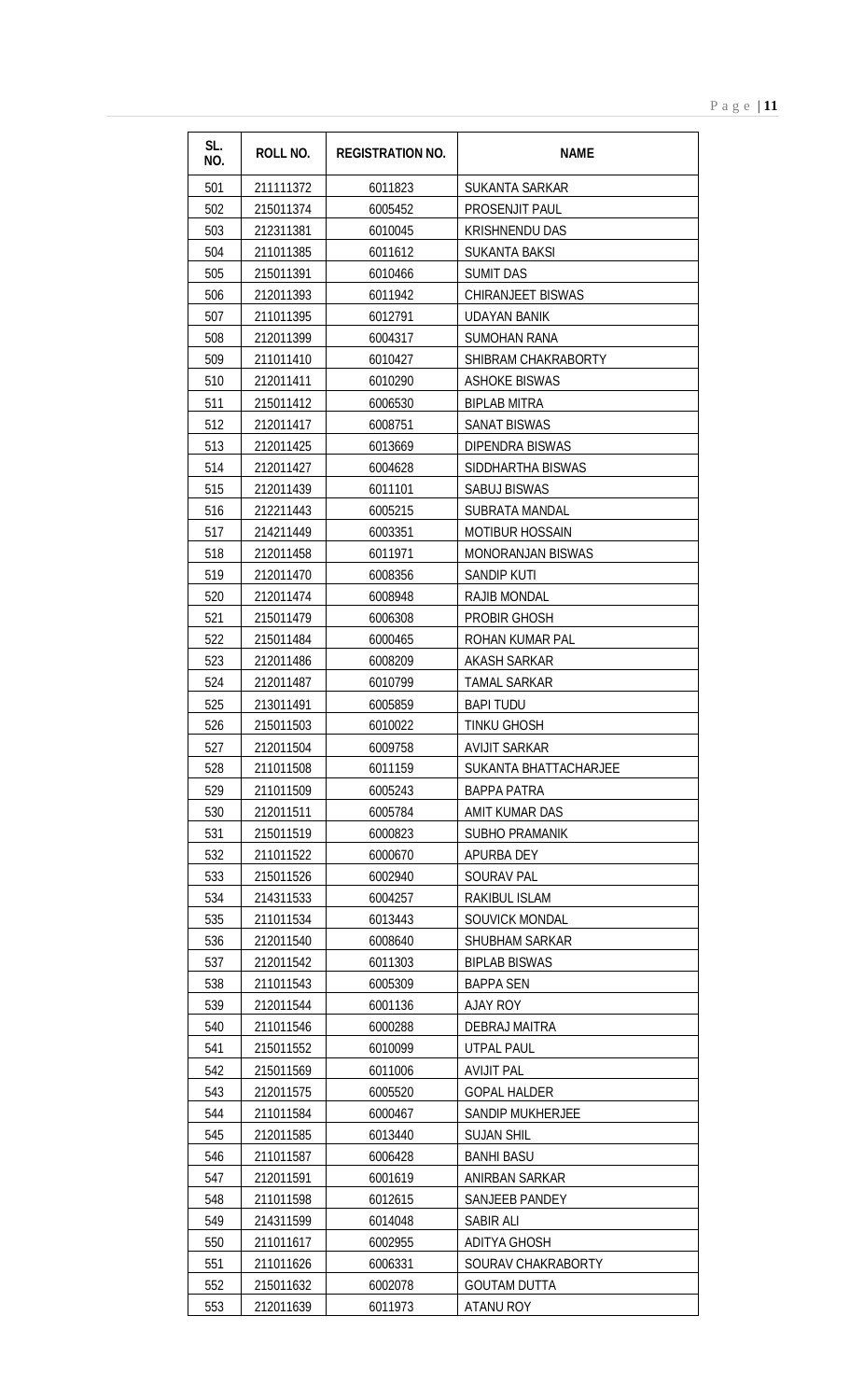| SL.<br>NO. | ROLL NO.  | <b>REGISTRATION NO.</b> | <b>NAME</b>                                  |
|------------|-----------|-------------------------|----------------------------------------------|
| 554        | 212211640 | 6006975                 | PROSANTA PATRA                               |
| 555        | 211011642 | 6005037                 | <b>ANKUSH SARKAR</b>                         |
| 556        | 212011645 | 6001363                 | <b>JIMUT SAHA</b>                            |
| 557        | 211011651 | 6011716                 | <b>HIRAK BISWAS</b>                          |
| 558        | 212011653 | 6007415                 | JYOTIRMOY MONDAL                             |
| 559        | 214011654 | 6002741                 | <b>SOHEL RANA</b>                            |
| 560        | 211011658 | 6004223                 | <b>SRIJIT BANERJEE</b>                       |
| 561        | 212011660 | 6011623                 | KOUSHIK SARKAR                               |
| 562        | 212011665 | 6006318                 | <b>SUJIT SARKAR</b>                          |
| 563        | 214011666 | 6004748                 | <b>SHAHONAWAS BISWAS</b>                     |
| 564        | 214311693 | 6001805                 | <b>MOTIUR RAHAMAN</b>                        |
| 565        | 214011694 | 6007728                 | <b>IMRAN KHAN</b>                            |
| 566        | 211011697 | 6007076                 | SOUKAT SAHA                                  |
| 567        | 211011699 | 6007086                 | <b>SUBHAM RAHA</b>                           |
| 568        | 212011701 | 6004629                 | <b>CHINMOY RAY</b>                           |
| 569        | 214011704 | 6005759                 | MD ASIF AHAMMED                              |
| 570        | 211011707 | 6005669                 | DEBANJAN DUTTA                               |
| 571        | 212011708 | 6003456                 | <b>JAGADISH BISWAS</b>                       |
| 572        | 211011711 | 6005083                 | SUBHANKAR CHAKRABORTY                        |
| 573        | 212011712 | 6001677                 | PARTHA BISWAS                                |
| 574        | 211011716 | 6005197                 | <b>TUHIN PAUL</b>                            |
| 575        | 212011728 | 6004252                 | <b>DEBASIS HALDER</b>                        |
| 576        | 214011733 | 6010759                 | <b>MASARUL HAQUE</b>                         |
| 577        | 212111738 | 6006430                 | PRODIP KUMAR BALA                            |
| 578        | 211011739 | 6008680                 | <b>BISWANATH DHAR</b>                        |
| 579        | 215111751 | 6007838                 | <b>ASIT KUMAR BISWAS</b>                     |
| 580        | 212011753 | 6005815                 | <b>DEBU BAIRAGI</b>                          |
| 581        | 215011757 | 6010522                 | PURAB DEBNATH                                |
| 582        | 212011763 | 6011684                 | PROVAS MISTRI                                |
| 583        | 211311764 | 6002225                 | MD IQBAL HOSSAIN                             |
| 584        | 211011765 | 6012753                 | <b>DEBASISH BYAPARI</b>                      |
| 585        | 211011766 | 6005290                 | ARUNABHA MAZUMDER                            |
| 586        | 212011776 | 6013240                 | <b>NEWTON SARKAR</b>                         |
| 587        | 212011780 | 6011374                 | <b>SOURAV BISWAS</b>                         |
| 588        | 212011781 | 6011352                 | <b>NRIPEN BISWAS</b>                         |
| 589        | 212011783 | 6010914                 | SOURAV SARKAR                                |
| 590        | 211011787 | 6004485                 | <b>GOURAB KUNDU</b>                          |
| 591        | 211011789 | 6007439                 | PIJUSH DAS                                   |
| 592        | 214011794 | 6006254                 | <b>SAMIM MONDAL</b>                          |
| 593        | 212011799 | 6008776                 | <b>BISWAJIT ROY</b>                          |
| 594        | 211011806 | 6007016                 | <b>GOUR KISHORE DEY</b>                      |
| 595        | 211011808 | 6004633                 | <b>SAIKAT MUKHERJEE</b>                      |
| 596        | 212011816 | 6010237                 | KOUSHIK MONDAL                               |
| 597        | 212011818 | 6007817                 | <b>BISWAJIT BISWAS</b>                       |
| 598        | 212011821 | 6010490                 | PROSENJIT BISWAS                             |
| 599        | 215011824 | 6010568                 | NITISH SEN                                   |
| 600        | 212011825 | 6013714                 | <b>SANJOY GOLDER</b>                         |
| 601        | 212011829 | 6009774                 | MRITYUNJAY BAIDYA                            |
| 602        | 211011834 | 6004481                 | <b>MAINAK PAL</b>                            |
| 603        | 212011837 | 6005356<br>6000521      | <b>SURAJIT BISWAS</b><br><b>ASHIS MANDAL</b> |
| 604        | 212011840 |                         |                                              |
| 605        | 212011841 | 6007840                 | PARTHA BHAKTA                                |
| 606        | 214011843 | 6005271                 | <b>ABDUL KADIR</b>                           |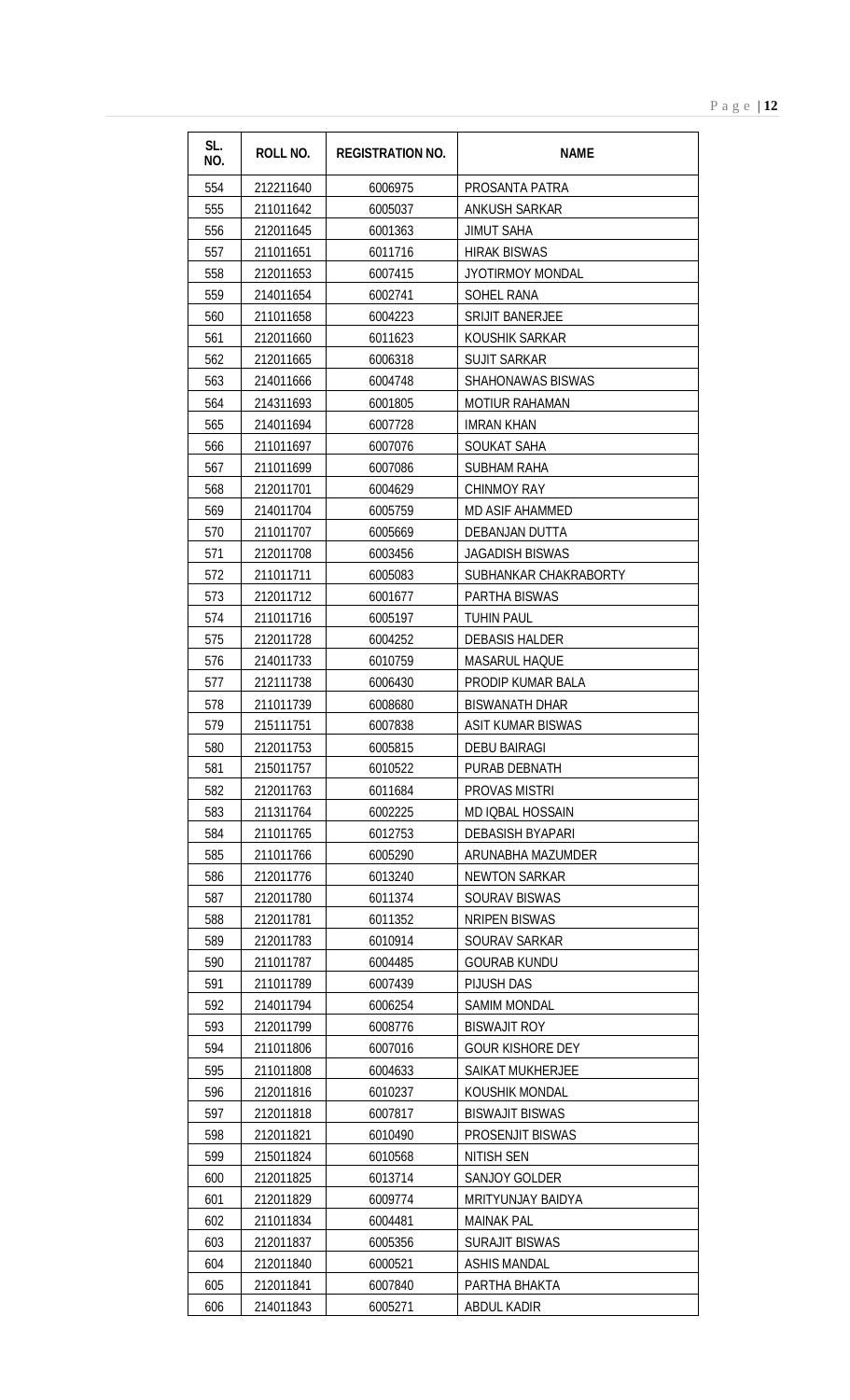| SL.<br>NO. | <b>ROLL NO.</b> | <b>REGISTRATION NO.</b> | <b>NAME</b>                |
|------------|-----------------|-------------------------|----------------------------|
| 607        | 212011851       | 6010643                 | ASHOK KR MANDAL            |
| 608        | 212011852       | 6001143                 | PRANOB BAIRAGYA            |
| 609        | 211011857       | 6008097                 | <b>HABIBUR RAHAMAN</b>     |
| 610        | 211011860       | 6006426                 | <b>TAMOGHNA ROY</b>        |
| 611        | 211011861       | 6009296                 | <b>GOUTAM DAS</b>          |
| 612        | 212311871       | 6013682                 | <b>RAJIB HALDER</b>        |
| 613        | 211011876       | 6004155                 | <b>SHUVAM DAS</b>          |
| 614        | 211011880       | 6013228                 | <b>SUVRADIP SAHA</b>       |
| 615        | 211011882       | 6006892                 | ANGSHUMAN DHAR             |
| 616        | 211011886       | 6009283                 | <b>WAHIDUL ISLAM</b>       |
| 617        | 215011888       | 6008854                 | <b>SUJIT PRAMANICK</b>     |
| 618        | 211011889       | 6004636                 | SHIBASISH GHOSH            |
| 619        | 215011890       | 6012457                 | <b>SHUVANKAR BISWAS</b>    |
| 620        | 211011893       | 6004333                 | PRITAM SAHA                |
| 621        | 214011897       | 6002292                 | RABIUL HAQUE               |
| 622        | 211011910       | 6009282                 | <b>SUBHAMOY GHOSH</b>      |
| 623        | 215011911       | 6012192                 | <b>AYAN MALLICK</b>        |
| 624        | 215011916       | 6012863                 | <b>DILIP SARKAR</b>        |
| 625        | 212011919       | 6004128                 | <b>DIBYENDU SARKAR</b>     |
| 626        | 212011926       | 6011603                 | <b>PROBIR BISWAS</b>       |
| 627        | 212011927       | 6012180                 | <b>SUBRATA MANDAL</b>      |
| 628        | 212011929       | 6010156                 | ANANDA MONDAL              |
| 629        | 212011933       | 6012478                 | <b>MILAN BISWAS</b>        |
| 630        | 212011935       | 6011252                 | <b>SUJON MONDAL</b>        |
| 631        | 212011938       | 6011435                 | <b>SANGRAM BISWAS</b>      |
| 632        | 212011939       | 6001097                 | <b>DIPANKAR ROY</b>        |
| 633        | 212011948       | 6013815                 | ARUN SIKDAR                |
| 634        | 214011955       | 6006008                 | <b>RAJIBUL ISLAM</b>       |
| 635        | 212011957       | 6006934                 | <b>SUKANTA BISWAS</b>      |
| 636        | 211011960       | 6005322                 | <b>SUVODEEP SINHA</b>      |
| 637        | 215011961       | 6004425                 | PARTHA GHOSH               |
| 638        | 212011965       | 6008177                 | <b>TAPAS BISWAS</b>        |
| 639        | 212011966       | 6006727                 | <b>ARINDAM BISWAS</b>      |
| 640        | 212011970       | 6001092                 | <b>SOUROV KUMAR BISWAS</b> |
| 641        | 212011971       | 6008317                 | <b>ASISH DAS</b>           |
| 642        | 222411007       | 6011543                 | SUBHRAM MONDAL             |
| 643        | 222411011       | 6008419                 | <b>GOUTAM KIRTTUNIYA</b>   |
| 644        | 224411038       | 6012056                 | <b>WASHIM AKRAM</b>        |
| 645        | 222011039       | 6005792                 | DEBASHISH MANDAL           |
| 646        | 224011042       | 6004643                 | ABDUR RAKIB SOFI           |
| 647        | 222011066       | 6008611                 | KOUSHIK DAS                |
| 648        | 221011074       | 6006090                 | <b>SHANTANU MONDAL</b>     |
| 649        | 221011079       | 6005448                 | <b>ABHISHEK NAG</b>        |
| 650        | 222011097       | 6011941                 | <b>CHIRANJEEV BISWAS</b>   |
| 651        | 221011101       | 6004458                 | RAKESH KUMAR SHARMA        |
| 652        | 221011119       | 6012121                 | KRISHNENDU BHATTACHARJEE   |
| 653        | 225011122       | 6006858                 | <b>TANMAY GHOSH</b>        |
| 654        | 221011123       | 6006639                 | SOUVIK DUTTA               |
| 655        | 222011129       | 6013646                 | TANMAY KUMAR SARKAR        |
| 656        | 221011131       | 6005944                 | AMIT CHAKRABORTY           |
| 657        | 222011132       | 6013972                 | AMAR CHAND MONDAL          |
| 658        | 222011134       | 6001961                 | KOUSHIK SARKAR             |
| 659        | 224011155       | 6004172                 | <b>TUHIN SHUBHRO</b>       |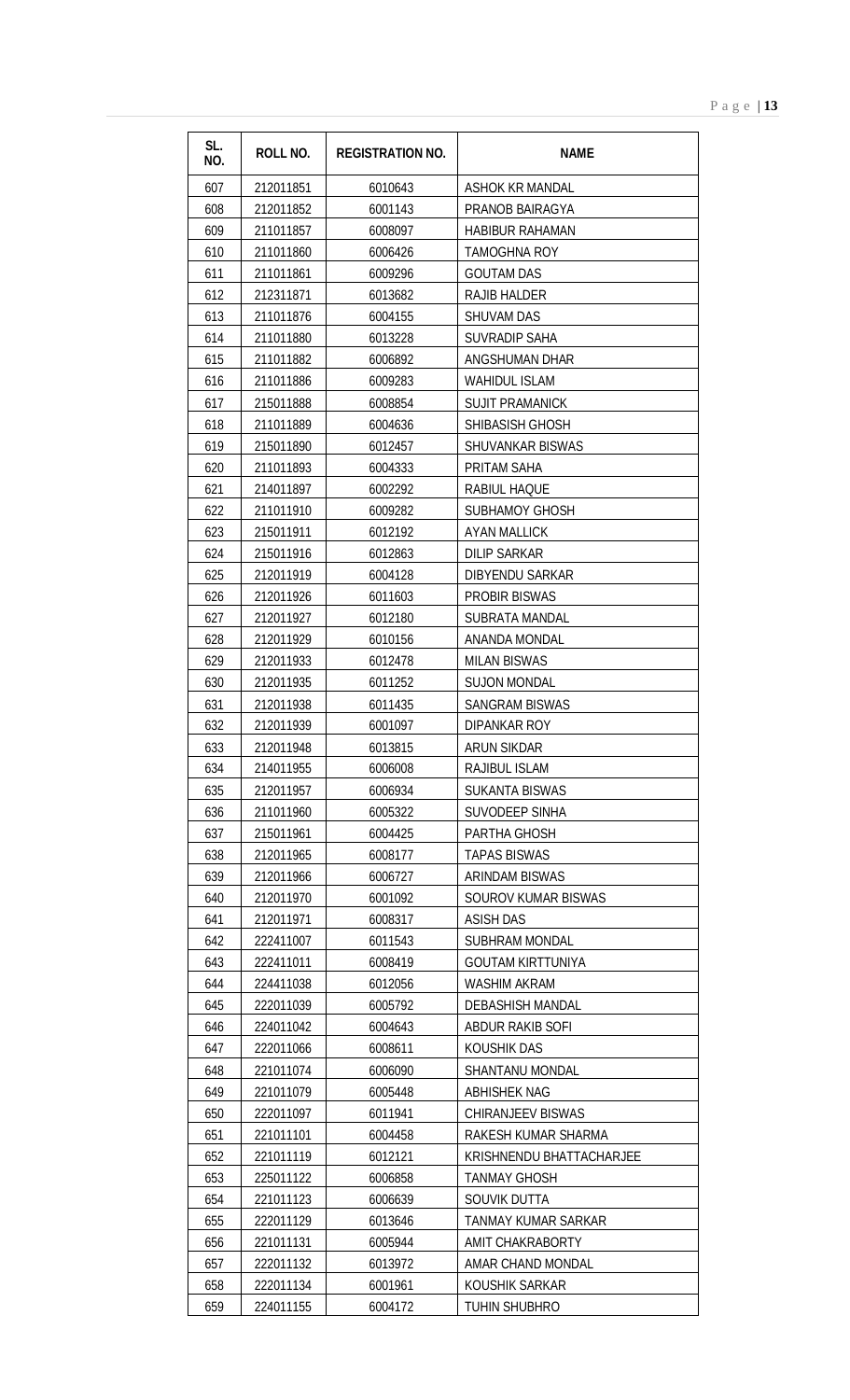| SL.<br>NO. | <b>ROLL NO.</b> | <b>REGISTRATION NO.</b> | <b>NAME</b>                 |
|------------|-----------------|-------------------------|-----------------------------|
| 660        | 222011160       | 6010420                 | SOUMITRA MANDAL             |
| 661        | 221011164       | 6011024                 | <b>BAPI BISWAS</b>          |
| 662        | 222011165       | 6012437                 | <b>SURAJ SARKAR</b>         |
| 663        | 221011167       | 6009112                 | <b>GORACHAND ROY</b>        |
| 664        | 221011168       | 6010571                 | <b>PROSENJIT DAS</b>        |
| 665        | 221011175       | 6004057                 | SHREETAM CHATTERJEE         |
| 666        | 221011176       | 6003415                 | <b>MITHUN SARKAR</b>        |
| 667        | 224011177       | 6011500                 | <b>TARIKUL SK</b>           |
| 668        | 222311180       | 6010391                 | <b>ANUP SARKAR</b>          |
| 669        | 221011181       | 6010344                 | MIR MUSHARAF ALI            |
| 670        | 221011182       | 6000079                 | PRADYUT BHATTACHARJEE       |
| 671        | 221011184       | 6007025                 | ARINDAM DEY                 |
| 672        | 224311188       | 6014002                 | MUJAHIDUL ISLAM             |
| 673        | 221011192       | 6009229                 | SWARNENDU ROY               |
| 674        | 222311195       | 6009660                 | PROSENJIT MANDAL            |
| 675        | 222011196       | 6009987                 | <b>APU MONDAL</b>           |
| 676        | 222011200       | 6013314                 | <b>SANTU BISWAS</b>         |
| 677        | 221011205       | 6005117                 | DEBABRATA SARKAR            |
| 678        | 222011209       | 6011802                 | PROSANTA BALA               |
| 679        | 224011213       | 6012012                 | <b>MD SAFIUR ISLAM</b>      |
| 680        | 224011216       | 6003761                 | <b>MD JALALUDDIN ANSARI</b> |
| 681        | 222011219       | 6009759                 | <b>PUSPEN MONDAL</b>        |
| 682        | 222011221       | 6011958                 | <b>SUJOY MONDAL</b>         |
| 683        | 224011224       | 6005265                 | MD SHAHZADA                 |
| 684        | 222011225       | 6006390                 | <b>SUKESH ROY</b>           |
| 685        | 224311227       | 6000031                 | <b>INJAMAMUL ALAM</b>       |
| 686        | 221011229       | 6009874                 | PRITAM MONDAL               |
| 687        | 221011232       | 6006599                 | PRASENJIT CHAKRABORTY       |
| 688        | 221011242       | 6007665                 | DEBABRATA BHATTACHARYYA     |
| 689        | 222011243       | 6006973                 | ASHIM TIKADER               |
| 690        | 222011255       | 6012860                 | <b>SUBHANKAR MAJUMDER</b>   |
| 691        | 222011279       | 6004137                 | ANINDYA RAY                 |
| 692        | 221011280       | 6004135                 | SANJOY KUMAR GHATAK         |
| 693        | 225011287       | 6009799                 | <b>SOUMEN BASAK</b>         |
| 694        | 221011289       | 6000505                 | PRITAM SAHA                 |
| 695        | 221011291       | 6011831                 | SAMARESH SAHA               |
| 696        | 224011294       | 6005630                 | MD JAMAN                    |
| 697        | 222011297       | 6012331                 | SOURAV MANDAL               |
| 698        | 221211299       | 6011466                 | <b>TAPAS SINGHA ROY</b>     |
| 699        | 225011301       | 6004119                 | <b>BULTON BANIK</b>         |
| 700        | 222011317       | 6011015                 | AMITAVA TIKADER             |
| 701        | 221011319       | 6003497                 | <b>SUMIT PAUL</b>           |
| 702        | 222011320       | 6004044                 | <b>SOMNATH BISWAS</b>       |
| 703        | 221111332       | 6005050                 | SAYANTAN BHATTACHARYYA      |
| 704        | 222011333       | 6003675                 | <b>SUBIR BISWAS</b>         |
| 705        | 224011338       | 6011634                 | ASGAR ALI MIRZA             |
| 706        | 222011348       | 6008467                 | <b>GOUTAM MANDAL</b>        |
| 707        | 221011357       | 6001976                 | RONI SARKAR                 |
| 708        | 222011359       | 6003825                 | AMIT KUMAR MANDAL           |
| 709        | 221011363       | 6005605                 | KOUSHIK BALA                |
| 710        | 225011376       | 6004645                 | <b>ARIJIT SARKAR</b>        |
| 711        | 221011377       | 6005570                 | <b>SUMIT KUMAR DAS</b>      |
| 712        | 221111378       | 6005270                 | <b>MERAJ AHMED</b>          |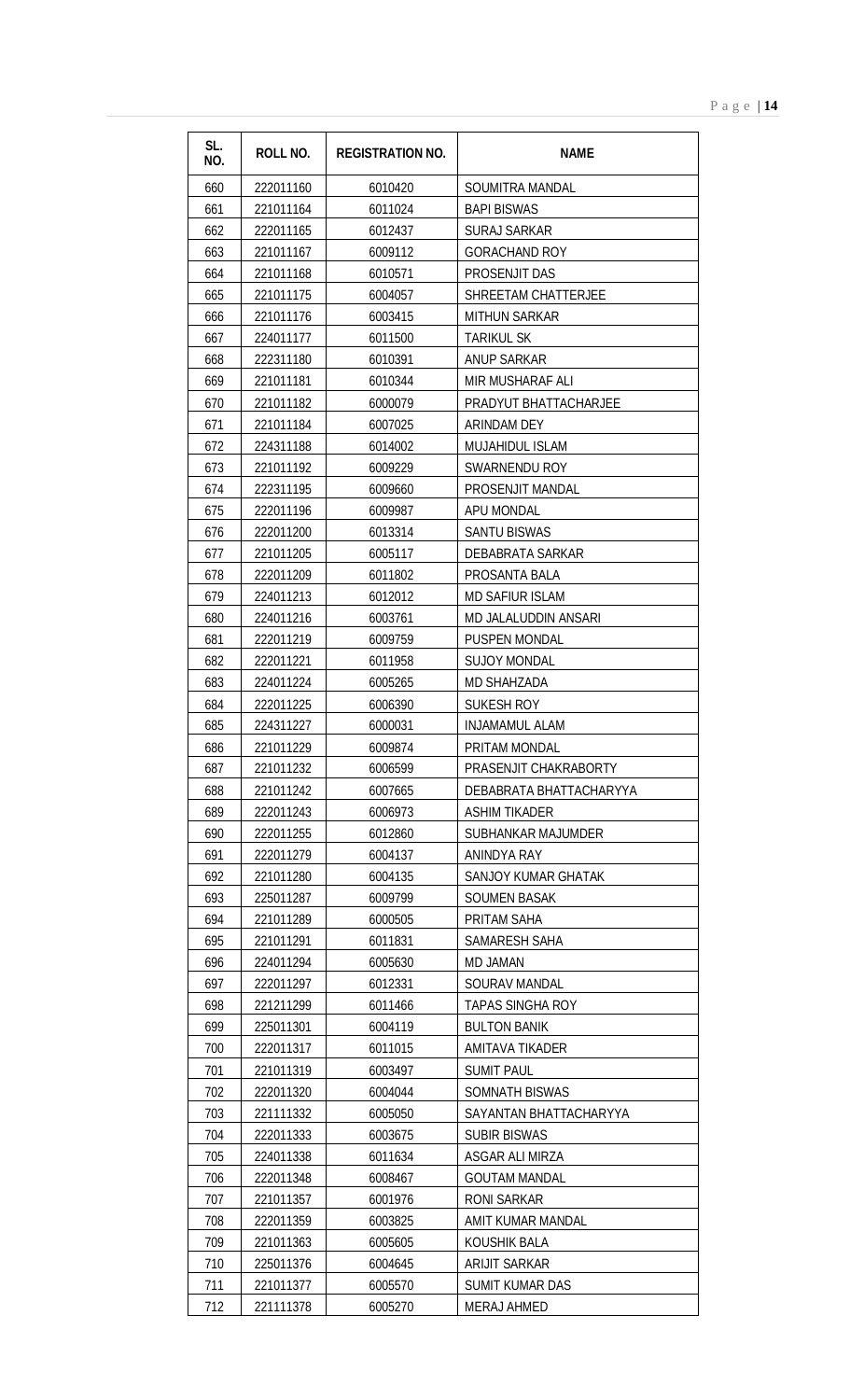| SL.<br>NO. | ROLL NO.  | <b>REGISTRATION NO.</b> | <b>NAME</b>                   |
|------------|-----------|-------------------------|-------------------------------|
| 713        | 221011381 | 6006565                 | <b>CHANDAN SARKAR</b>         |
| 714        | 221011384 | 6012406                 | <b>SOUMADIP DEB</b>           |
| 715        | 222011385 | 6004251                 | <b>SUDIP RAY</b>              |
| 716        | 222011397 | 6013313                 | <b>ASHIS MANDAL</b>           |
| 717        | 222011403 | 6011809                 | <b>SUBHENDU SARKAR</b>        |
| 718        | 221011407 | 6006409                 | <b>SAYANTAN MAJUMDER</b>      |
| 719        | 222011413 | 6008893                 | <b>RIPON DAS</b>              |
| 720        | 222311417 | 6011476                 | <b>SUJIT KUMAR MONDAL</b>     |
| 721        | 222011418 | 6006559                 | SOURABH KUMAR SARKAR          |
| 722        | 222011423 | 6010380                 | PROSENJIT MONDAL              |
| 723        | 222011426 | 6013542                 | <b>MINTU MONDAL</b>           |
| 724        | 222011429 | 6012442                 | <b>ANIMESH DAS</b>            |
| 725        | 221011431 | 6004132                 | AYANAVA MAJUMDER              |
| 726        | 222011442 | 6010492                 | <b>ARUN MANDAL</b>            |
| 727        | 221011445 | 6004068                 | <b>ARCHISMAN PRAMANIK</b>     |
| 728        | 221011459 | 6006154                 | MIR MOFIJUL ALI               |
| 729        | 221011461 | 6006555                 | SUBHANKAR GUPTA               |
| 730        | 222211470 | 6006974                 | <b>SUBIR ROY</b>              |
| 731        | 225011473 | 6009309                 | <b>OLIUL KARIM</b>            |
| 732        | 221011477 | 6006689                 | <b>SUBHAJIT ROY</b>           |
| 733        | 225011481 | 6003567                 | PRITAM SARKAR                 |
| 734        | 225011485 | 6011617                 | <b>SUBHA GHOSH</b>            |
| 735        | 222011486 | 6006610                 | <b>SAIKAT DAS</b>             |
| 736        | 222011489 | 6009640                 | ARPAN SARKAR                  |
| 737        | 225011490 | 6005959                 | <b>MITHUN MONDAL</b>          |
| 738        | 224011496 | 6010044                 | <b>MASADUR RAHAMAN MONDAL</b> |
| 739        | 222011503 | 6005580                 | <b>KRISHNA BISWAS</b>         |
| 740        | 221011510 | 6003857                 | KAUSIK KUMAR MANNA            |
| 741        | 222011516 | 6008962                 | <b>CHANDAN BISWAS</b>         |
| 742        | 221011519 | 6006707                 | PALLAB ADHIKARY               |
| 743        | 222011527 | 6004728                 | <b>CHAYON ROY</b>             |
| 744        | 221011528 | 6000870                 | SAPTARSHI BANERJEE            |
| 745        | 222011530 | 6005952                 | <b>TANMAY DAS</b>             |
| 746        | 225011533 | 6013249                 | <b>GOBINDA KARMAKAR</b>       |
| 747        | 222011535 | 6012206                 | JAGADANANDA SAHA              |
| 748        | 225011537 | 6005066                 | ARNAB KUMAR GHOSH             |
| 749        | 221011539 | 6009585                 | <b>SUTANU DEY</b>             |
| 750        | 224011549 | 6012479                 | MINARJUL ISLAM                |
| 751        | 224011551 | 6011925                 | <b>SAMIM HOSSAIN</b>          |
| 752        | 224011553 | 6011373                 | <b>NAJMUL ALAM BISWAS</b>     |
| 753        | 225011554 | 6009063                 | RANA DEBNATH                  |
| 754        | 224311555 | 6013008                 | RASIKUL SK                    |
| 755        | 221211556 | 6009225                 | MAMUNOOR RASHID KHAN          |
| 756        | 221311557 | 6010348                 | NUR AMIN                      |
| 757        | 222011568 | 6006417                 | SUMANTA BAKSHI                |
| 758        | 224011574 | 6012754                 | <b>SERFUL SK</b>              |
| 759        | 224011576 | 6003842                 | <b>ASIF ALI</b>               |
| 760        | 222011580 | 6004342                 | PRITAM MONDAL                 |
| 761        | 224011583 | 6006641                 | <b>ASIF IQBAL</b>             |
| 762        | 221011585 | 6002287                 | ANINDYA SARKAR                |
| 763        | 225011594 | 6005394                 | SUMAN PRAMANIK                |
| 764        | 221111608 | 6005939                 | <b>ANUP SARKAR</b>            |
| 765        | 221011609 | 6007423                 | SUBHANKAR PAUL                |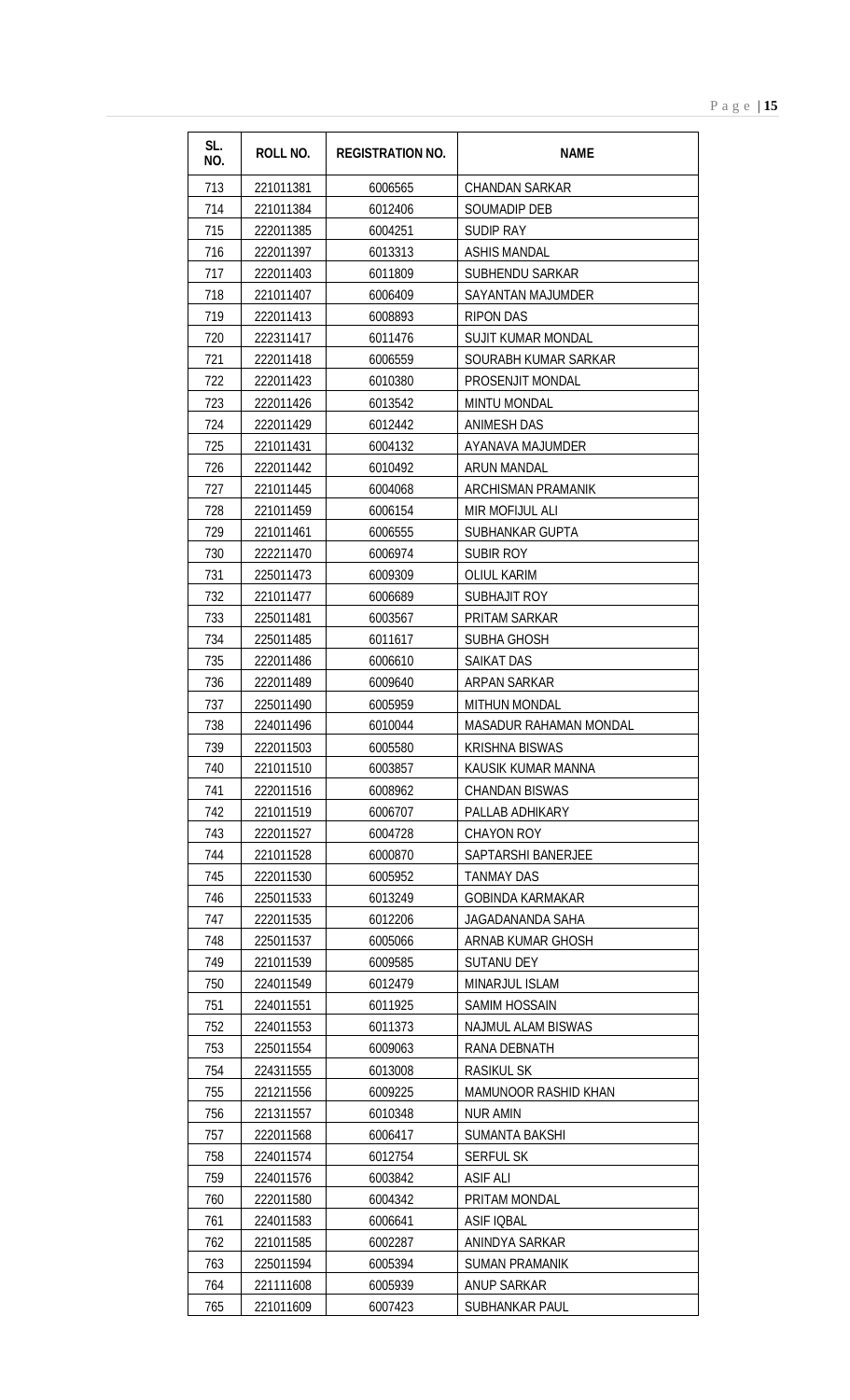| SL.<br>NO. | <b>ROLL NO.</b>        | <b>REGISTRATION NO.</b> | <b>NAME</b>                         |
|------------|------------------------|-------------------------|-------------------------------------|
| 766        | 224311620              | 6004667                 | SAKIRUL SHAIKH                      |
| 767        | 222011621              | 6013480                 | <b>HEMANTA BISWAS</b>               |
| 768        | 222011634              | 6013262                 | SUBRATA SARKAR                      |
| 769        | 225011635              | 6009179                 | <b>SUMANTA PAUL</b>                 |
| 770        | 224011639              | 6006240                 | <b>IRSHAD AHMED</b>                 |
| 771        | 221011645              | 6014041                 | DIPAM CHOUDHURY                     |
| 772        | 222011647              | 6012398                 | <b>DIPANKAR BISWAS</b>              |
| 773        | 222011651              | 6010381                 | <b>SUKHEN DAS</b>                   |
| 774        | 222011656              | 6005447                 | <b>SUROJIT DAS</b>                  |
| 775        | 221011669              | 6010705                 | <b>ARGHA ROY</b>                    |
| 776        | 221011672              | 6009074                 | AMIT KR CHAKI                       |
| 777        | 222011674              | 6009773                 | PIKU BAIDYA                         |
| 778        | 225011677              | 6010561                 | ARGHYA GHOSH                        |
| 779        | 221011685              | 6011328                 | <b>SUMANTA MOULICK</b>              |
| 780        | 225011688              | 6005957                 | PRITHVISH SAHA                      |
| 781        | 221011690              | 6005680                 | <b>SAYANTAN BISWAS</b>              |
| 782        | 221011694              | 6007368                 | <b>RAHUL DEY</b>                    |
| 783        | 222011696              | 6010432                 | PROSANTA KUMAR BISWAS               |
| 784        | 221011697              | 6003843                 | <b>BARUNESH SARKAR</b>              |
| 785        | 221011705              | 6000466                 | <b>ARYA CHATTERJEE</b>              |
| 786        | 222011710              | 6010363                 | <b>BAPI BISWAS</b>                  |
| 787        | 221011714              | 6008917                 | ANINDYA MANDAL                      |
| 788        | 222311718              | 6006149                 | <b>ASIM DAS</b>                     |
| 789        | 222011719              | 6008413                 | <b>ABHISEK SARKAR</b>               |
| 790        | 225011724              | 6008091                 | <b>SANJOY DEBNATH</b>               |
| 791        | 225011728              | 6006024                 | <b>GATI SATTAM MONDAL</b>           |
| 792        | 225011729              | 6013697                 | <b>DEBASISH GHOSH</b>               |
| 793        | 221011733              | 6004473                 | ANWAR HUSSAIN                       |
| 794        | 224011735              | 6010585                 | SHOHEL RANA                         |
| 795        | 221011736              | 6011938                 | <b>SUJIT KUNDU</b>                  |
| 796        | 225011738              | 6005040                 | <b>DEBABRATA DEY</b>                |
| 797        | 225011752              | 6005771                 | SUPRIYA PAL                         |
| 798        | 224011762              | 6005268                 | <b>MOSHAHID REZA</b>                |
| 799        | 224311763              | 6006885                 | SALAUDDIN                           |
| 800        | 222011764              | 6008251                 | <b>SUMIT MONDAL</b>                 |
| 801        | 221011768              | 6006423                 | <b>AMLAN DAS</b>                    |
| 802        | 222011782              | 6011712                 | <b>RUPAK DAS</b>                    |
| 803        | 221011793              | 6012686                 | PROSENJIT SINGHA                    |
| 804        | 222011795              | 6007041                 | <b>SOUMENDU BISWAS</b>              |
| 805        | 225011796              | 6006023                 | <b>GOURAB KUMAR GHOSH</b>           |
| 806        | 225011797              | 6007227                 | DEBABRATA DAS                       |
| 807        | 222011807              | 6005960                 | <b>TAPENDU MONDAL</b>               |
| 808        | 222011808              | 6003304                 | <b>ANIKESH MONDAL</b>               |
| 809        | 222011838              | 6010842                 | <b>BIJAN BISWAS</b>                 |
| 810<br>811 | 225011841<br>222011842 | 6012277<br>6006188      | <b>AVIJIT PAL</b><br>AMIT KR MRIDHA |
| 812        | 225011845              | 6004910                 | SANMOY DEY                          |
| 813        | 221011851              | 6010343                 | SANJAY ADHIKARY                     |
| 814        | 221011862              | 6006376                 | RUPAM MUKHERJEE                     |
| 815        | 222011863              | 6012549                 | <b>ANANDA MALLICK</b>               |
| 816        | 224011865              | 6010292                 | <b>ALAMIN BISWAS</b>                |
| 817        | 221011867              | 6007012                 | <b>TRIDIP MUKHERJEE</b>             |
| 818        | 221011869              | 6005070                 | <b>AKRUR PAL</b>                    |
|            |                        |                         |                                     |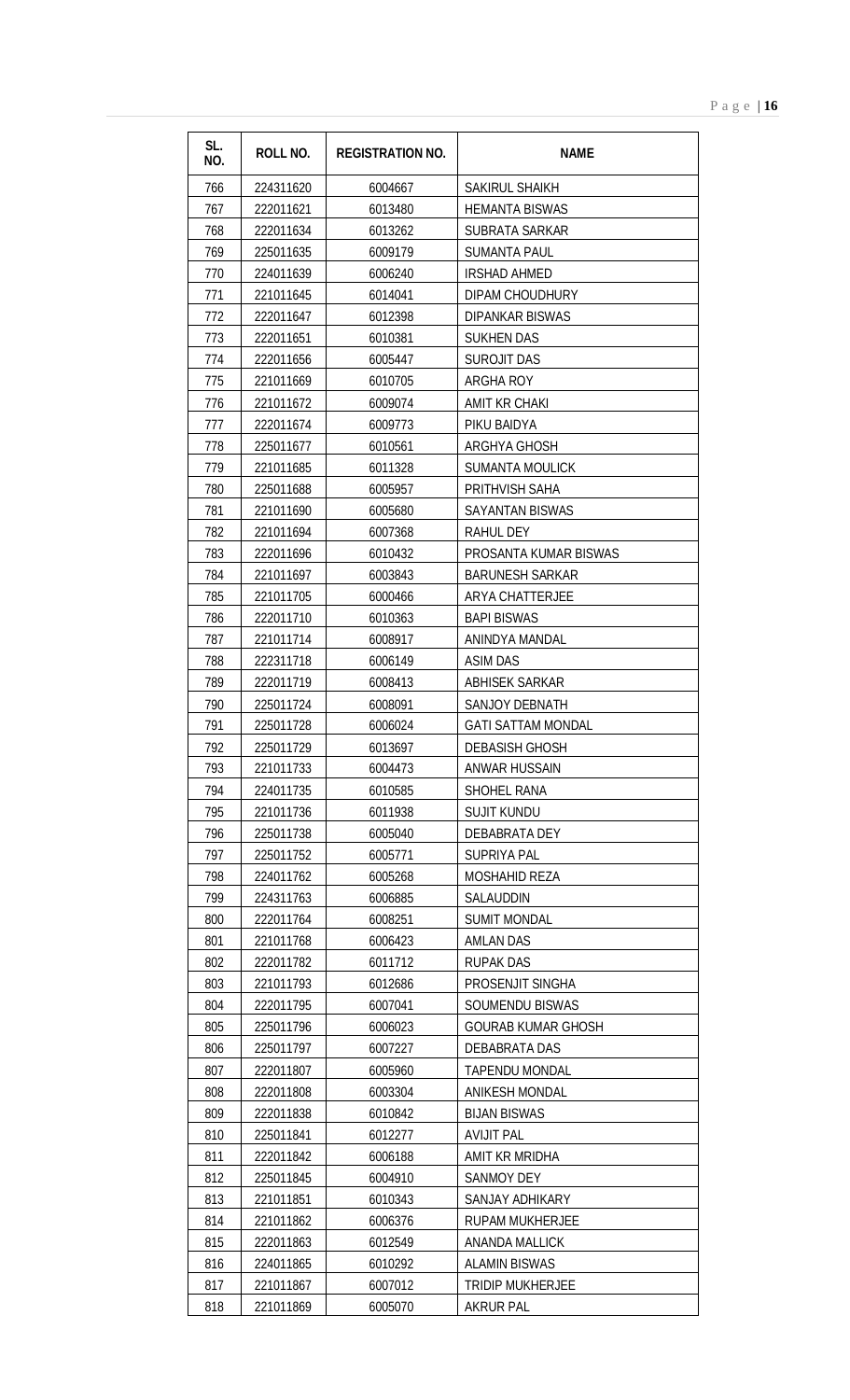| SL.<br>NO. | <b>ROLL NO.</b>        | <b>REGISTRATION NO.</b> | <b>NAME</b>                             |
|------------|------------------------|-------------------------|-----------------------------------------|
| 819        | 225011873              | 6012285                 | KAUSIK DEBNATH                          |
| 820        | 222011880              | 6011544                 | <b>TANMOY BISWAS</b>                    |
| 821        | 222011888              | 6010096                 | <b>HRIDAY MONDAL</b>                    |
| 822        | 221011895              | 6007367                 | TUFAN DEY                               |
| 823        | 224311896              | 6006906                 | MD MUSTAFIJUR RAHMAN                    |
| 824        | 225011897              | 6005813                 | <b>LOKNATH GHOSH</b>                    |
| 825        | 231012015              | 6010602                 | <b>SUDIPTA SEN</b>                      |
| 826        | 231012016              | 6003069                 | <b>AMRITA MUKHERJEE</b>                 |
| 827        | 235012020              | 6012128                 | <b>JAYASRI BISWAS</b>                   |
| 828        | 235012036              | 6003193                 | SUDESHNA GHOSH                          |
| 829        | 232012039              | 6010287                 | <b>MAMPI SARKAR</b>                     |
| 830        | 232012040              | 6006070                 | <b>TRISHA BISWAS</b>                    |
| 831        | 231012044              | 6004827                 | PARAMITA DUTTA                          |
| 832        | 232012058              | 6012789                 | <b>KRISHNA MAJUMDER</b>                 |
| 833        | 232012059              | 6007289                 | <b>RUPA BISWAS</b>                      |
| 834        | 231012061              | 6010476                 | DEBJANI MONDAL                          |
| 835        | 231012067              | 6008095                 | RIJIA SULTANA                           |
| 836        | 231012074              | 6002511                 | <b>SRIPARNA MONDAL</b>                  |
| 837        | 235012077              | 6013373                 | RIMA BHADURI                            |
| 838        | 231012086              | 6002230                 | PRAJNA PARAMITA KUNDU                   |
| 839        | 231012090              | 6011671                 | SHREYA MANDAL                           |
| 840        | 232012097              | 6012167                 | <b>MANOSHI MRIDHA</b>                   |
| 841        | 235212098              | 6012915                 | PALLAVI SAHA                            |
| 842        | 231012106              | 6002007                 | <b>RIMI GHOSH</b>                       |
| 843        | 232012122              | 6004729                 | <b>SUDESHNA DAS</b>                     |
| 844<br>845 | 231012127<br>231012131 | 6004122<br>6005951      | SAGARIKA CHAKRABORTY<br>JINIA CHOUDHURI |
| 846        | 232012133              | 6013678                 | ANINDITA SARKAR                         |
| 847        | 234012134              | 6002431                 | PAPIYA ZAMAN                            |
| 848        | 235012139              | 6014248                 | <b>ISITA PAL</b>                        |
| 849        | 232012142              | 6013823                 | <b>PUJA BISWAS</b>                      |
| 850        | 235012158              | 6001921                 | AMBIKA MODAK                            |
| 851        | 235012200              | 6011836                 | SHIPRA LAHA                             |
| 852        | 232012202              | 6003357                 | RUMPA MONDAL SARKAR                     |
| 853        | 232012212              | 6004663                 | SUBARNA MONDAL                          |
| 854        | 232012219              | 6000175                 | <b>LABANI DAS</b>                       |
| 855        | 231012243              | 6009534                 | PAYEL SINGHA                            |
| 856        | 232012246              | 6004652                 | <b>APARNA BISWAS</b>                    |
| 857        | 231012269              | 6012713                 | PUJA RANI MONDAL                        |
| 858        | 231012281              | 6004042                 | CHANDRIMA MAZUMDER                      |
| 859        | 231011283              | 6001327                 | <b>GOURAB GHOSH</b>                     |
| 860        | 234011286              | 6012060                 | SOHORAB ISLAM                           |
| 861        | 231011295              | 6010879                 | SHANTANU CHAKRABORTY                    |
| 862        | 232011302              | 6009152                 | <b>SUBINOY MONDAL</b>                   |
| 863        | 232011304              | 6012051                 | <b>SWAPAN MONDAL</b>                    |
| 864        | 234011305              | 6001403                 | <b>AZMUL HAQUE</b>                      |
| 865        | 232011313              | 6009656                 | SOURAV MONDAL                           |
| 866        | 232011326              | 6007611                 | NILESH MONDAL                           |
| 867<br>868 | 232011329<br>232011335 | 6000636<br>6010642      | RAJARSHI MAITRA<br>APURBA MONDAL        |
| 869        | 231011338              | 6013465                 | PRADIPTA SARKAR                         |
| 870        | 235011345              | 6005796                 | RITAM DEBNATH                           |
| 871        | 232011346              | 6010798                 | <b>SUMAN BISWAS</b>                     |
|            |                        |                         |                                         |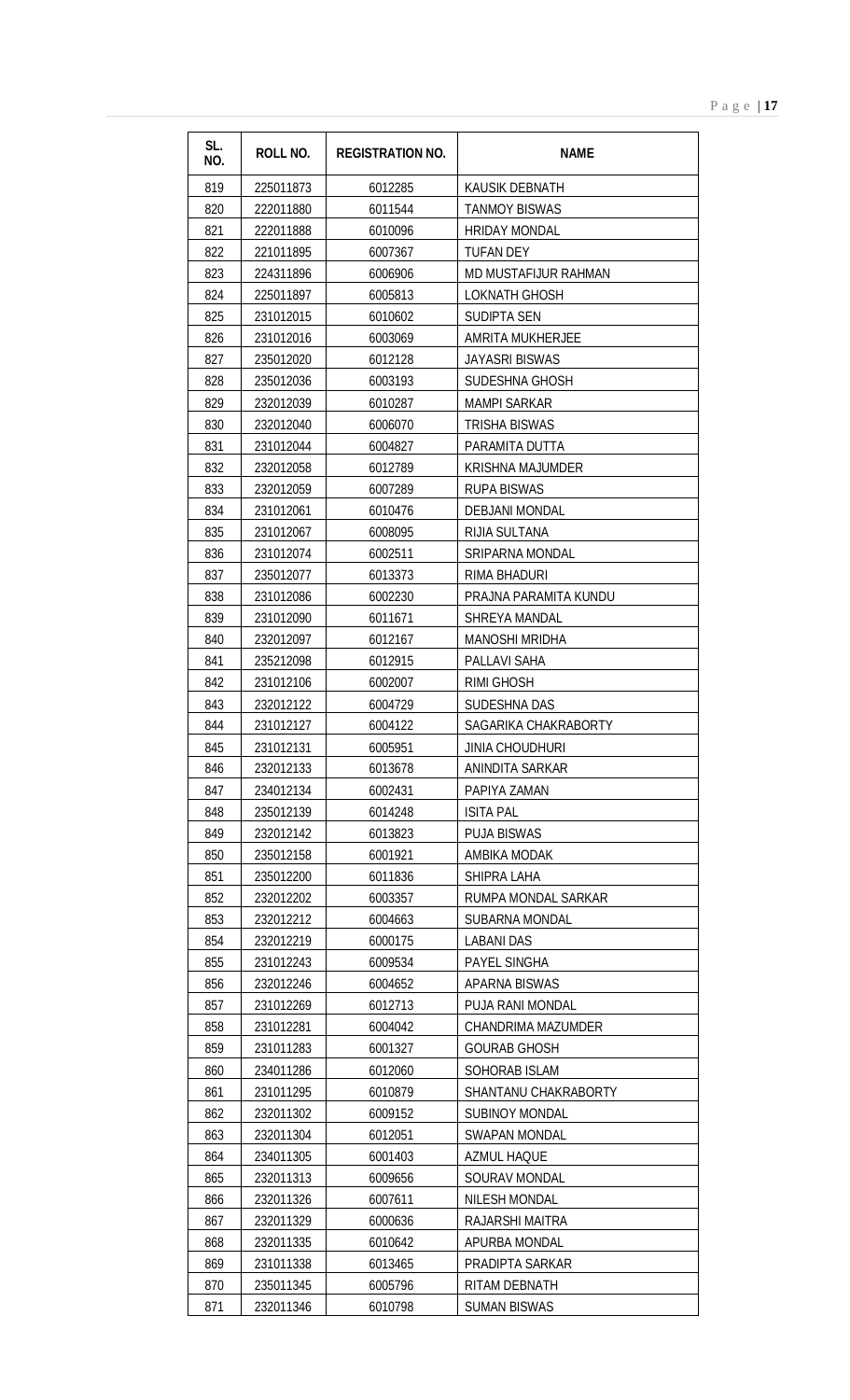| SL.<br>NO. | ROLL NO.               | <b>REGISTRATION NO.</b> | <b>NAME</b>                                       |
|------------|------------------------|-------------------------|---------------------------------------------------|
| 872        | 233011354              | 6004065                 | SOUMABHA KUNDU                                    |
| 873        | 235011355              | 6005111                 | <b>MADAN MOHAN BISWAS</b>                         |
| 874        | 232011366              | 6004086                 | <b>SURANJAN PODDAR</b>                            |
| 875        | 231011368              | 6004522                 | <b>BIPLOB GHOSH</b>                               |
| 876        | 231011378              | 6006483                 | <b>ARIJIT ROY</b>                                 |
| 877        | 231011380              | 6003454                 | <b>SUMAN SINGHA</b>                               |
| 878        | 232011398              | 6008696                 | <b>SUBHENDU BISWAS</b>                            |
| 879        | 232011404              | 6012548                 | KUNTAL SARKAR                                     |
| 880        | 231011412              | 6012812                 | ARUNAVA PRAMANIK                                  |
| 881        | 232011415              | 6011179                 | SAMIRAN SARKAR                                    |
| 882        | 232011437              | 6006196                 | <b>RANAT KUMAR BISWAS</b>                         |
| 883        | 232011438              | 6007841                 | <b>GAUTAM RAY</b>                                 |
| 884        | 231011443              | 6009708                 | PRADIPTA BASAK                                    |
| 885        | 231011444              | 6006872                 | <b>BUDDHADEB MONDAL</b>                           |
| 886        | 231011448              | 6006665                 | <b>SUMAN SAHA</b>                                 |
| 887        | 232011453              | 6002132                 | <b>MEGHNATH CHUNARI</b>                           |
| 888        | 232011458              | 6011231                 | <b>DYUTIMOY BISWAS</b>                            |
| 889        | 231011463              | 6001020                 | SAYAN DEV CHOWDHURY                               |
| 890        | 232011465              | 6007525                 | <b>SAIKAT MONDAL</b>                              |
| 891        | 231011469              | 6012697                 | NINMOY SARKAR                                     |
| 892        | 231011471              | 6003509                 | <b>SUMAN CHOWDHURY</b>                            |
| 893        | 231011479              | 6005915                 | <b>SUMIT CHAKRABORTY</b>                          |
| 894        | 232011481              | 6006784                 | <b>BIDYUT MONDAL</b>                              |
| 895        | 232011486              | 6012332                 | <b>NAYAN ROY</b>                                  |
| 896        | 234311487              | 6012228                 | <b>MD ELAHI BAKHS</b>                             |
| 897        | 231311522              | 6012216                 | <b>NOOR KASHIM</b>                                |
| 898        | 315412006              | 6004445                 | <b>SUMAN PRASAD</b>                               |
| 899        | 311012010              | 6003756                 | APARNA DAS                                        |
| 900        | 311012011              | 6008847                 | RIYA GHOSH                                        |
| 901        | 311012017              | 6002656                 | <b>BARNITA NANDY</b>                              |
| 902        | 312012021              | 6013501                 | <b>RAKHI MONDAL</b>                               |
| 903        | 311012022              | 6013301                 | <b>SHILPA PAL</b>                                 |
| 904        | 311012023              | 6006425                 | ANANYA HALDAR                                     |
| 905        | 311012032              | 6010531                 | ANANYA CHOWDHURY                                  |
| 906<br>907 | 311012038<br>311012042 | 6001400<br>6004508      | ANKITA BHATTACHARYYA<br><b>MANISHA CHATTERJEE</b> |
| 908        |                        |                         |                                                   |
| 909        | 311012045<br>311012057 | 6005016<br>6008638      | ANANYA ADHIKARI<br><b>DIPSHILA BISWAS</b>         |
| 910        | 311012058              | 6003089                 | ARPITA MISHRA                                     |
| 911        | 311012064              | 6012925                 | <b>INDU KUMARI</b>                                |
| 912        | 311012065              | 6000712                 | ANJANA PAUL                                       |
| 913        | 311012066              | 6013338                 | MADHURIMA CHAKRABORTY                             |
| 914        | 311012069              | 6001290                 | <b>SAYANWITA MAITY</b>                            |
| 915        | 311012074              | 6009843                 | ANINDITA SANYAL                                   |
| 916        | 311012083              | 6006604                 | PRITI MONDAL                                      |
| 917        | 312012084              | 6000235                 | <b>TRINA MANDAL</b>                               |
| 918        | 311012096              | 6012032                 | <b>PUJA KUNDU</b>                                 |
| 919        | 311012105              | 6007052                 | <b>TIYA BANERJEE</b>                              |
| 920        | 312312108              | 6013991                 | PRIYANKA SABUI                                    |
| 921        | 311012118              | 6007021                 | <b>ANKITA GHOSH</b>                               |
| 922        | 311012128              | 6009244                 | RIYA MAITY                                        |
| 923        | 311012136              | 6012142                 | <b>CHAITI MANDAL</b>                              |
| 924        | 311012138              | 6003757                 | <b>SUTAPA GHOSH</b>                               |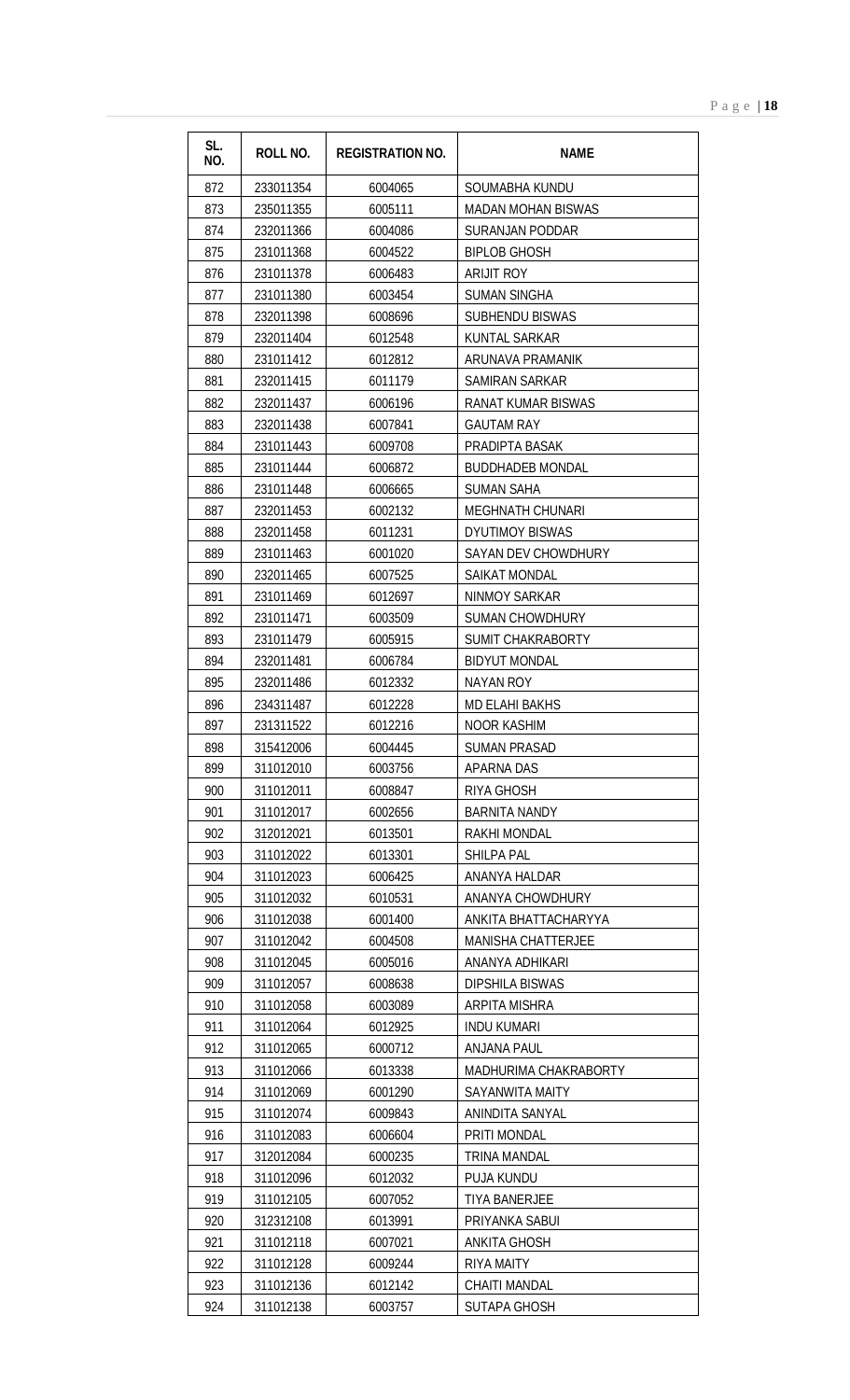| SL.<br>NO. | <b>ROLL NO.</b> | <b>REGISTRATION NO.</b> | <b>NAME</b>                |
|------------|-----------------|-------------------------|----------------------------|
| 925        | 311012140       | 6006895                 | DOLON CHAKRABORTY          |
| 926        | 312012142       | 6003559                 | RITIKA BISWAS              |
| 927        | 311012146       | 6013866                 | SHILPA KHAMRAI             |
| 928        | 311012154       | 6008637                 | <b>SRIJANI MAJUMDAR</b>    |
| 929        | 311012158       | 6010543                 | <b>ANURIMA DAS</b>         |
| 930        | 311012159       | 6013011                 | <b>PAYEL SARKAR</b>        |
| 931        | 312012160       | 6007435                 | SANGITA MAZUMDAR           |
| 932        | 311012162       | 6009136                 | <b>DEBATI PAL</b>          |
| 933        | 311012163       | 6010322                 | <b>BHASWATI NANDY</b>      |
| 934        | 311012167       | 6010339                 | MOULIPARNA MUKHERJEE       |
| 935        | 311012177       | 6003589                 | ANANYA ROY                 |
| 936        | 312012184       | 6010651                 | <b>MOUSUMI HALDER</b>      |
| 937        | 315012190       | 6002523                 | <b>MOUMITA RAKSHIT</b>     |
| 938        | 311012201       | 6012158                 | ANTARA BHAKTA              |
| 939        | 311012202       | 6000430                 | <b>SUPARNA GUHA</b>        |
| 940        | 311012207       | 6004993                 | <b>MADHURIMA DE SARKAR</b> |
| 941        | 311012221       | 6002031                 | <b>SUCHISMITA BERA</b>     |
| 942        | 311012225       | 6004226                 | <b>TANDRA GHOSH</b>        |
| 943        | 311012226       | 6006846                 | <b>KARABI JASH</b>         |
| 944        | 311012230       | 6005551                 | ANUSREE BANERJEE           |
| 945        | 311012231       | 6000155                 | <b>SOUMI BARDHAN</b>       |
| 946        | 311012232       | 6006591                 | <b>SAYANI BANERJEE</b>     |
| 947        | 311012241       | 6008733                 | SHATARUPA DEY              |
| 948        | 311012244       | 6004203                 | <b>LIPIKA PAL</b>          |
| 949        | 312012247       | 6008425                 | DURBA MONDAL               |
| 950        | 311012258       | 6007033                 | SHREYASEE DHAR             |
| 951        | 311012265       | 6005250                 | UJJAINI DEY                |
| 952        | 311012276       | 6006945                 | <b>MOUMITA MONDAL</b>      |
| 953        | 314012280       | 6010596                 | <b>NASRIN KHATUN</b>       |
| 954        | 315012286       | 6003222                 | <b>BIDISHA BANIK</b>       |
| 955        | 311012288       | 6009493                 | <b>MADHUMITA PAUL</b>      |
| 956        | 311012289       | 6014073                 | RAJESWARI GHOSH            |
| 957        | 311012293       | 6000392                 | ANINDITA MUKHERJEE         |
| 958        | 315012314       | 6006032                 | PUJA SANKHABANIK           |
| 959        | 315012315       | 6003449                 | SARMISTHA DUTTA            |
| 960        | 314012321       | 6008990                 | AFRA KHONDEKAR             |
| 961        | 311012328       | 6007228                 | PRIYANKA NAYAK             |
| 962        | 311012330       | 6008113                 | <b>SUSMITA BANERJEE</b>    |
| 963        | 311012346       | 6014164                 | SIPRA SARKAR               |
| 964        | 311012367       | 6000957                 | <b>BIDISHA HOSSAIN</b>     |
| 965        | 311012370       | 6007741                 | <b>MONISHA DAS</b>         |
| 966        | 311012383       | 6003050                 | SRIRUPA PANJA              |
| 967        | 311012399       | 6009884                 | NILANJANA BHUNIA           |
| 968        | 312012400       | 6008329                 | <b>MOUSUMI MONDAL</b>      |
| 969        | 315012401       | 6006879                 | PAYEL PRAMANIK             |
| 970        | 311012403       | 6001694                 | SUCHISMITA DASGUPTA        |
| 971        | 311012423       | 6003147                 | RAKTIMA SAHA               |
| 972        | 311012431       | 6000090                 | PRIYA CHAKRABORTY          |
| 973        | 311012448       | 6006856                 | ANUSHKA SAHA               |
| 974        | 311012455       | 6008446                 | <b>RUPA SINGHA</b>         |
| 975        | 311012456       | 6009996                 | <b>OYANUR SULTANA</b>      |
| 976        | 311012474       | 6008754                 | SMRITIKANA BANDOPADHAYA    |
| 977        | 311012482       | 6012481                 | PRIYA CHANDRA              |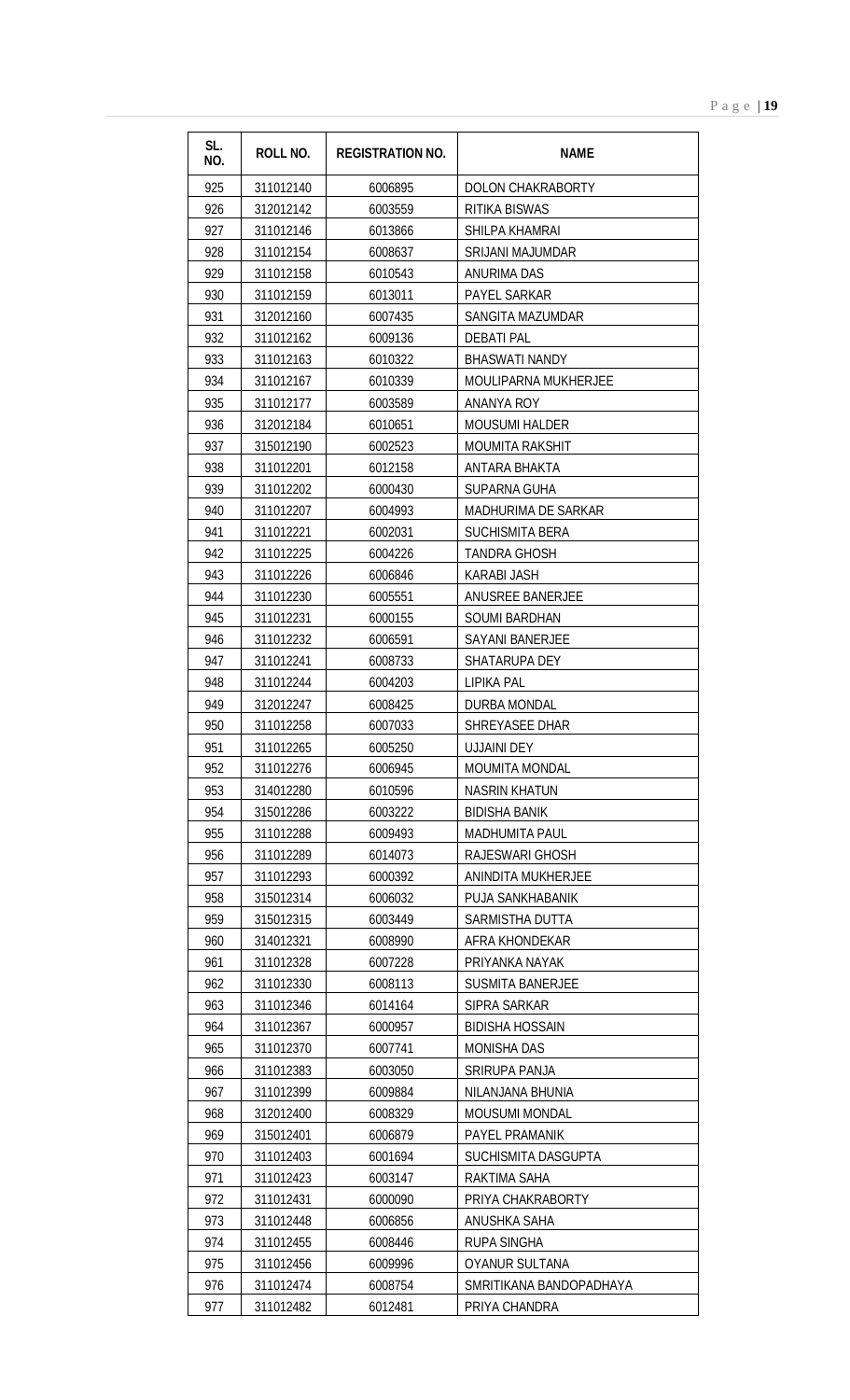| SL.<br>NO.   | <b>ROLL NO.</b>        | <b>REGISTRATION NO.</b> | <b>NAME</b>                                     |
|--------------|------------------------|-------------------------|-------------------------------------------------|
| 978          | 315012497              | 6008862                 | SUTAPA MAHATO                                   |
| 979          | 311012499              | 6012244                 | ASURITA DAS MAHAPATRA MAITY                     |
| 980          | 311012501              | 6002104                 | <b>SOUMI GHOSH</b>                              |
| 981          | 311012502              | 6005358                 | <b>MOUSUMI GHOSAL</b>                           |
| 982          | 312012508              | 6006349                 | <b>DYUTI MONDAL</b>                             |
| 983          | 311012514              | 6009746                 | PRIYANKA BANERJEE                               |
| 984          | 321411015              | 6013028                 | SAMRAT PRAMANICK                                |
| 985          | 325411016              | 6003917                 | SOUMODIP DUTTA                                  |
| 986          | 321411024              | 6010138                 | SOURAV KUMAR DAS                                |
| 987          | 325011026              | 6009809                 | DIPANKAR MONDAL                                 |
| 988          | 321011034              | 6002698                 | ARINDAM SI                                      |
| 989          | 321011040              | 6006597                 | NIRMAL DIKSHIT                                  |
| 990          | 321011049              | 6008426                 | SOUPARNA JASH                                   |
| 991          | 325011050              | 6005032                 | <b>NAYAN BASULI</b>                             |
| 992          | 321011052              | 6012190                 | DIPTANSHU CHATTERJEE                            |
| 993          | 321011053              | 6012756                 | <b>BISWAJIT GHOSH</b>                           |
| 994          | 321011060              | 6009257                 | RANADEB MALLICK                                 |
| 995          | 321011062              | 6009088                 | SATADRU GANDHI                                  |
| 996          | 321011073              | 6009366                 | RAM CHANDRA KAIRA                               |
| 997          | 324011075              | 6011838                 | NAYEEM AKHTAR                                   |
| 998          | 321011082              | 6004200                 | <b>SUSAMOY RANA</b>                             |
| 999          | 321011083              | 6002808                 | <b>SOURAV DAS</b>                               |
| 1000         | 322011088              | 6008532                 | <b>MOHAN RAJAK</b>                              |
| 1001         | 321011089              | 6008441                 | ANIRBAN KUNDU                                   |
| 1002         | 321011090              | 6005734                 | ABHISEK GUPTA                                   |
| 1003         | 321011092              | 6001463                 | CHIRANJIT ROYCHOWDHURY                          |
| 1004         | 322011095              | 6012059                 | SUBHENDU MALICK                                 |
| 1005         | 321011096              | 6001273                 | PRITAM NANDY                                    |
| 1006         | 321011097              | 6006547                 | <b>AMIT KUMAR</b>                               |
| 1007         | 325011105              | 6006286                 | SOUMEN DUTTA                                    |
| 1008         | 321011106              | 6002038                 | SUBHABRATA RAY                                  |
| 1009         | 321011109              | 6003125                 | <b>SANKHA PAL</b>                               |
| 1010         | 325011116              | 6006862                 | SANJAY DEBNATH                                  |
| 1011         | 321311124              | 6013687                 | <b>SUKANTA MAL</b>                              |
| 1012         | 325011125              | 6005726                 | PRAKASH GORAIN                                  |
| 1013         | 324011130              | 6007452                 | SK BASIRUDDIN                                   |
| 1014         | 325011133              | 6012766                 | SUBHRA KAR                                      |
| 1015         | 321011146              | 6011390                 | <b>ABHISEK NANDI</b>                            |
| 1016         | 321011155              | 6013996                 | <b>AMIT MISHRA</b>                              |
| 1017         | 321011156              | 6000168                 | SOUVIK PATRA                                    |
| 1018         | 321011159              | 6003307                 | <b>SURAJIT SAHA</b>                             |
| 1019         | 321011163              | 6005396                 | <b>SUVANKAR PAL</b>                             |
| 1020         | 322011165              | 6007727                 | BIBEKANANDA KIRTANIA                            |
| 1021         | 321011174              | 6003984                 | DIPAK KUMAR DAS                                 |
| 1022         | 325011180              | 6012556                 | <b>ARIJIT PAUL</b>                              |
| 1023         | 325011181              | 6006320                 | PRAHLAD KUNDU                                   |
| 1024         | 321011184              | 6011150                 | ABHIK AGARWALA                                  |
| 1025         | 323011190              | 6000317                 | ANUPAM SAREN                                    |
| 1026<br>1027 | 321011192<br>321011193 | 6001340<br>6006627      | SHYAMOLENDU CHAKRABORTY<br><b>RANDHIR KUMAR</b> |
| 1028         | 322011197              | 6012903                 | SANJEEV DAS                                     |
| 1029         | 325011198              | 6008884                 | PRITHU DAS                                      |
| 1030         | 321011200              | 6005756                 | SOURITRA SANTRA                                 |
|              |                        |                         |                                                 |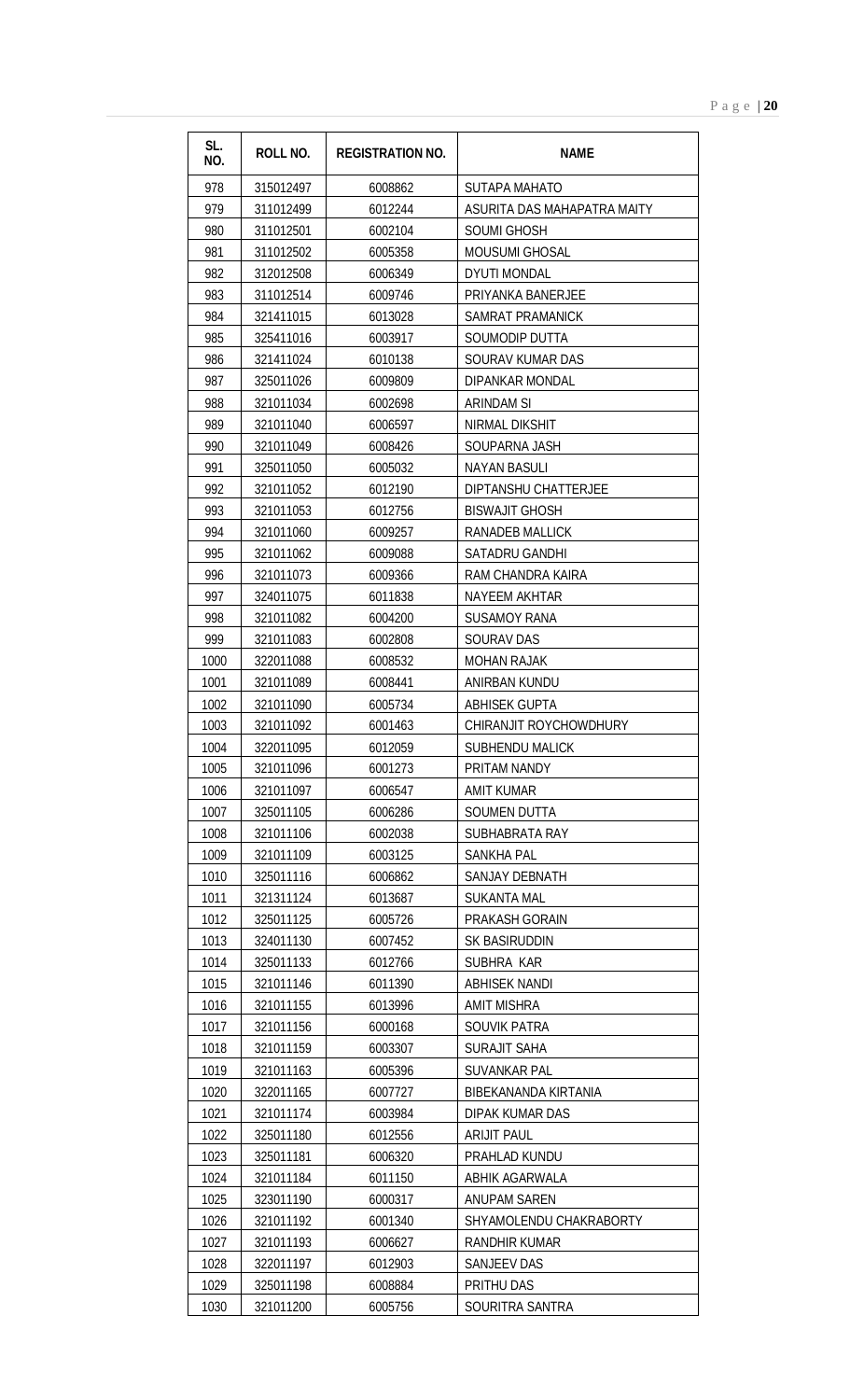| SL.<br>NO. | <b>ROLL NO.</b> | <b>REGISTRATION NO.</b> | <b>NAME</b>                  |
|------------|-----------------|-------------------------|------------------------------|
| 1031       | 321011201       | 6000644                 | <b>MD WASIM REJA</b>         |
| 1032       | 321011204       | 6004616                 | DEBAJYOTI ADHIKARI           |
| 1033       | 322011205       | 6006980                 | <b>ASHIS SARKAR</b>          |
| 1034       | 321011207       | 6005072                 | <b>AVIJIT ADHIKARI</b>       |
| 1035       | 321011208       | 6010439                 | <b>TAPAS DAS</b>             |
| 1036       | 321011209       | 6009107                 | ADITYA NARAYAN CHAKRABORTY   |
| 1037       | 323011210       | 6013107                 | <b>SUMIT BARUA</b>           |
| 1038       | 321011217       | 6008764                 | DEEPAK KUMAR                 |
| 1039       | 321011218       | 6009706                 | <b>MAITRAYE PRASAD MANNA</b> |
| 1040       | 321011219       | 6005229                 | <b>SAON JASH</b>             |
| 1041       | 321011220       | 6007474                 | ANUPAM GIRI                  |
| 1042       | 325111223       | 6011619                 | <b>DEBNATH ASH</b>           |
| 1043       | 321011225       | 6011036                 | <b>DIPU GOSWAMI</b>          |
| 1044       | 321011234       | 6013948                 | <b>SUBHAJIT GHOSH</b>        |
| 1045       | 321011246       | 6004098                 | <b>SUMANTA GHOSH</b>         |
| 1046       | 321011251       | 6008675                 | <b>ABHISHEK KUMAR</b>        |
| 1047       | 321011258       | 6012397                 | DHRUBAJIT DAS                |
| 1048       | 321011264       | 6001296                 | ROHAN MONDAL                 |
| 1049       | 321011265       | 6004794                 | <b>DEBASISH PAL</b>          |
| 1050       | 321011266       | 6011983                 | SUBHRANGSU SEKHAR DAS        |
| 1051       | 321211269       | 6013897                 | ANUPAM DUTTA                 |
| 1052       | 321011278       | 6010033                 | KOUSHIK BANERJEE             |
| 1053       | 321011279       | 6011932                 | SUBHAJIT CHATTOPADHYAY       |
| 1054       | 321011280       | 6005538                 | PRADIPTA HALDER              |
| 1055       | 321011282       | 6012114                 | RITESH KUMAR                 |
| 1056       | 322011287       | 6003851                 | SAMRAT PANDIT                |
| 1057       | 322011288       | 6011981                 | <b>PRADIP BISUI</b>          |
| 1058       | 321011289       | 6009115                 | <b>AVISHEK CHATTERJEE</b>    |
| 1059       | 321011294       | 6005283                 | ARUNAVA HATIAL               |
| 1060       | 324011295       | 6008855                 | SHANKAR KUMAR SAW            |
| 1061       | 321011296       | 6008714                 | SHOBHIT SINGH                |
| 1062       | 321011298       | 6005767                 | ABHISEK SUR                  |
| 1063       | 322011299       | 6013185                 | <b>JAYANTA KARMAKAR</b>      |
| 1064       | 323011302       | 6008745                 | <b>CHANDRA NATH SAREN</b>    |
| 1065       | 325311304       | 6002903                 | <b>ASHIM GHOSH</b>           |
| 1066       | 322011305       | 6002949                 | <b>ASHIS BAURI</b>           |
| 1067       | 325011308       | 6005880                 | TARA SANKAR PRAMANIK         |
| 1068       | 321011309       | 6009109                 | <b>SYED AGNIDIP</b>          |
| 1069       | 321011310       | 6012312                 | <b>NITAI BAG</b>             |
| 1070       | 321011314       | 6001373                 | DEBABRATA GOSWAMI            |
| 1071       | 325011317       | 6002455                 | <b>DEBASIS BHUNIA</b>        |
| 1072       | 321011319       | 6011737                 | SUBHANKAR MUKHERJEE          |
| 1073       | 324011324       | 6000184                 | MERAJ ALI KHAN               |
| 1074       | 321011327       | 6007642                 | ROODRADITYA DAS              |
| 1075       | 322011328       | 6013926                 | PRASANTA DAS                 |
| 1076       | 321011329       | 6012673                 | KRISHNA PRASAD GOSWAMI       |
| 1077       | 322011335       | 6004873                 | SANTU DAS                    |
| 1078       | 321011337       | 6009584                 | <b>JOY CHATTERJEE</b>        |
| 1079       | 321011342       | 6002388                 | <b>SAMRAT KUNDU</b>          |
| 1080       | 321011344       | 6005888                 | <b>SAIKAT MUKHERJEE</b>      |
| 1081       | 322011353       | 6014199                 | <b>SOUTAM SARKAR</b>         |
| 1082       | 322011355       | 6008203                 | <b>AVIJIT SARKAR</b>         |
| 1083       | 321011356       | 6000038                 | SOUMYAJIT ADHIKARI           |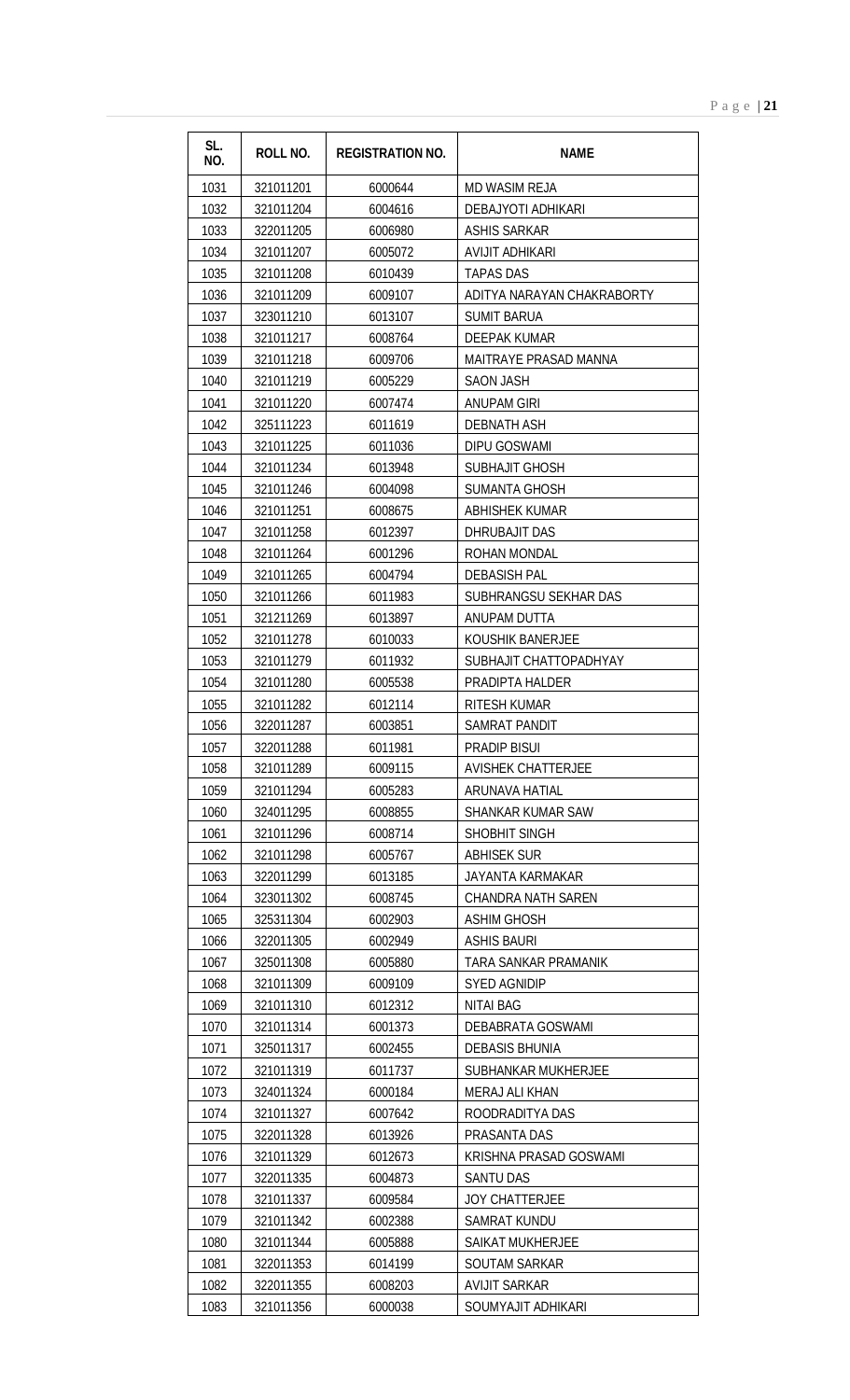| SL.<br>NO. | <b>ROLL NO.</b> | <b>REGISTRATION NO.</b> | <b>NAME</b>               |
|------------|-----------------|-------------------------|---------------------------|
| 1084       | 321011357       | 6010579                 | <b>SWAGATA DAS</b>        |
| 1085       | 321011363       | 6006223                 | DEBJYOTI CHATTERJEE       |
| 1086       | 321011365       | 6000989                 | <b>KRISHNENDU DAS</b>     |
| 1087       | 321011370       | 6013617                 | <b>SUVADIP DAS</b>        |
| 1088       | 322011375       | 6010957                 | <b>ABHIJIT BISWAS</b>     |
| 1089       | 321011380       | 6004658                 | <b>SUNAYAN MAITI</b>      |
| 1090       | 321011382       | 6003624                 | SHEW KUMAR SINGH          |
| 1091       | 321011384       | 6004532                 | KOUSHLESH KUMAR           |
| 1092       | 322011391       | 6004320                 | SUBHANKAR PANDIT          |
| 1093       | 321011399       | 6001658                 | PRASUN CHAKRABORTY        |
| 1094       | 321011404       | 6001873                 | SIDDHARTHA SINGHA         |
| 1095       | 321011408       | 6014026                 | SOUMODIP GHOSH            |
| 1096       | 321011413       | 6011042                 | <b>BISWAJIT MAITY</b>     |
| 1097       | 321011414       | 6004670                 | <b>MD WAQAR AFROZE</b>    |
| 1098       | 321311418       | 6005419                 | HARASANKAR JANA           |
| 1099       | 321011421       | 6008130                 | <b>SUBHASIL PAL</b>       |
| 1100       | 321011426       | 6007786                 | <b>SUPRATIM BASU</b>      |
| 1101       | 321011427       | 6002461                 | <b>TANMOY HAZRA</b>       |
| 1102       | 322011431       | 6002141                 | <b>RANJIT MAJI</b>        |
| 1103       | 321011432       | 6013275                 | SAROJ MAHANTA             |
| 1104       | 321011436       | 6007108                 | SOUMYA KANTI SAMANTA      |
| 1105       | 323011442       | 6010369                 | SUKUMAR HANSDA            |
| 1106       | 321011444       | 6012045                 | JAHARLAL BHATTACHARJYYA   |
| 1107       | 321011446       | 6013729                 | RAMPROSAD MUKHERJEE       |
| 1108       | 321011449       | 6009607                 | ANANYA KAR                |
| 1109       | 321011450       | 6004525                 | PALLAB MONDAL             |
| 1110       | 324011466       | 6007377                 | SYED SULTANUL AREFIN      |
| 1111       | 321011474       | 6002857                 | <b>JYOTIRDIPTA DEY</b>    |
| 1112       | 322011482       | 6005480                 | <b>ARUP DHARA</b>         |
| 1113       | 321011484       | 6009705                 | <b>SANTU DAS</b>          |
| 1114       | 321011490       | 6011833                 | SANTU SAMANTA             |
| 1115       | 321011492       | 6010828                 | <b>SUMIT BERA</b>         |
| 1116       | 321011495       | 6005694                 | <b>MRINAL PATRA</b>       |
| 1117       | 321011503       | 6005190                 | <b>MANOJIT GHOSH</b>      |
| 1118       | 321011505       | 6000679                 | PRODIPTA HALDER           |
| 1119       | 321011506       | 6007545                 | SAUMIK CHATTOPADHYAY      |
| 1120       | 325011509       | 6009175                 | <b>SOUMEN KARMAKAR</b>    |
| 1121       | 322311510       | 6013745                 | <b>AVISEKH MANDAL</b>     |
| 1122       | 321011516       | 6006162                 | SOUMAYADEEP NAG           |
| 1123       | 321011517       | 6009234                 | NITIR MUNDU               |
| 1124       | 321011521       | 6009363                 | SAIKAT CHATTOPADHYAY      |
| 1125       | 321011524       | 6012036                 | DHRUBA ACHARYYA           |
| 1126       | 321011526       | 6008963                 | <b>AKASH DEEP</b>         |
| 1127       | 321011527       | 6009601                 | <b>GOURAB CHAKRABORTY</b> |
| 1128       | 321011530       | 6000002                 | SUBHA CHAKRABORTY         |
| 1129       | 321011531       | 6007017                 | SUBHADIP NEOGI            |
| 1130       | 321311542       | 6012240                 | <b>KRISHNENDU PAUL</b>    |
| 1131       | 321011548       | 6005011                 | SUBHANKAR SAHA            |
| 1132       | 325011555       | 6012980                 | PRANABESH MAHATA          |
| 1133       | 321011558       | 6006479                 | <b>RANJAN BERA</b>        |
| 1134       | 322011563       | 6004470                 | NABARUN SAMADDAR          |
| 1135       | 321011564       | 6009949                 | SAPTARSHI SANKAR PRADHAN  |
| 1136       | 324011565       | 6003649                 | <b>BAPPA MONDAL</b>       |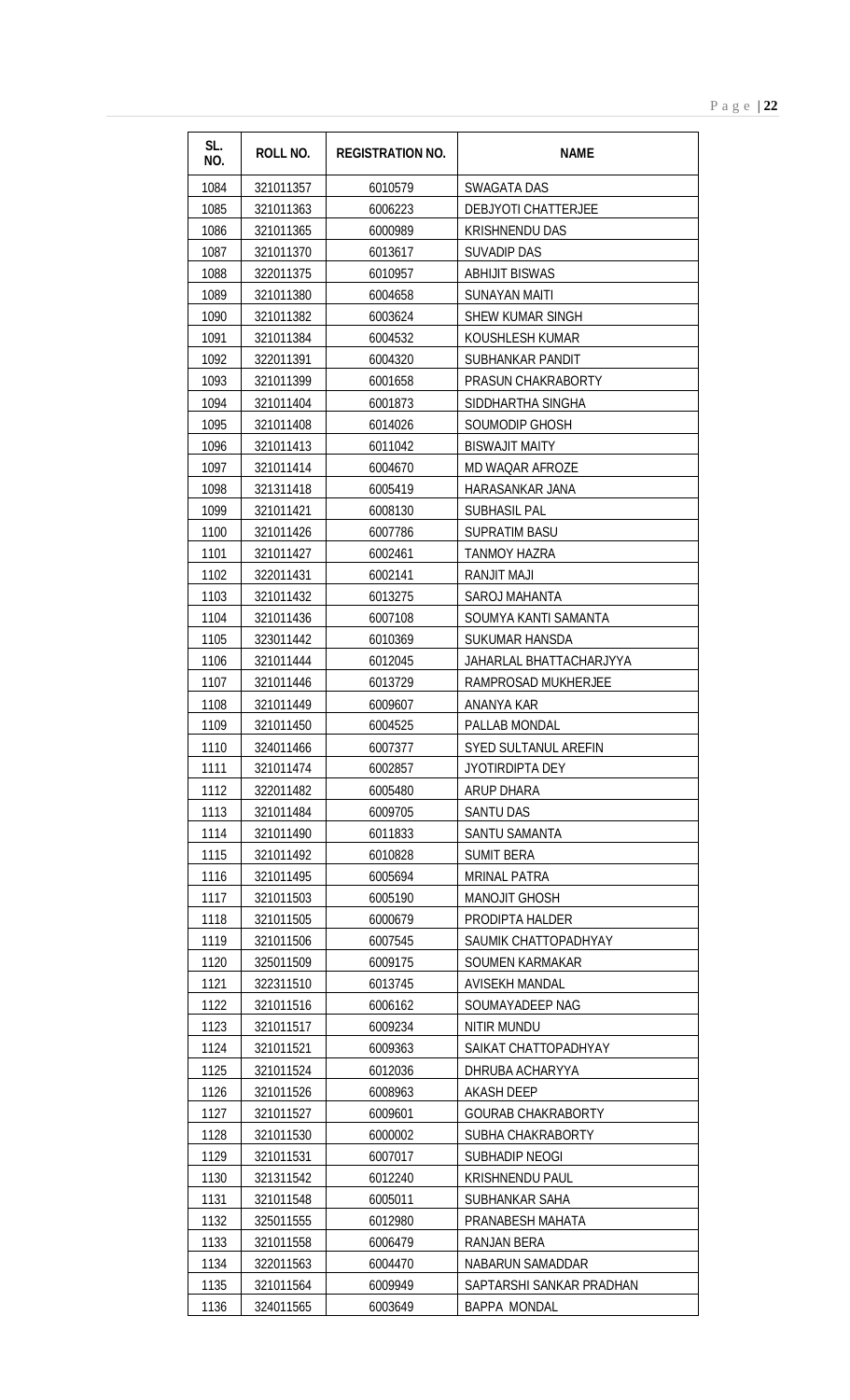| SL.<br>NO.   | <b>ROLL NO.</b>        | <b>REGISTRATION NO.</b> | <b>NAME</b>                       |
|--------------|------------------------|-------------------------|-----------------------------------|
| 1137         | 321011567              | 6013588                 | SAURABH SRIVASTAVA                |
| 1138         | 321011568              | 6013227                 | MILIND SAURABH                    |
| 1139         | 321011574              | 6014006                 | <b>SANDIPON HAZRA</b>             |
| 1140         | 321011576              | 6008027                 | ANKUSH KUMAR CHOUBEY              |
| 1141         | 321011580              | 6002140                 | SATYAKI CHANDRA                   |
| 1142         | 321011581              | 6007609                 | SANJOY KUMAR BHUI                 |
| 1143         | 321011582              | 6008430                 | RAHUL DEV PAUL                    |
| 1144         | 321011586              | 6000656                 | <b>ANURAG DAS</b>                 |
| 1145         | 324311589              | 6003977                 | MD RIZAWAN ALAM                   |
| 1146         | 321011591              | 6006864                 | ARIJIT ACHARYA                    |
| 1147         | 321011593              | 6001514                 | <b>GUNJAN KUMAR</b>               |
| 1148         | 324011594              | 6010376                 | <b>JAYANTA KARMAKAR</b>           |
| 1149         | 323011603              | 6000764                 | SUBHAJIT PAN                      |
| 1150         | 321211607              | 6006948                 | ROHAN ADHIKARY                    |
| 1151         | 321011615              | 6008852                 | <b>RITWIK GHOSAL</b>              |
| 1152         | 321011616              | 6009321                 | AYAN CHAKRABORTY                  |
| 1153         | 321011617              | 6008691                 | <b>SAYANTAN PAL</b>               |
| 1154         | 321011618              | 6008676                 | ARKADIPTA ROY                     |
| 1155         | 321011620              | 6008821                 | <b>ARNAB GANTAIT</b>              |
| 1156         | 321011622              | 6002276                 | SOUVIK MAZUMDAR                   |
| 1157         | 325011624              | 6004011                 | <b>SOUMIK KUNDU</b>               |
| 1158         | 322011628              | 6001158                 | <b>MRINAL BISWAS</b>              |
| 1159         | 321011629              | 6011137                 | ARNAB PODDAR                      |
| 1160         | 321011630              | 6000312                 | <b>BAPI PAL</b>                   |
| 1161         | 321011632              | 6007746                 | DEBAYAN MANNA                     |
| 1162         | 321011633              | 6010671                 | <b>SUVOJIT PAL</b>                |
| 1163         | 321011640              | 6002616                 | SARAJ MAITY                       |
| 1164         | 321011641              | 6002349                 | KINJAL JASH                       |
| 1165         | 321011643              | 6001330                 | <b>SAHEB SARKAR</b>               |
| 1166         | 321011644              | 6002277                 | <b>INDRANIL KHAN</b>              |
| 1167         | 321011655              | 6011807                 | SOMNATH ADHIKARY                  |
| 1168         | 321011659              | 6001237                 | SUBHA BNADYOPADHYAY               |
| 1169         | 323011660              | 6010907                 | <b>RAHUL SHAW</b>                 |
| 1170         | 321011662              | 6010250                 | NITISH KUMAR SINGH                |
| 1171         | 321011663              | 6000305                 | DIBYENDU BHATTACHARJEE            |
| 1172         | 321011664              | 6010282                 | SUBHADIP JANA                     |
| 1173         | 321011665              | 6003498                 | NAVEEN KUMAR YADAV                |
| 1174         | 321011670              | 6005886                 | RAMTANU HAZRA                     |
| 1175         | 323011672              | 6000744                 | <b>HEMRAI MURMU</b>               |
| 1176<br>1177 | 321011674<br>321011676 | 6006657                 | ACHINTYA KUMAR GHOSH              |
| 1178         | 325011680              | 6001445                 | PRIYAJIT SEN<br>ARUN KUMAR GORAIN |
| 1179         | 325011683              | 6000512<br>6007460      | DIPAK DANDAPAT                    |
| 1180         | 325011687              | 6009700                 | PANKAJ KR SINHA                   |
| 1181         | 321011689              | 6008794                 | BUDDHADITYA BHATTACHARYA          |
| 1182         | 321011692              | 6013124                 | SUBHASISH CHAKRABORTTY            |
| 1183         | 321011694              | 6002999                 | ARIJIT ADAK                       |
| 1184         | 321011698              | 6006938                 | AMITAVA BHATTACHERJEE             |
| 1185         | 331011001              | 6010453                 | <b>ANIMESH PATHAK</b>             |
| 1186         | 331011011              | 6002428                 | JANARDAN MONDAL                   |
| 1187         | 331011012              | 6004683                 | DEBRAJ CHATTERJEE                 |
| 1188         | 332011013              | 6012460                 | <b>BINAY DAS</b>                  |
| 1189         | 331011018              | 6007057                 | <b>SUVOJIT KOLEY</b>              |
|              |                        |                         |                                   |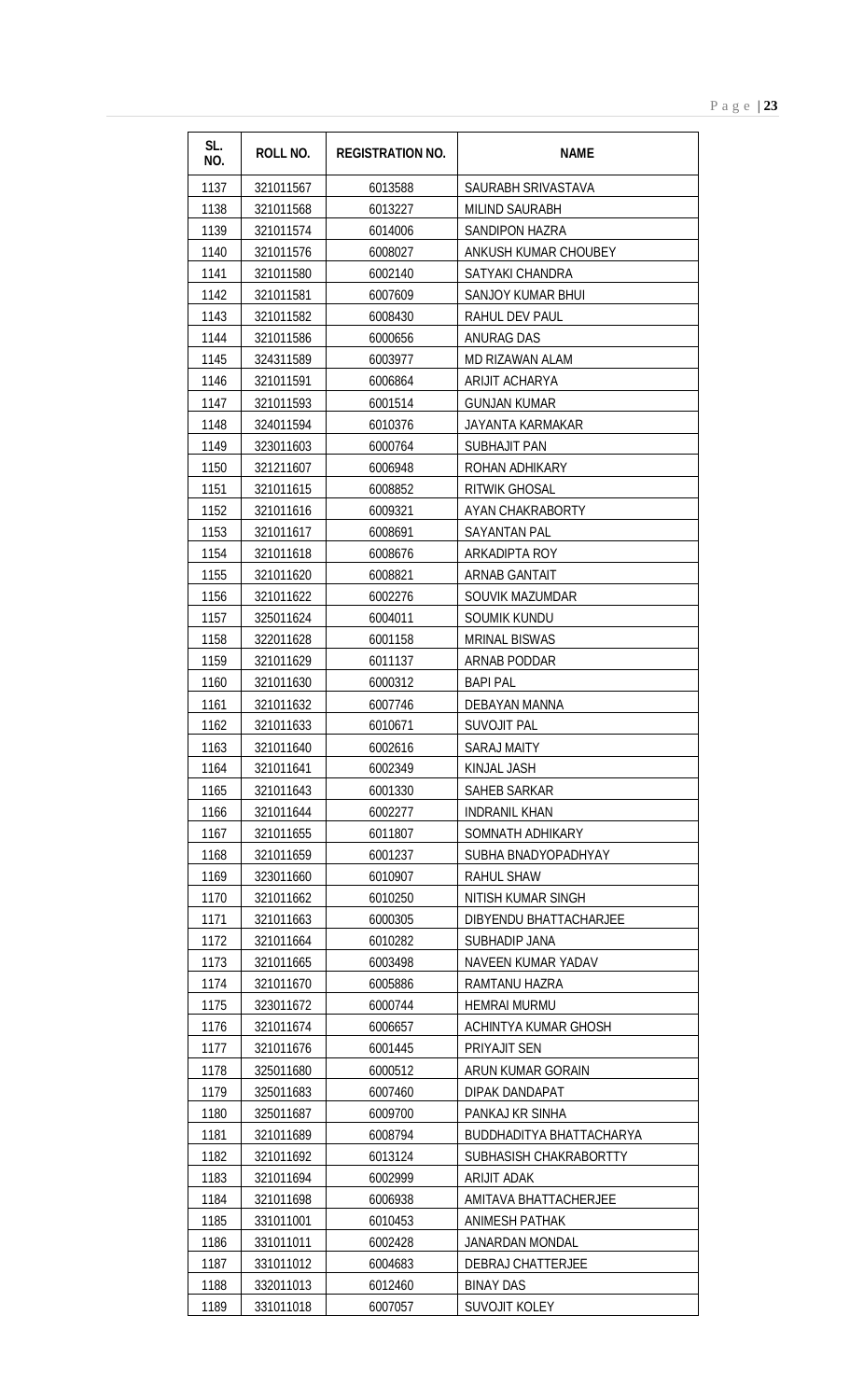| SL.<br>NO. | ROLL NO.  | <b>REGISTRATION NO.</b> | <b>NAME</b>              |
|------------|-----------|-------------------------|--------------------------|
| 1190       | 332011019 | 6002261                 | <b>SURAJIT SHIT</b>      |
| 1191       | 332011022 | 6002012                 | <b>TUHIN MALLICK</b>     |
| 1192       | 331011023 | 6011761                 | NILANJAN MAITI           |
| 1193       | 335011029 | 6003951                 | PRITAM DUTTA             |
| 1194       | 332011030 | 6004606                 | PRAMOD KUMAR MALLICK     |
| 1195       | 331011031 | 6013819                 | DIPANKAR VERMA           |
| 1196       | 331011033 | 6012097                 | RAJESWAR KUNDU           |
| 1197       | 331011037 | 6005643                 | SIBASIS BHATTACHARYYA    |
| 1198       | 331011038 | 6012239                 | ANUPAM SAMANTA           |
| 1199       | 331011039 | 6005251                 | PRADIP KUMAR BURNWAL     |
| 1200       | 332011041 | 6013038                 | <b>DINESH MANDAL</b>     |
| 1201       | 331011045 | 6014183                 | PRANAY ROYCHOWDHURY      |
| 1202       | 331011046 | 6000694                 | RAJESH DATTA             |
| 1203       | 331011049 | 6001510                 | NAYAN JYOTI PAUL         |
| 1204       | 331011052 | 6007255                 | SOURAV BANDYOPADHYAY     |
| 1205       | 335011053 | 6012222                 | NILOTPAL DEBNATH         |
| 1206       | 331011056 | 6000526                 | <b>SUMAN CHATTERJEE</b>  |
| 1207       | 331011057 | 6012333                 | NEELANJAN CHAKRABORTI    |
| 1208       | 331011058 | 6007934                 | PRITHWISH PAUL           |
| 1209       | 331011059 | 6010913                 | SOUMYA SUBHRA KOLEY      |
| 1210       | 331011064 | 6003474                 | <b>SUMIT BAYEN</b>       |
| 1211       | 331011066 | 6001283                 | <b>ABHISHEK BANERJEE</b> |
| 1212       | 331011069 | 6011826                 | SYED MONSUR ALI          |
| 1213       | 335011079 | 6012424                 | <b>JAGADISH GORAIN</b>   |
| 1214       | 332011081 | 6002975                 | RAMIT PRASAD             |
| 1215       | 334011082 | 6010189                 | SK NAYEEM ALI            |
| 1216       | 332011083 | 6003093                 | DIPANJAN DAS             |
| 1217       | 331011091 | 6011302                 | AMLAN PATHAK             |
| 1218       | 332011098 | 6005163                 | <b>ABHISHEK DAS</b>      |
| 1219       | 331011104 | 6006924                 | RANIT BHATTACHARYA       |
| 1220       | 331011106 | 6007863                 | <b>BABUL PAL</b>         |
| 1221       | 331011118 | 6005026                 | SOUMYADEEP KOLEY         |
| 1222       | 335011119 | 6005206                 | <b>AMITAVA DAS</b>       |
| 1223       | 331011121 | 6005868                 | PAWAN KUMAR DUBEY        |
| 1224       | 331011133 | 6009056                 | SUDIP HAZRA              |
| 1225       | 334011137 | 6013004                 | SK SAIDUL ISLAM          |
| 1226       | 331011138 | 6010382                 | RAJKUMAR SANTRA          |
| 1227       | 331011145 | 6001421                 | ANKUSH CHOWDHURY         |
| 1228       | 333011152 | 6004695                 | <b>BIMAL MANDI</b>       |
| 1229       | 335011154 | 6006332                 | ARNAB DEBNATH            |
| 1230       | 331011156 | 6012687                 | AISORJA ROY              |
| 1231       | 331011159 | 6005199                 | <b>UJJWAL PAUL</b>       |
| 1232       | 331011160 | 6012727                 | SUDIP KANTI GHOSH        |
| 1233       | 332011164 | 6000166                 | <b>SUBHAJIT DOLAI</b>    |
| 1234       | 335011165 | 6003706                 | <b>ABHISHEK KAR</b>      |
| 1235       | 335011180 | 6008652                 | <b>KUNAL MALLICK</b>     |
| 1236       | 331011187 | 6006413                 | <b>SUBHAJOY MAITY</b>    |
| 1237       | 331011192 | 6008436                 | <b>SUJIT GHORUI</b>      |
| 1238       | 331011193 | 6008663                 | <b>WASEEM AKHTER</b>     |
| 1239       | 331011209 | 6008119                 | <b>AMAN PRAKASH</b>      |
| 1240       | 331011210 | 6011313                 | <b>AVISHEK PAUL</b>      |
| 1241       | 331011214 | 6007623                 | RAJESWAR BANERJEE        |
| 1242       | 331011215 | 6011118                 | DEEPAYAN CHATTOPADHYAY   |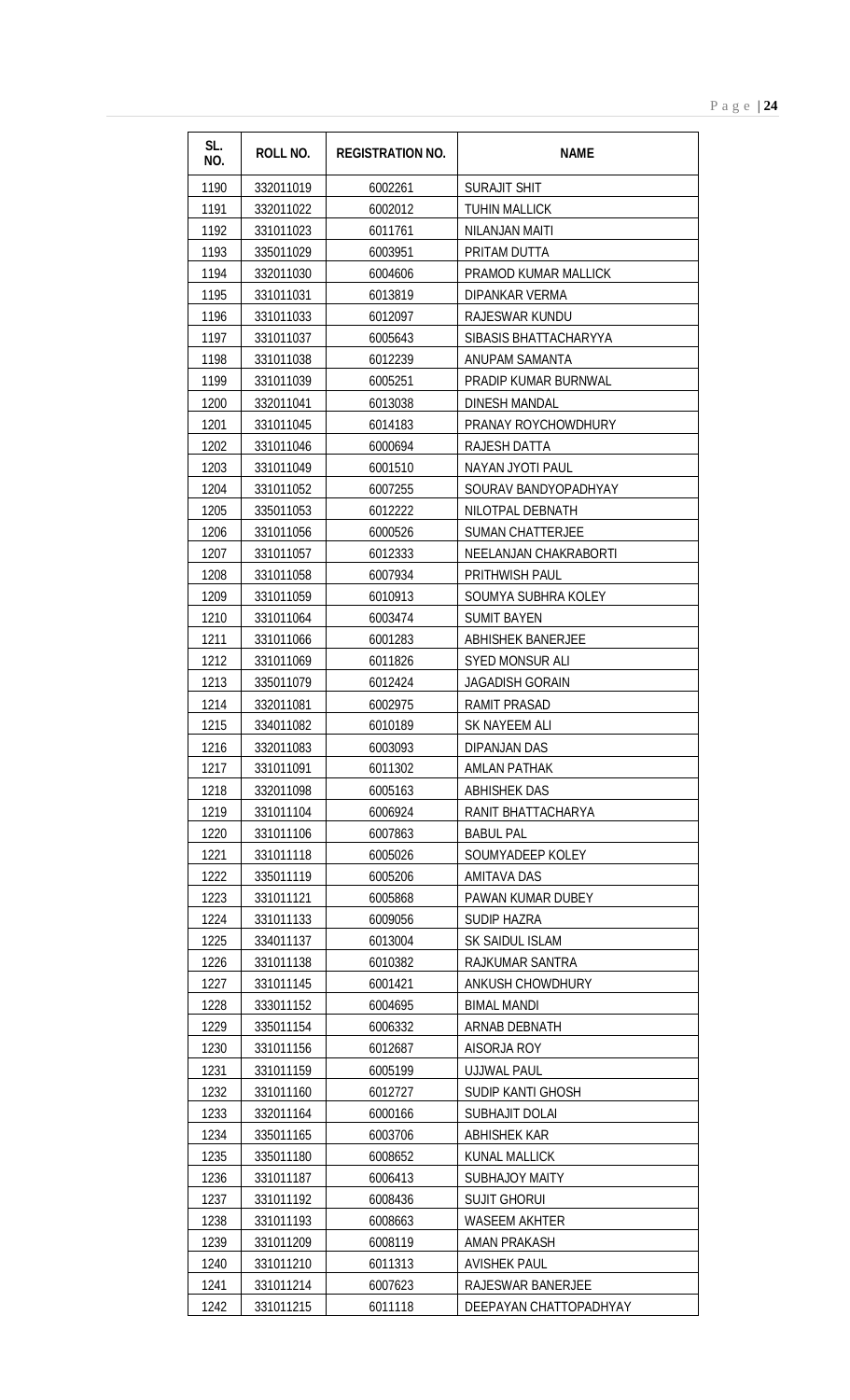| SL.<br>NO. | <b>ROLL NO.</b> | <b>REGISTRATION NO.</b> | <b>NAME</b>               |
|------------|-----------------|-------------------------|---------------------------|
| 1243       | 331011216       | 6013377                 | DEEPAK GUPTA              |
| 1244       | 331011220       | 6004574                 | PARICHAY GHOSH            |
| 1245       | 331011223       | 6000776                 | <b>GAURAV KUMAR</b>       |
| 1246       | 331011246       | 6005507                 | JAY NANDAN KUMAR          |
| 1247       | 331011250       | 6001816                 | <b>BIDESH MAITY</b>       |
| 1248       | 331011252       | 6007160                 | SHUVANKAR GHOSAL          |
| 1249       | 331011253       | 6007622                 | <b>SOURAVMOY MALIK</b>    |
| 1250       | 335011254       | 6008795                 | SOUVIK DE KARMAKAR        |
| 1251       | 331011257       | 6008412                 | SOMNATH MUKHERJEE         |
| 1252       | 331011259       | 6004472                 | PROVAT MALAKAR            |
| 1253       | 331011270       | 6011991                 | SOMNATH PAUL              |
| 1254       | 331211271       | 6010173                 | <b>ARUP DEY</b>           |
| 1255       | 331011274       | 6004414                 | SUBHRANIL BASU            |
| 1256       | 331011281       | 6000858                 | <b>AGNIV GHOSH</b>        |
| 1257       | 331011286       | 6008400                 | SUDIPTA MAJI              |
| 1258       | 332011288       | 6007543                 | DIBYENDU PRAMANICK        |
| 1259       | 335011290       | 6006198                 | <b>RABI GHOSH</b>         |
| 1260       | 335011294       | 6007348                 | <b>ASIM KRISHNA GHOSH</b> |
| 1261       | 331011297       | 6005764                 | RAHUL CHAKRABORTY         |
| 1262       | 331011314       | 6008328                 | <b>KAUSHIK PANDEY</b>     |
| 1263       | 331011317       | 6004809                 | SUDIP KUMAR DERA          |
| 1264       | 331011327       | 6008803                 | <b>ARIJIT SASMAL</b>      |
| 1265       | 331011334       | 6007045                 | <b>SUPRIYO MAITY</b>      |
| 1266       | 332111337       | 6013138                 | ANIRBAN PRAMANIK          |
| 1267       | 331011339       | 6005023                 | <b>SUMIT CHATTERJEE</b>   |
| 1268       | 332011342       | 6003335                 | <b>DEBABRATA DAS</b>      |
| 1269       | 331011349       | 6008748                 | <b>GOUR CHAKRABORTY</b>   |
| 1270       | 331111355       | 6012533                 | <b>SHANTANU GHOSH</b>     |
| 1271       | 331011360       | 6012879                 | SUPRAKASH DEY             |
| 1272       | 331011361       | 6007204                 | <b>ARNAB PAL</b>          |
| 1273       | 332011375       | 6001210                 | <b>SOUVIK DAS</b>         |
| 1274       | 331011384       | 6010232                 | SOUMEN DUTTA              |
| 1275       | 335011389       | 6005423                 | <b>GOUTAM GOPE</b>        |
| 1276       | 331011391       | 6003613                 | <b>GOUTAM BISWAS</b>      |
| 1277       | 331011398       | 6008476                 | SANKHA DAS                |
| 1278       | 331011403       | 6004310                 | ARIJIT SINGHA ROY         |
| 1279       | 335011408       | 6003745                 | SAPTARSHI GHOSH           |
| 1280       | 335011410       | 6013969                 | SATYAJIT KARMAKAR         |
| 1281       | 331011412       | 6004233                 | ARINDAM BIDYABHUSAN       |
| 1282       | 331011413       | 6009194                 | <b>AVINABA CHATTERJEE</b> |
| 1283       | 335011414       | 6009819                 | SOUVIK GHOSH              |
| 1284       | 331011415       | 6004048                 | <b>SARTHAK DAS</b>        |
| 1285       | 331011417       | 6003487                 | KOUSTAV MUKHERJEE         |
| 1286       | 332011418       | 6000906                 | <b>SUMIT KABIRAJ</b>      |
| 1287       | 331011419       | 6002926                 | <b>ANUP SI</b>            |
| 1288       | 331011420       | 6009847                 | SUBHRAJIT MONDAL          |
| 1289       | 341011002       | 6013485                 | RAJA MONDAL               |
| 1290       | 344011003       | 6004329                 | MUNSI SADRUL ALAM         |
| 1291       | 341011006       | 6014204                 | SANTU DANDAPAT            |
| 1292       | 341011009       | 6001254                 | SUBHRANKA GHOSH           |
| 1293       | 341011011       | 6006247                 | SOMNATH CHAKRABORTTY      |
| 1294       | 341011015       | 6008410                 | <b>SOUVIK MANDAL</b>      |
| 1295       | 341011016       | 6000057                 | <b>SUBRATA PATRA</b>      |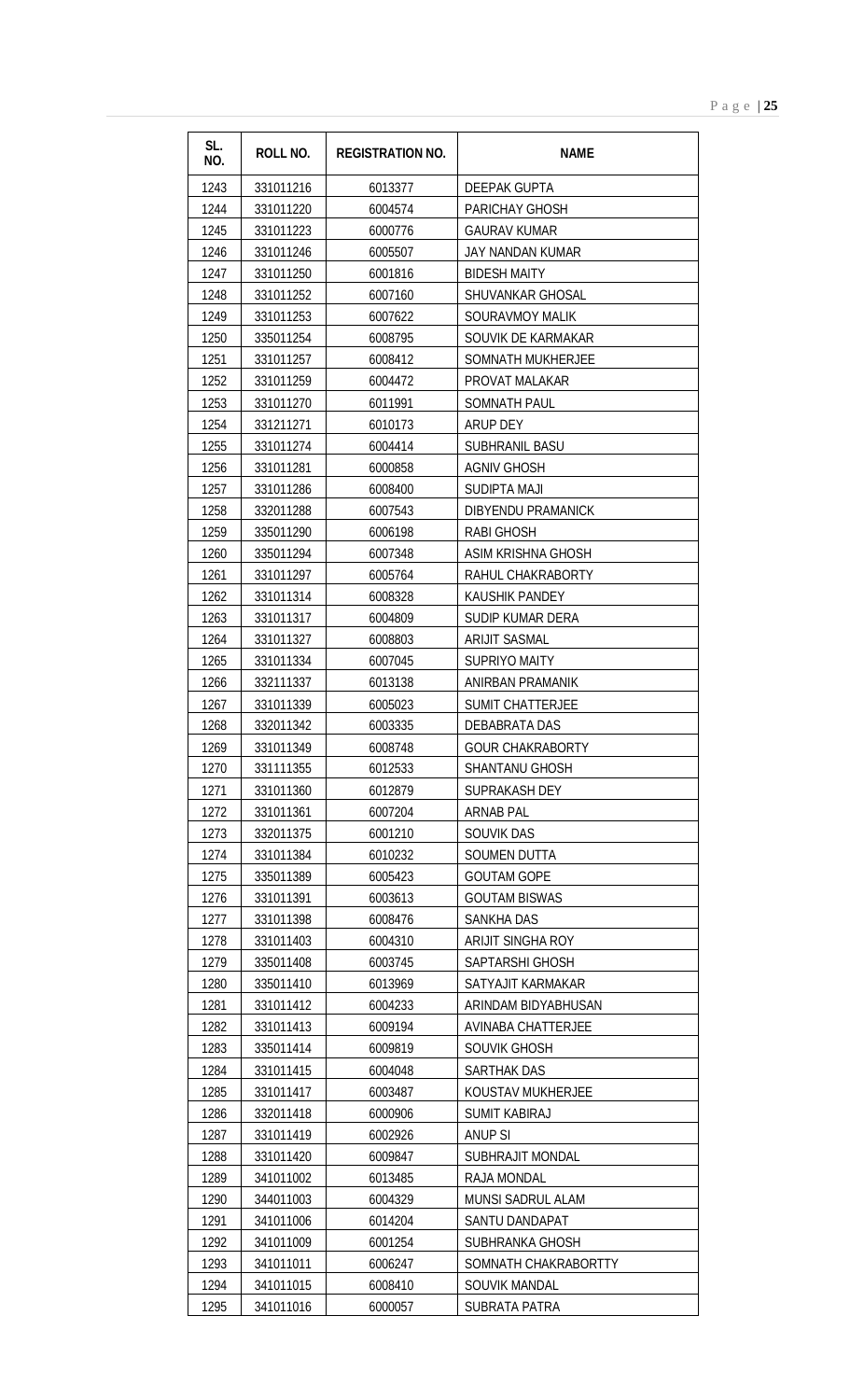| SL.<br>NO.   | <b>ROLL NO.</b>        | <b>REGISTRATION NO.</b> | <b>NAME</b>                |
|--------------|------------------------|-------------------------|----------------------------|
| 1296         | 341011017              | 6002707                 | <b>NAVONIL MUKHERJEE</b>   |
| 1297         | 342011018              | 6006093                 | AMALENDU MANDAL            |
| 1298         | 341011019              | 6005588                 | <b>TAMAL MITRA</b>         |
| 1299         | 341111020              | 6000409                 | SUBHENDU KR DIKSHIT        |
| 1300         | 343011021              | 6003603                 | SHIBSANKAR MURMU           |
| 1301         | 344011022              | 6009512                 | WAZIR ALAM                 |
| 1302         | 341011028              | 6008689                 | DURGESH KUMAR SINGH        |
| 1303         | 341211032              | 6006071                 | NILANJAN SARKAR            |
| 1304         | 341011042              | 6013277                 | <b>MRINMOY PRATIHAR</b>    |
| 1305         | 341011045              | 6006902                 | CHITRANJAN KUMAR SINHA     |
| 1306         | 342011047              | 6010212                 | <b>SUBHAS RABIDAS</b>      |
| 1307         | 341011049              | 6000294                 | SANDIPAN ROY               |
| 1308         | 342011051              | 6000421                 | <b>SOUMEN MONDAL</b>       |
| 1309         | 342011070              | 6005107                 | <b>ARUP ROY</b>            |
| 1310         | 341011072              | 6012749                 | KOUSTAV HAZRA              |
| 1311         | 341011082              | 6010498                 | RIT BANERJEE               |
| 1312         | 342311084              | 6002922                 | JAHAR MONDAL               |
| 1313         | 341011085              | 6007304                 | <b>GOUTAM KUMAR ADAK</b>   |
| 1314         | 345011089              | 6013446                 | APURBA PRAMANIK            |
| 1315         | 341011099              | 6008227                 | BIDHAN CHANDRA GHOSH       |
| 1316         | 342011103              | 6004706                 | RABI SANKAR MAHATO         |
| 1317         | 341011104              | 6009944                 | <b>SANNY KUMAR</b>         |
| 1318         | 343011109              | 6013647                 | <b>SUDIP SOREN</b>         |
| 1319         | 341011114              | 6013022                 | DEBIPRASADBHATTACHARYA     |
| 1320         | 341011119              | 6008834                 | <b>SOURI DEY</b>           |
| 1321         | 342011120              | 6005849                 | RANAJIT SAHA               |
| 1322         | 341011121              | 6000946                 | <b>ASIF WASAY</b>          |
| 1323         | 341011122              | 6001998                 | <b>TRIPENENDU BANERJEE</b> |
| 1324         | 341011123              | 6004949                 | SAILESH MAHAPATRA          |
| 1325         | 344011135              | 6012150                 | SK IMROJ KARIM             |
| 1326         | 341011141              | 6012034                 | <b>RITWIK RAY</b>          |
| 1327         | 345011150              | 6000781                 | UTTAM DEBNATH              |
| 1328         | 341011170              | 6012983                 | SANDIP CHATTERJEE          |
| 1329         | 341011172              | 6001323                 | NILADRI SEKHAR DASH        |
| 1330         | 341011173              | 6007735                 | ANIRBAN CHAKRABORTY        |
| 1331         | 343011177              | 6009411                 | DEBANANDA SINGH            |
| 1332<br>1333 | 341011180<br>341011184 | 6005425<br>6001555      | AYAN DE<br>SOUGATA GOSWAMI |
| 1334         | 342011187              | 6009762                 | <b>MAINAK SARKAR</b>       |
| 1335         | 341011190              | 6008038                 | <b>DEBASIS PAL</b>         |
| 1336         | 341011191              | 6001560                 | TIRTHANKAR BHATTACHARYA    |
| 1337         | 341311192              | 6006562                 | <b>ABHIJIT GHOSH</b>       |
| 1338         | 341011193              | 6005725                 | SOUMYASISH SARKAR          |
| 1339         | 344011200              | 6013732                 | MD JAFAR ANWAR             |
| 1340         | 342011203              | 6008819                 | ANIRBAN MANDAL             |
| 1341         | 341011207              | 6013290                 | <b>AVIJIT KOLEY</b>        |
| 1342         | 341011215              | 6011829                 | SUBHAJIT BISWAS            |
| 1343         | 341011216              | 6004451                 | <b>SUVOJIT MUKHERJEE</b>   |
| 1344         | 345011221              | 6008257                 | SOUMAJIT RAKSHIT           |
| 1345         | 342011224              | 6004734                 | RAJU SARKAR                |
| 1346         | 342011226              | 6011559                 | ANUBHAB ROY                |
| 1347         | 345011227              | 6013838                 | SANTANU RANA               |
| 1348         | 341011230              | 6004348                 | <b>DEBASISH CHATTERJEE</b> |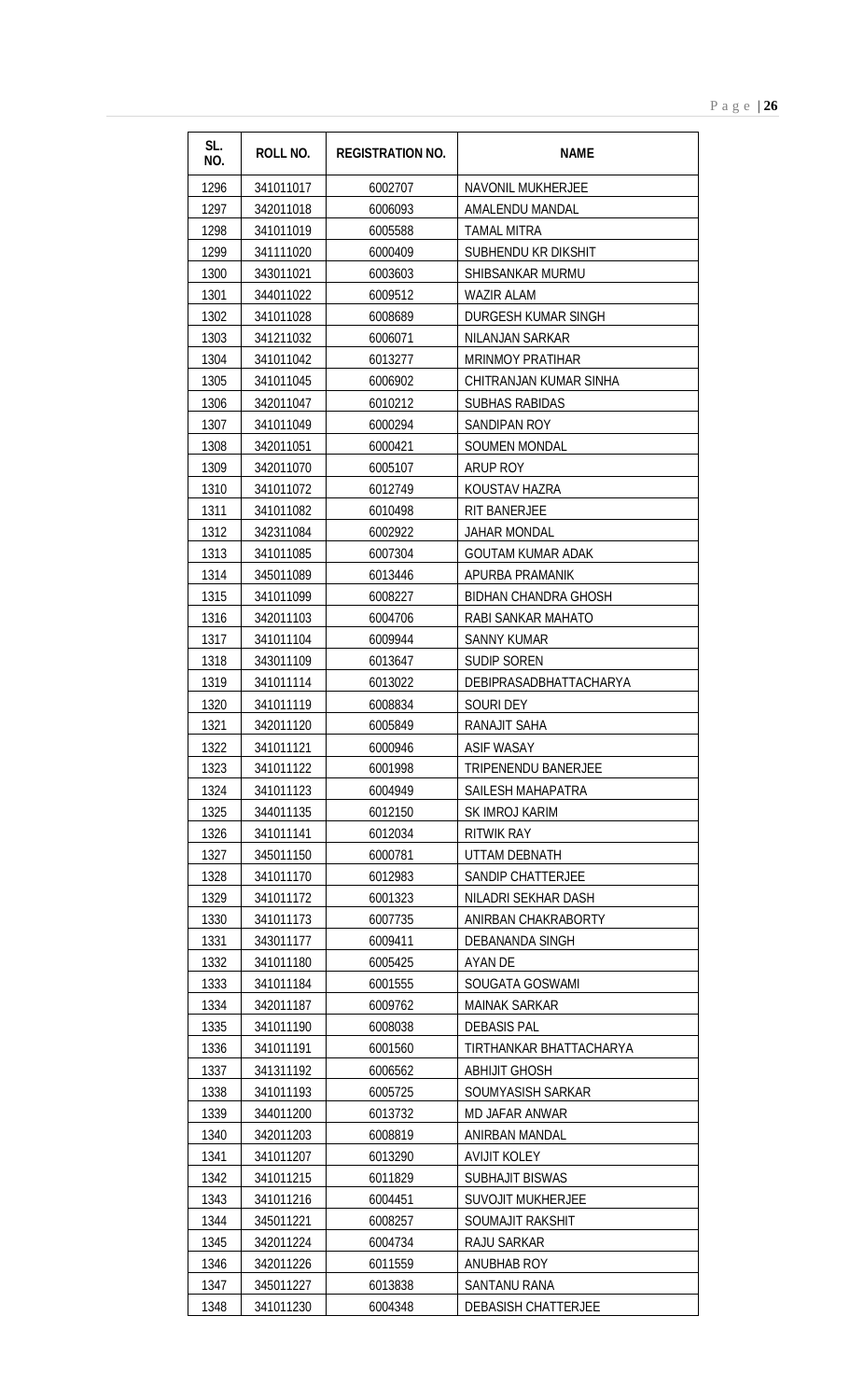| SL.<br><b>ROLL NO.</b><br><b>REGISTRATION NO.</b><br><b>NAME</b><br>NO. |  |
|-------------------------------------------------------------------------|--|
| 1349<br>345011234<br>6006317<br>SRABAN MAHATA                           |  |
| 1350<br>341011241<br>6012902<br>DEBDUTTA CHATTARAJ                      |  |
| 1351<br>341011242<br>6011615<br>SOUMYABRATA DAS                         |  |
| 1352<br>341011244<br>6006745<br><b>SRIKANTA MONDAL</b>                  |  |
| 1353<br>341011245<br>6000491<br>SAIKAT SOBHAN MONDAL                    |  |
| 1354<br>341011246<br>6005699<br>PINTU MAJI                              |  |
| 1355<br>341011247<br>6000693<br><b>SANTANU DAS</b>                      |  |
| 1356<br><b>ANUDIP KALSA</b><br>342011249<br>6006019                     |  |
| 1357<br>6010049<br>PROMIT KUMAR MITRA<br>341011250                      |  |
| 1358<br>342011253<br>6003491<br><b>SAYAN MAL</b>                        |  |
| 1359<br>341011254<br>6003011<br><b>IVAN MUKHERJEE</b>                   |  |
| 1360<br>345011261<br>6007436<br>PRANAB PAL                              |  |
| 1361<br>342011262<br>6000732<br><b>SWARUP SAHA</b>                      |  |
| 1362<br>342011264<br>6006011<br><b>BIDHAN DAS</b>                       |  |
| 1363<br>341011266<br>SUBHADIP ACHARYYA<br>6000580                       |  |
| 1364<br>345011272<br>6013047<br><b>SAYAN SAHU</b>                       |  |
| 1365<br>341011280<br>6011775<br><b>SAIKAT BANERJEE</b>                  |  |
| 1366<br>342011288<br>6005840<br>ARJUN SAHA                              |  |
| 1367<br>345011290<br>6007056<br><b>DIPAK DEY</b>                        |  |
| 1368<br>341011292<br>6003605<br>PRITAM BHATTACHARYYA                    |  |
| 1369<br><b>SK ASIF</b><br>344011305<br>6009038                          |  |
| 1370<br>341011307<br>6012215<br><b>BIVAS MULA</b>                       |  |
| 1371<br>6007910<br>SOUVIK GHOSH<br>341011308                            |  |
| 1372<br>341011309<br><b>SAIKAT SINHA</b><br>6001448                     |  |
| 1373<br>341011312<br>SOUVIK THAKUR<br>6009888                           |  |
| 1374<br>341011315<br>6009211<br>ARNAB CHAKRABORTY                       |  |
| 1375<br>345011330<br>6007055<br><b>MOUSAM BAG</b>                       |  |
| 1376<br>341011351<br>6012063<br>SUMAN BANDYOPADHYAY                     |  |
| 1377<br>341011356<br>6004526<br>SOURAV DATTA                            |  |
| 1378<br>344011358<br>SAPTARSHI SAU<br>6008979                           |  |
| 1379<br>344011359<br><b>AMIRUL MALLICK</b><br>6009813                   |  |
| 1380<br>SUPRIYO MONDAL<br>341011362<br>6003298                          |  |
| 1381<br>342011367<br>6013142<br><b>DEBTANU DAS</b>                      |  |
| 1382<br>341011375<br>6003655<br><b>TANMOY MONDAL</b>                    |  |
| 1383<br>PRADIP KUMAR GHOSH<br>341011377<br>6004092                      |  |
| 1384<br>341011378<br>6000147<br>SUDIPTA KUMAR GHOSH                     |  |
| 1385<br>341011390<br>6004799<br>RAJ SEKHAR BHAKAT                       |  |
| 1386<br>342011414<br>6002900<br><b>MANAS BHUNIYA</b>                    |  |
| 1387<br>6005607<br><b>SUROJIT SEN</b><br>341011415                      |  |
| 1388<br>341011419<br><b>SUBHASIS PAL</b><br>6006897                     |  |
| 1389<br>341011420<br>6010151<br><b>MAYUKH DUTTA</b>                     |  |
| 1390<br>341011421<br>6011539<br>RAJSEKHAR SINGH                         |  |
| 1391<br>341011424<br>6010332<br><b>QUZI HASAN AZIZ</b>                  |  |
| 1392<br>JOYDEEP CHATTOPADHYAY<br>341011426<br>6009182                   |  |
| 1393<br>341011427<br>6011767<br>SURAJIT MANNA                           |  |
| 1394<br>341011429<br>6003245<br>JOYANTA KUMAR DAS ADHIKARY              |  |
| 1395<br>341011430<br>6011734<br><b>SNEHASISH MAITY</b>                  |  |
| 1396<br>341011431<br>6013369<br>SOMNATH MUKHERJEE                       |  |
| 1397<br>342011432<br>6009552<br><b>KAUSTABH DAS</b>                     |  |
| 1398<br>341011435<br>6008358<br><b>KALYAN NAYEK</b>                     |  |
| 1399<br>341011437<br>6009508<br>TANMAY BHATTACHARYA                     |  |
| 1400<br>341011442<br>6007174<br><b>ARNAB SARKAR</b>                     |  |
| 1401<br>342011445<br>6006869<br>NITYANANDA DHARA                        |  |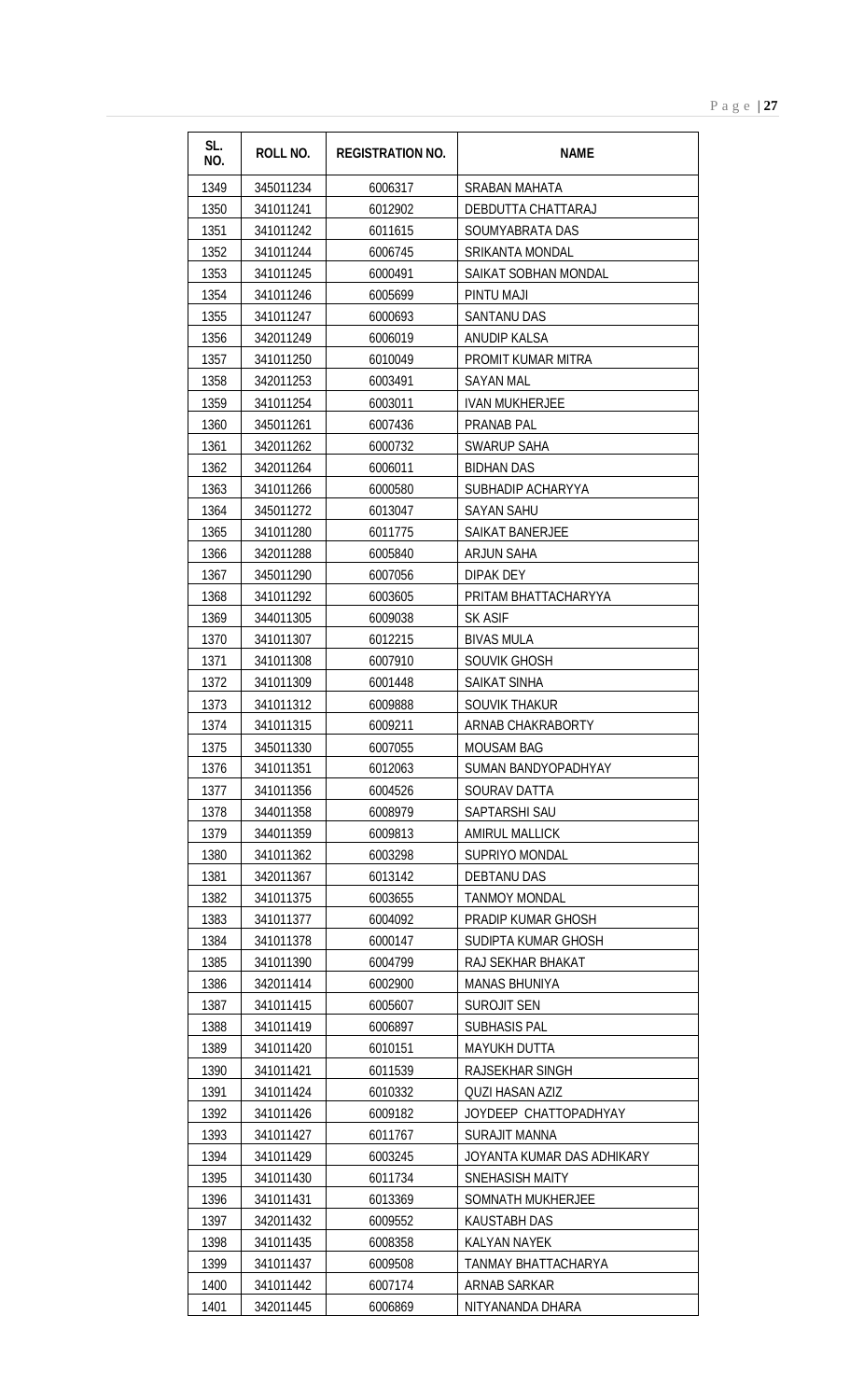| SL.<br>NO.   | <b>ROLL NO.</b>        | <b>REGISTRATION NO.</b> | <b>NAME</b>                    |
|--------------|------------------------|-------------------------|--------------------------------|
| 1402         | 341011447              | 6003848                 | KOUSHIK REJ                    |
| 1403         | 341011449              | 6008477                 | <b>CHIRANTAN GHOSH</b>         |
| 1404         | 341011451              | 6005496                 | <b>UDAY DUTTA</b>              |
| 1405         | 341011454              | 6008180                 | <b>SUMAN MONDAL</b>            |
| 1406         | 341011458              | 6011591                 | M DEEPAK                       |
| 1407         | 341011459              | 6004997                 | <b>NABENDU RAY</b>             |
| 1408         | 344011461              | 6003648                 | MAIBUL HAQUE MONDAL            |
| 1409         | 345011462              | 6014158                 | RANJIT KR PATRA                |
| 1410         | 341011463              | 6008830                 | SAMRESH KUMAR SAHU             |
| 1411         | 341011469              | 6000752                 | AYAN BHAR                      |
| 1412         | 341011470              | 6010195                 | <b>SAIKAT CHATTERJEE</b>       |
| 1413         | 341011472              | 6009220                 | <b>SOUMADIP SUR</b>            |
| 1414         | 345011477              | 6008704                 | JAYANTA PARAMANIK              |
| 1415         | 341011480              | 6009102                 | <b>BARUN MAITY</b>             |
| 1416         | 342011485              | 6013076                 | <b>SOHAN LAL KEORA</b>         |
| 1417         | 341011487              | 6002983                 | SOMNATH MATIA                  |
| 1418         | 342011489              | 6004497                 | <b>SUMANTA DAS</b>             |
| 1419         | 344011498              | 6006410                 | SK SABIRUL ISLAM               |
| 1420         | 341011501              | 6011626                 | <b>CHANDAN MUKHERJEE</b>       |
| 1421         | 341011503              | 6005665                 | <b>BACHHU MAHATO</b>           |
| 1422         | 345011504              | 6009716                 | <b>JWALA CHOUDHARY</b>         |
| 1423         | 345011505              | 6006900                 | <b>SUBHASIS KUNDU</b>          |
| 1424         | 345011510              | 6000376                 | <b>TAMAL MANNA</b>             |
| 1425         | 341011517              | 6006161                 | <b>GOUTAM KUMAR BAIDYA</b>     |
| 1426         | 342011520              | 6000876                 | <b>ANUPAM DAS</b>              |
| 1427         | 345011523              | 6006448                 | PALASH BHUNIA                  |
| 1428<br>1429 | 342011526<br>341011527 | 6011804<br>6006113      | ARIJIT DAS<br>SUNANDA ADHIKARY |
| 1430         | 342011530              | 6010657                 | <b>SOMNATH DAS</b>             |
| 1431         | 341111535              | 6000369                 | APURBA KUMAR MAITI             |
| 1432         | 345011537              | 6012574                 | <b>BIPLAB RAKSHIT</b>          |
| 1433         | 341011540              | 6002062                 | KUSHAL MUKHERJEE               |
| 1434         | 341011546              | 6006941                 | SOUMYADEEP GHOSH               |
| 1435         | 341011551              | 6014206                 | SAYAN KUNDU                    |
| 1436         | 341011558              | 6009827                 | <b>ASHIM CHATTERJEE</b>        |
| 1437         | 341011564              | 6002196                 | SOUMYABRATA GHOSH              |
| 1438         | 341011568              | 6001814                 | ABHISEK BANKURA                |
| 1439         | 341011570              | 6012022                 | ARNAB PAN                      |
| 1440         | 341011573              | 6008060                 | SOURABH KUMAR DUTTA            |
| 1441         | 342011578              | 6000325                 | ARPAN KUMAR PRAMANIK           |
| 1442         | 341011581              | 6006418                 | DEBAPAM BANERJEE               |
| 1443         | 342011592              | 6007753                 | <b>TANMAY SARKAR</b>           |
| 1444         | 341011599              | 6007234                 | <b>SUMAN MUKHERJEE</b>         |
| 1445         | 345011604              | 6005421                 | SANTIMOY SEN                   |
| 1446         | 341011608              | 6007466                 | PALASH MONDAL                  |
| 1447         | 341011613              | 6009560                 | TAMAL MAZUMDAR                 |
| 1448         | 345011617              | 6010165                 | DIPAYAN GHOSH                  |
| 1449         | 342011618              | 6006570                 | <b>BISWAJIT MAJHI</b>          |
| 1450         | 345011620              | 6003249                 | <b>DEBASHIS BANDURI</b>        |
| 1451         | 341011624              | 6004953                 | APURBA SETT                    |
| 1452         | 341011630              | 6006046                 | <b>TANUMOY GHOSH</b>           |
| 1453         | 351011003              | 6002597                 | <b>MILAN GANGULY</b>           |
| 1454         | 352011005              | 6012111                 | HIMANGSHU SARKAR               |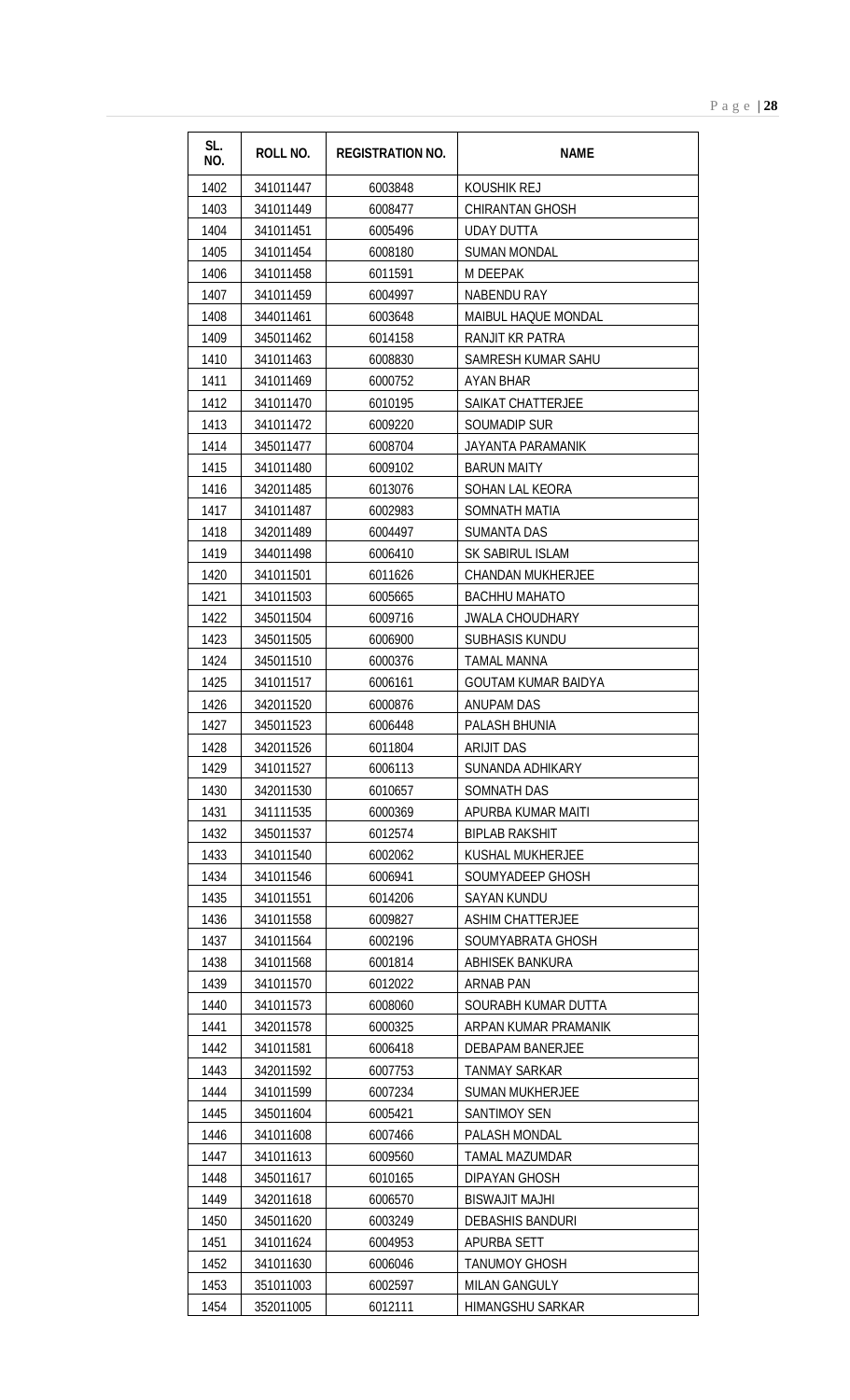| SL.<br>NO.   | ROLL NO.               | <b>REGISTRATION NO.</b> | <b>NAME</b>                       |
|--------------|------------------------|-------------------------|-----------------------------------|
| 1455         | 353011006              | 6010711                 | SHIB SANKAR MURMU                 |
| 1456         | 351011007              | 6013306                 | <b>ARKA DAS</b>                   |
| 1457         | 352011014              | 6013600                 | <b>SUMAN HALDAR</b>               |
| 1458         | 352011019              | 6007927                 | SUBHENDU PATRA                    |
| 1459         | 351011021              | 6009069                 | RAKHAL DAS BHATTACHARYA           |
| 1460         | 351011026              | 6002053                 | <b>JOYDIP CHATTERJEE</b>          |
| 1461         | 351011027              | 6000990                 | SHYAM CHAND DAS                   |
| 1462         | 351011029              | 6004073                 | ANIRBAN KUNDU                     |
| 1463         | 351011035              | 6000110                 | SUMIT DUTTA                       |
| 1464         | 354011039              | 6010148                 | <b>ASITABHA SAHOO</b>             |
| 1465         | 351011042              | 6002496                 | SAYANTAN MAZUMDER                 |
| 1466         | 351011043              | 6014202                 | <b>SUMAN SAMANTA</b>              |
| 1467         | 351011046              | 6013433                 | SAYANTAN BHATTACHARYYA            |
| 1468         | 351011056              | 6009285                 | SOUMYA SEKHAR BHUNIA              |
| 1469         | 351011063              | 6010359                 | <b>SUTANU PAUL</b>                |
| 1470         | 351011069              | 6010551                 | SOUREN ROY                        |
| 1471         | 351011071              | 6002334                 | <b>ANIMESH GHORAI</b>             |
| 1472         | 351011078              | 6010180                 | SAYANTAN CHANDRA                  |
| 1473         | 355011079              | 6013497                 | PRITAM NANDI                      |
| 1474         | 351011086              | 6003319                 | ARNAB BHATTACHARYA                |
| 1475         | 355011087              | 6008262                 | SUDIP KARMAKAR                    |
| 1476         | 351011096              | 6012415                 | <b>CHANDAN PAKIRA</b>             |
| 1477         | 351011097              | 6008827                 | <b>SRINJOY NANDI</b>              |
| 1478         | 351011109              | 6006180                 | PRAVIN KUMAR                      |
| 1479         | 351011112              | 6013110                 | SOUMEN PRAMANICK                  |
| 1480         | 351011113              | 6011845                 | SUBHABRATA SASMAL                 |
| 1481         | 355011123              | 6012996                 | RAHUL JANA                        |
| 1482         | 351011124              | 6002709                 | KUMARJIT GHOSH                    |
| 1483         | 351011127              | 6010437                 | UTSAV NANDY                       |
| 1484         | 351011128              | 6010183                 | SAURAV KUMAR SINGH                |
| 1485         | 351011136              | 6002365                 | SOUVIK HAZRA                      |
| 1486         | 351011137              | 6008817                 | JOYDEEP GHOSH                     |
| 1487         | 351011138              | 6003908                 | KINGSHUK SINHA                    |
| 1488         | 353011149              | 6009188                 | RAHUL MANDI                       |
| 1489         | 352011153              | 6006411                 | ARUP DAS                          |
| 1490         | 355011166              | 6002871                 | SOUVIK SEN                        |
| 1491         | 352011179              | 6010444                 | <b>AVIJIT HALDER</b>              |
| 1492         | 355011187              | 6008450                 | APURBA RUDRA                      |
| 1493         | 351011188              | 6011995                 | KOUSHIK MALI                      |
| 1494         | 351011190              | 6008757                 | PANKAJ KUMAR YADAV                |
| 1495         | 352011197              | 6009732                 | RINKU LAL BISWAS                  |
| 1496         | 355011203              | 6012173                 | SOURAV DEY                        |
| 1497         | 351011207              | 6008074                 | <b>ABHIK SARKAR</b>               |
| 1498         | 352011208              | 6004995                 | SANJIB KUMAR MONDAL               |
| 1499         | 352011213              | 6010310                 | SANAT BISWAS                      |
| 1500         | 351011216              | 6010770                 | <b>SUJOY CHANDA</b>               |
| 1501         | 354011221              | 6003732                 | <b>KHABIR MANDAL</b>              |
| 1502         | 351011224              | 6000550                 | DEBRAJ CHATTERJEE                 |
| 1503<br>1504 | 351011228<br>351011231 | 6011314<br>6001013      | PUSHPENDU PAL<br><b>AVASH DEY</b> |
| 1505         | 352011240              | 6004324                 | SUTIRTHA MITRA                    |
| 1506         | 351011241              | 6007725                 | RANADEEP MAJI                     |
| 1507         | 355011243              | 6004069                 | <b>SUBHADIP GUIN</b>              |
|              |                        |                         |                                   |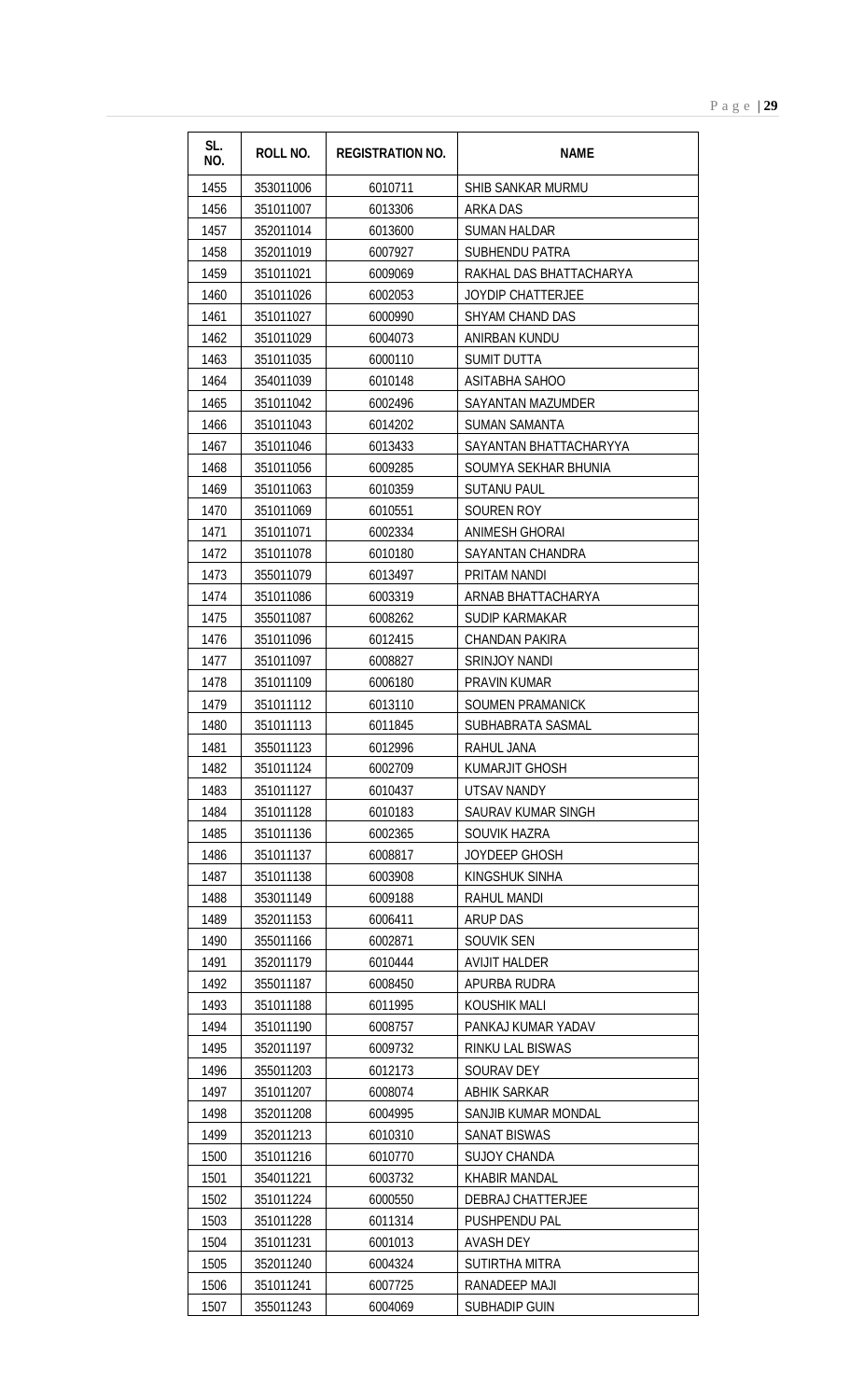| SL.<br>NO.   | ROLL NO.               | <b>REGISTRATION NO.</b> | <b>NAME</b>                           |
|--------------|------------------------|-------------------------|---------------------------------------|
| 1508         | 354011250              | 6011746                 | TARIO MAHMOOD                         |
| 1509         | 351011255              | 6006009                 | <b>UTTAM MAITY</b>                    |
| 1510         | 351011258              | 6004826                 | PARTHA SARATHI MUKHERJEE              |
| 1511         | 351011259              | 6005557                 | MD ZAID EKRAM                         |
| 1512         | 351011261              | 6006115                 | <b>JOYDEEP CHONGDER</b>               |
| 1513         | 351011263              | 6009094                 | <b>KRISHNENDU GIRI</b>                |
| 1514         | 351011264              | 6007457                 | SANDIP ADAK                           |
| 1515         | 351011265              | 6008313                 | <b>MD DANISH</b>                      |
| 1516         | 352011267              | 6011984                 | PRITAM BISWAS                         |
| 1517         | 352011287              | 6005814                 | <b>TUSHAR GHARAMI</b>                 |
| 1518         | 355011290              | 6002251                 | SOUMYA GHOSH                          |
| 1519         | 351011293              | 6008234                 | <b>PRITAM PAL</b>                     |
| 1520         | 351011299              | 6013211                 | AMIT KANTI DEY                        |
| 1521         | 351011302              | 6001381                 | SATYAGOPAL SAMANTA                    |
| 1522         | 351011303              | 6006259                 | <b>JAGANNATH MONDAL</b>               |
| 1523         | 351011304              | 6011890                 | RAKESH SAMANTA                        |
| 1524         | 351011305              | 6003590                 | SOURAV PRASAD MITRA                   |
| 1525         | 351011310              | 6000676                 | <b>SUSOVAN DE</b>                     |
| 1526         | 351011313              | 6007235                 | <b>DIPANJAN BISWAS</b>                |
| 1527         | 351011315              | 6008089                 | SOUMALYA GIRI                         |
| 1528         | 352011318              | 6002904                 | SANTOSH MONDAL                        |
| 1529         | 351011319              | 6011672                 | <b>GHANSHYAM MURARI</b>               |
| 1530         | 355011323              | 6009161                 | <b>MD MOKIM SARKAR</b>                |
| 1531         | 351011325              | 6001594                 | <b>SUMAN MONDAL</b>                   |
| 1532         | 351011333              | 6012446                 | RITWIK SARKAR                         |
| 1533         | 351011341              | 6012231                 | ARUNAVA BANERJEE                      |
| 1534         | 351011347              | 6001553                 | AYAN HANS                             |
| 1535         | 351011349<br>351011351 | 6006979<br>6011977      | SAIKAT SAHA<br><b>AYAN CHATTERJEE</b> |
| 1536<br>1537 | 351011356              | 6001228                 | <b>ABHIK GHOSH</b>                    |
| 1538         | 352011357              | 6004718                 | <b>RATAN SARKAR</b>                   |
| 1539         | 352011361              | 6010567                 | SOUMALYA SARDAR                       |
| 1540         | 351011362              | 6004477                 | ARITRA MITRA                          |
| 1541         | 355011363              | 6007066                 | <b>AVIK DAS</b>                       |
| 1542         | 355011371              | 6002471                 | SANDEEP MAHATO                        |
| 1543         | 351011379              | 6000540                 | MAHARSHI CHAKRABORTY                  |
| 1544         | 351011384              | 6013487                 | ABHISHEK JANA                         |
| 1545         | 351011385              | 6000837                 | <b>SAGNIK MONDAL</b>                  |
| 1546         | 351311386              | 6002233                 | <b>RAJIB UTTHASINI</b>                |
| 1547         | 351011387              | 6000171                 | PRATIK BHATTACHARYYA                  |
| 1548         | 351011394              | 6003946                 | SOURAV SIL                            |
| 1549         | 352011395              | 6008201                 | <b>ASIT BAIRAGGYA</b>                 |
| 1550         | 351011402              | 6011153                 | SANCHAYAN MUKHERJEE                   |
| 1551         | 351011405              | 6007157                 | <b>PRANMOY BHOWMICK</b>               |
| 1552         | 352011410              | 6008491                 | SHILAJIT DAS                          |
| 1553         | 351011415              | 6003043                 | <b>RAKESH KUMAR</b>                   |
| 1554         | 355011416              | 6001726                 | <b>SUKANTA MONDAL</b>                 |
| 1555         | 351011421              | 6006066                 | SUBRATA DHARA                         |
| 1556         | 351011422              | 6013730                 | RIKTAM DUTTA                          |
| 1557         | 351011424              | 6000268                 | NIRMALYA DASGUPTA                     |
| 1558         | 351011425              | 6005542                 | <b>ARIJIT GHOSH</b>                   |
| 1559         | 351011429              | 6008341                 | JOTIRMAY ADAK                         |
| 1560         | 352011430              | 6011865                 | <b>DEBASISH RUIDAS</b>                |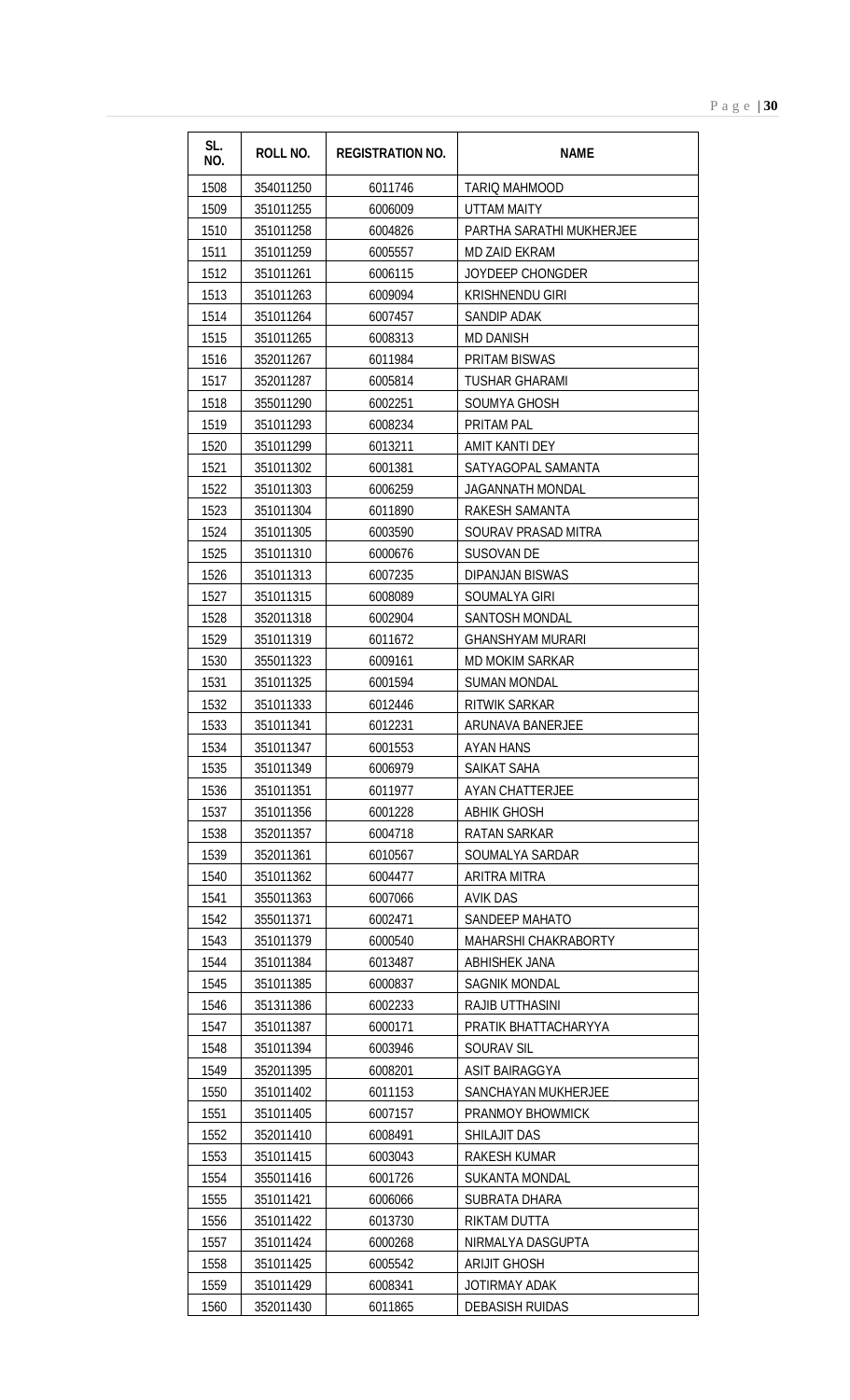| SL.<br>NO. | <b>ROLL NO.</b> | <b>REGISTRATION NO.</b> | <b>NAME</b>                |
|------------|-----------------|-------------------------|----------------------------|
| 1561       | 351011435       | 6005439                 | SUSOBHAN CHATTARAJ         |
| 1562       | 351011436       | 6010512                 | <b>ARNAB BHAKTA</b>        |
| 1563       | 351011440       | 6001060                 | <b>RANJIV KUMAR SINGH</b>  |
| 1564       | 351011442       | 6012901                 | <b>SOUVIK BANERJEE</b>     |
| 1565       | 351011457       | 6001100                 | SOUMALYA GHOSH             |
| 1566       | 351011458       | 6003554                 | PARTHA RAY CHAUDHURI       |
| 1567       | 355011459       | 6005739                 | <b>AMIT PAUL</b>           |
| 1568       | 352011462       | 6006526                 | SUPRIYO MONDAL             |
| 1569       | 351011464       | 6013920                 | PRODYUT NATH               |
| 1570       | 351011471       | 6008872                 | ROUNAK MUKHERJEE           |
| 1571       | 351011475       | 6011423                 | <b>SOUMEN GHORAI</b>       |
| 1572       | 351011484       | 6001493                 | TAMAL MAITY                |
| 1573       | 354011489       | 6001072                 | <b>SYED FAYEZ ALI</b>      |
| 1574       | 351011491       | 6007692                 | SOURADEEP SIL              |
| 1575       | 355011492       | 6002142                 | NIRUPAM SEN                |
| 1576       | 351011493       | 6013080                 | <b>ABHIJIT ROY</b>         |
| 1577       | 351011503       | 6011120                 | <b>ATANU DAS</b>           |
| 1578       | 351011507       | 6013612                 | <b>TAPAS MAITY</b>         |
| 1579       | 355011510       | 6011161                 | <b>BIJOY GHOSH</b>         |
| 1580       | 351011515       | 6008282                 | KRISHASWA ADHIKARY         |
| 1581       | 352011517       | 6012246                 | <b>INDRAJIT BHAGAT</b>     |
| 1582       | 351011521       | 6013763                 | <b>KALYAN MONDAL</b>       |
| 1583       | 351011530       | 6007338                 | ARNAB CHOUDHURY            |
| 1584       | 351011533       | 6008102                 | KANHAIYA KUMAR             |
| 1585       | 351011538       | 6005733                 | KAUSTAV BHAKTA             |
| 1586       | 351011540       | 6006258                 | KOUSHIK MONDAL             |
| 1587       | 355011548       | 6005970                 | MADAN MANA                 |
| 1588       | 351011555       | 6001867                 | SUDIPTA SANTRA             |
| 1589       | 351011561       | 6003106                 | RINTU DATTA                |
| 1590       | 351011564       | 6012958                 | <b>KRISHNENDU TRIPATHY</b> |
| 1591       | 355011565       | 6010528                 | <b>GHANASHYAM GORAI</b>    |
| 1592       | 351011566       | 6012369                 | PURNENDU GIRI              |
| 1593       | 351011570       | 6000150                 | <b>DEBASISH DEY</b>        |
| 1594       | 355011573       | 6014162                 | RAHUL KUMAR SHARMA         |
| 1595       | 355011575       | 6001858                 | <b>AYON DEY</b>            |
| 1596       | 351011581       | 6005779                 | SAYAN GHOSH                |
| 1597       | 351011583       | 6012094                 | <b>SUJOY SAMUI</b>         |
| 1598       | 351011589       | 6006717                 | <b>RATHIN MAPA</b>         |
| 1599       | 411111004       | 6013800                 | AMIT KR SRIVASTAVA         |
| 1600       | 411011008       | 6014221                 | <b>INDRANIL GUPTA</b>      |
| 1601       | 411011012       | 6000596                 | <b>ARINDAM DAS</b>         |
| 1602       | 414011013       | 6002753                 | NAJIBUL ARSAD MALLICK      |
| 1603       | 411011016       | 6010477                 | KOUSHIK SAHA               |
| 1604       | 411011017       | 6014106                 | <b>MRINMOY KHAN</b>        |
| 1605       | 414011020       | 6008098                 | <b>MD SHAHZADA</b>         |
| 1606       | 411011023       | 6005679                 | SUBHANKAR MAJI             |
| 1607       | 411011024       | 6004108                 | PRANAB ACHARYA             |
| 1608       | 415011026       | 6004367                 | <b>JOY KUMAR GHOSH</b>     |
| 1609       | 412011028       | 6013876                 | <b>BABUSONA DAS</b>        |
| 1610       | 415011029       | 6004184                 | <b>DEBASIS GHOSH</b>       |
| 1611       | 411011037       | 6011933                 | MD JOBAIRUL ISLAM          |
| 1612       | 411011039       | 6009710                 | PARTHA SARATHI BANERJEE    |
| 1613       | 411011043       | 6011452                 | <b>BISWAJIT CHOWDHURY</b>  |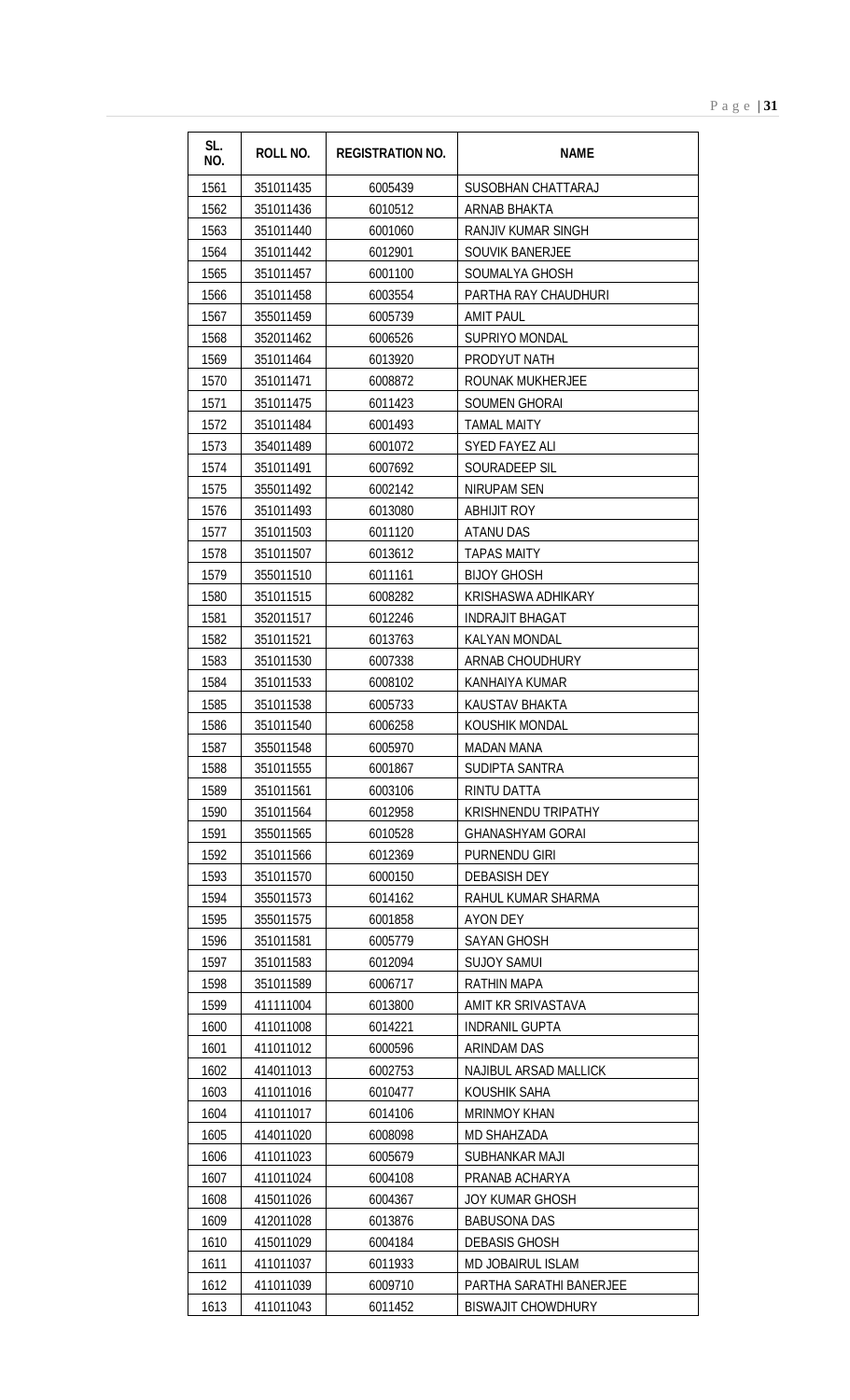| 1614<br>411011046<br>6008080<br>PRITAM PATRA<br>1615<br>411011050<br>6007121<br><b>SUGATA CHAKRABORTY</b><br>1616<br>412011052<br>6008005<br>SABUJ ROY<br>1617<br>411011053<br>6010815<br><b>AMITAVA BANERJEE</b><br>1618<br>411011056<br>6007040<br>ANIRBAN DE<br>1619<br>411011057<br>6011311<br>ANUPAM GUHA<br>1620<br>412011061<br>6007506<br>ATANU PROSAD KARATI<br>1621<br>411011063<br>6013919<br><b>SUPRIYA PAL</b><br>1622<br>411011070<br>SANJEET CHAUDHARY<br>6004961<br>1623<br>411011072<br>6005474<br><b>MITHILESH PRASAD</b><br>1624<br>411011078<br>6009271<br><b>BISHNU PRASAD BERA</b><br>1625<br>415211079<br>6013821<br>CHIRANJIT SEN<br>1626<br>411011080<br>6013874<br>SHANKAR NARAYAN MITRA<br>1627<br>411011083<br>6007482<br><b>BHARGAV DEY</b><br>1628<br>412011084<br>6000122<br>SANJIB KUMAR BARMAN<br>1629<br>415011085<br>6013035<br><b>ABHISHEK MONDAL</b><br>1630<br>411011087<br>6005626<br>SHAURJYA PRATIM GHATAK<br>1631<br>412311091<br>6009295<br>INDRAJIT DIYAN<br>1632<br>411011092<br>6007167<br><b>SUBHADIP DAS</b><br>1633<br>411011098<br>6005294<br><b>DEBASHISH DAS</b><br>1634<br>412011102<br>6011424<br>SUBHANKAR TIKADER<br>1635<br>414011104<br>6013532<br><b>ASIF HUSSAIN</b><br>1636<br>6011344<br><b>BISWAJIT CHAKRABORTY</b><br>411011107<br>1637<br>414011111<br>6007719<br>SK GIASUDDIN<br>1638<br>411111112<br>6000280<br>KUNAL CHAKRABORTY<br>1639<br>411011114<br>6001697<br><b>SOURAV GHOSH</b><br>1640<br>6002198<br><b>SAMRAT GHOSH</b><br>411011116<br>1641<br>411011125<br>6010415<br>SOHAM DASGUPTA<br>1642<br>411011128<br>6002896<br><b>MD ALEEM</b><br>1643<br>414011131<br>SAMIRUDDIN MOLLA<br>6006536<br>1644<br>411011133<br>6011689<br><b>BHASKAR PATRA</b><br>1645<br>411011134<br>PRADIP PANDIT<br>6007660<br>411011136<br>1646<br>6002111<br>INDRANIL CHAKRABORTY<br>1647<br>411011144<br>6000398<br>ABHISEK ROYCHOWDHURY<br>1648<br>6012409<br>SUBRATA CHAKRABORTY<br>411011145<br>1649<br>411011147<br>6012440<br>CHIRANJIT SEN<br>1650<br>411011148<br>6011779<br>ARNAB GANGULY<br>1651<br>411011152<br>6008090<br><b>SURAJIT PAL</b><br>1652<br>412011153<br><b>BIJAY KUMAR SHARMA</b><br>6004501<br>1653<br>415011154<br><b>WASIM AKRAM</b><br>6007769<br>1654<br>415011160<br><b>RANAN GHOSH</b><br>6003391<br>1655<br>412011164<br>RAKESH SARKAR<br>6011786<br>411011165<br>1656<br>6010241<br>APAN MANNA<br>1657<br>412011166<br><b>RABIN RAJAK</b><br>6000060<br>1658<br>411011170<br>6003349<br>KAUSTAV ROY CHOWDHURY<br>1659<br>411011172<br>6012116<br>SOUMIK MUKHERJEE<br>1660<br>411011175<br>6006092<br><b>SUDIPTA MONDAL</b><br>1661<br>415011177<br>6004726<br>ARGHYA BASAK<br>1662<br>411011180<br>6007132<br>ALOK MANNA<br>411011184<br>1663<br>6002229<br><b>SOURAV BANERJEE</b><br>1664<br>411311185<br>6013278<br>PRITHWI PYNE<br>1665<br>411011194<br>6003903<br>AJAY KUMAR PATRA | SL.<br>NO. | ROLL NO.  | <b>REGISTRATION NO.</b> | <b>NAME</b>            |
|-------------------------------------------------------------------------------------------------------------------------------------------------------------------------------------------------------------------------------------------------------------------------------------------------------------------------------------------------------------------------------------------------------------------------------------------------------------------------------------------------------------------------------------------------------------------------------------------------------------------------------------------------------------------------------------------------------------------------------------------------------------------------------------------------------------------------------------------------------------------------------------------------------------------------------------------------------------------------------------------------------------------------------------------------------------------------------------------------------------------------------------------------------------------------------------------------------------------------------------------------------------------------------------------------------------------------------------------------------------------------------------------------------------------------------------------------------------------------------------------------------------------------------------------------------------------------------------------------------------------------------------------------------------------------------------------------------------------------------------------------------------------------------------------------------------------------------------------------------------------------------------------------------------------------------------------------------------------------------------------------------------------------------------------------------------------------------------------------------------------------------------------------------------------------------------------------------------------------------------------------------------------------------------------------------------------------------------------------------------------------------------------------------------------------------------------------------------------------------------------------------------------------------------------------------------------------------------------------------------------------------------------------------------------------------------------------------------------------------------------------------------------------------------------------------------------------------------------------------------------------------------|------------|-----------|-------------------------|------------------------|
|                                                                                                                                                                                                                                                                                                                                                                                                                                                                                                                                                                                                                                                                                                                                                                                                                                                                                                                                                                                                                                                                                                                                                                                                                                                                                                                                                                                                                                                                                                                                                                                                                                                                                                                                                                                                                                                                                                                                                                                                                                                                                                                                                                                                                                                                                                                                                                                                                                                                                                                                                                                                                                                                                                                                                                                                                                                                                     |            |           |                         |                        |
|                                                                                                                                                                                                                                                                                                                                                                                                                                                                                                                                                                                                                                                                                                                                                                                                                                                                                                                                                                                                                                                                                                                                                                                                                                                                                                                                                                                                                                                                                                                                                                                                                                                                                                                                                                                                                                                                                                                                                                                                                                                                                                                                                                                                                                                                                                                                                                                                                                                                                                                                                                                                                                                                                                                                                                                                                                                                                     |            |           |                         |                        |
|                                                                                                                                                                                                                                                                                                                                                                                                                                                                                                                                                                                                                                                                                                                                                                                                                                                                                                                                                                                                                                                                                                                                                                                                                                                                                                                                                                                                                                                                                                                                                                                                                                                                                                                                                                                                                                                                                                                                                                                                                                                                                                                                                                                                                                                                                                                                                                                                                                                                                                                                                                                                                                                                                                                                                                                                                                                                                     |            |           |                         |                        |
|                                                                                                                                                                                                                                                                                                                                                                                                                                                                                                                                                                                                                                                                                                                                                                                                                                                                                                                                                                                                                                                                                                                                                                                                                                                                                                                                                                                                                                                                                                                                                                                                                                                                                                                                                                                                                                                                                                                                                                                                                                                                                                                                                                                                                                                                                                                                                                                                                                                                                                                                                                                                                                                                                                                                                                                                                                                                                     |            |           |                         |                        |
|                                                                                                                                                                                                                                                                                                                                                                                                                                                                                                                                                                                                                                                                                                                                                                                                                                                                                                                                                                                                                                                                                                                                                                                                                                                                                                                                                                                                                                                                                                                                                                                                                                                                                                                                                                                                                                                                                                                                                                                                                                                                                                                                                                                                                                                                                                                                                                                                                                                                                                                                                                                                                                                                                                                                                                                                                                                                                     |            |           |                         |                        |
|                                                                                                                                                                                                                                                                                                                                                                                                                                                                                                                                                                                                                                                                                                                                                                                                                                                                                                                                                                                                                                                                                                                                                                                                                                                                                                                                                                                                                                                                                                                                                                                                                                                                                                                                                                                                                                                                                                                                                                                                                                                                                                                                                                                                                                                                                                                                                                                                                                                                                                                                                                                                                                                                                                                                                                                                                                                                                     |            |           |                         |                        |
|                                                                                                                                                                                                                                                                                                                                                                                                                                                                                                                                                                                                                                                                                                                                                                                                                                                                                                                                                                                                                                                                                                                                                                                                                                                                                                                                                                                                                                                                                                                                                                                                                                                                                                                                                                                                                                                                                                                                                                                                                                                                                                                                                                                                                                                                                                                                                                                                                                                                                                                                                                                                                                                                                                                                                                                                                                                                                     |            |           |                         |                        |
|                                                                                                                                                                                                                                                                                                                                                                                                                                                                                                                                                                                                                                                                                                                                                                                                                                                                                                                                                                                                                                                                                                                                                                                                                                                                                                                                                                                                                                                                                                                                                                                                                                                                                                                                                                                                                                                                                                                                                                                                                                                                                                                                                                                                                                                                                                                                                                                                                                                                                                                                                                                                                                                                                                                                                                                                                                                                                     |            |           |                         |                        |
|                                                                                                                                                                                                                                                                                                                                                                                                                                                                                                                                                                                                                                                                                                                                                                                                                                                                                                                                                                                                                                                                                                                                                                                                                                                                                                                                                                                                                                                                                                                                                                                                                                                                                                                                                                                                                                                                                                                                                                                                                                                                                                                                                                                                                                                                                                                                                                                                                                                                                                                                                                                                                                                                                                                                                                                                                                                                                     |            |           |                         |                        |
|                                                                                                                                                                                                                                                                                                                                                                                                                                                                                                                                                                                                                                                                                                                                                                                                                                                                                                                                                                                                                                                                                                                                                                                                                                                                                                                                                                                                                                                                                                                                                                                                                                                                                                                                                                                                                                                                                                                                                                                                                                                                                                                                                                                                                                                                                                                                                                                                                                                                                                                                                                                                                                                                                                                                                                                                                                                                                     |            |           |                         |                        |
|                                                                                                                                                                                                                                                                                                                                                                                                                                                                                                                                                                                                                                                                                                                                                                                                                                                                                                                                                                                                                                                                                                                                                                                                                                                                                                                                                                                                                                                                                                                                                                                                                                                                                                                                                                                                                                                                                                                                                                                                                                                                                                                                                                                                                                                                                                                                                                                                                                                                                                                                                                                                                                                                                                                                                                                                                                                                                     |            |           |                         |                        |
|                                                                                                                                                                                                                                                                                                                                                                                                                                                                                                                                                                                                                                                                                                                                                                                                                                                                                                                                                                                                                                                                                                                                                                                                                                                                                                                                                                                                                                                                                                                                                                                                                                                                                                                                                                                                                                                                                                                                                                                                                                                                                                                                                                                                                                                                                                                                                                                                                                                                                                                                                                                                                                                                                                                                                                                                                                                                                     |            |           |                         |                        |
|                                                                                                                                                                                                                                                                                                                                                                                                                                                                                                                                                                                                                                                                                                                                                                                                                                                                                                                                                                                                                                                                                                                                                                                                                                                                                                                                                                                                                                                                                                                                                                                                                                                                                                                                                                                                                                                                                                                                                                                                                                                                                                                                                                                                                                                                                                                                                                                                                                                                                                                                                                                                                                                                                                                                                                                                                                                                                     |            |           |                         |                        |
|                                                                                                                                                                                                                                                                                                                                                                                                                                                                                                                                                                                                                                                                                                                                                                                                                                                                                                                                                                                                                                                                                                                                                                                                                                                                                                                                                                                                                                                                                                                                                                                                                                                                                                                                                                                                                                                                                                                                                                                                                                                                                                                                                                                                                                                                                                                                                                                                                                                                                                                                                                                                                                                                                                                                                                                                                                                                                     |            |           |                         |                        |
|                                                                                                                                                                                                                                                                                                                                                                                                                                                                                                                                                                                                                                                                                                                                                                                                                                                                                                                                                                                                                                                                                                                                                                                                                                                                                                                                                                                                                                                                                                                                                                                                                                                                                                                                                                                                                                                                                                                                                                                                                                                                                                                                                                                                                                                                                                                                                                                                                                                                                                                                                                                                                                                                                                                                                                                                                                                                                     |            |           |                         |                        |
|                                                                                                                                                                                                                                                                                                                                                                                                                                                                                                                                                                                                                                                                                                                                                                                                                                                                                                                                                                                                                                                                                                                                                                                                                                                                                                                                                                                                                                                                                                                                                                                                                                                                                                                                                                                                                                                                                                                                                                                                                                                                                                                                                                                                                                                                                                                                                                                                                                                                                                                                                                                                                                                                                                                                                                                                                                                                                     |            |           |                         |                        |
|                                                                                                                                                                                                                                                                                                                                                                                                                                                                                                                                                                                                                                                                                                                                                                                                                                                                                                                                                                                                                                                                                                                                                                                                                                                                                                                                                                                                                                                                                                                                                                                                                                                                                                                                                                                                                                                                                                                                                                                                                                                                                                                                                                                                                                                                                                                                                                                                                                                                                                                                                                                                                                                                                                                                                                                                                                                                                     |            |           |                         |                        |
|                                                                                                                                                                                                                                                                                                                                                                                                                                                                                                                                                                                                                                                                                                                                                                                                                                                                                                                                                                                                                                                                                                                                                                                                                                                                                                                                                                                                                                                                                                                                                                                                                                                                                                                                                                                                                                                                                                                                                                                                                                                                                                                                                                                                                                                                                                                                                                                                                                                                                                                                                                                                                                                                                                                                                                                                                                                                                     |            |           |                         |                        |
|                                                                                                                                                                                                                                                                                                                                                                                                                                                                                                                                                                                                                                                                                                                                                                                                                                                                                                                                                                                                                                                                                                                                                                                                                                                                                                                                                                                                                                                                                                                                                                                                                                                                                                                                                                                                                                                                                                                                                                                                                                                                                                                                                                                                                                                                                                                                                                                                                                                                                                                                                                                                                                                                                                                                                                                                                                                                                     |            |           |                         |                        |
|                                                                                                                                                                                                                                                                                                                                                                                                                                                                                                                                                                                                                                                                                                                                                                                                                                                                                                                                                                                                                                                                                                                                                                                                                                                                                                                                                                                                                                                                                                                                                                                                                                                                                                                                                                                                                                                                                                                                                                                                                                                                                                                                                                                                                                                                                                                                                                                                                                                                                                                                                                                                                                                                                                                                                                                                                                                                                     |            |           |                         |                        |
|                                                                                                                                                                                                                                                                                                                                                                                                                                                                                                                                                                                                                                                                                                                                                                                                                                                                                                                                                                                                                                                                                                                                                                                                                                                                                                                                                                                                                                                                                                                                                                                                                                                                                                                                                                                                                                                                                                                                                                                                                                                                                                                                                                                                                                                                                                                                                                                                                                                                                                                                                                                                                                                                                                                                                                                                                                                                                     |            |           |                         |                        |
|                                                                                                                                                                                                                                                                                                                                                                                                                                                                                                                                                                                                                                                                                                                                                                                                                                                                                                                                                                                                                                                                                                                                                                                                                                                                                                                                                                                                                                                                                                                                                                                                                                                                                                                                                                                                                                                                                                                                                                                                                                                                                                                                                                                                                                                                                                                                                                                                                                                                                                                                                                                                                                                                                                                                                                                                                                                                                     |            |           |                         |                        |
|                                                                                                                                                                                                                                                                                                                                                                                                                                                                                                                                                                                                                                                                                                                                                                                                                                                                                                                                                                                                                                                                                                                                                                                                                                                                                                                                                                                                                                                                                                                                                                                                                                                                                                                                                                                                                                                                                                                                                                                                                                                                                                                                                                                                                                                                                                                                                                                                                                                                                                                                                                                                                                                                                                                                                                                                                                                                                     |            |           |                         |                        |
|                                                                                                                                                                                                                                                                                                                                                                                                                                                                                                                                                                                                                                                                                                                                                                                                                                                                                                                                                                                                                                                                                                                                                                                                                                                                                                                                                                                                                                                                                                                                                                                                                                                                                                                                                                                                                                                                                                                                                                                                                                                                                                                                                                                                                                                                                                                                                                                                                                                                                                                                                                                                                                                                                                                                                                                                                                                                                     |            |           |                         |                        |
|                                                                                                                                                                                                                                                                                                                                                                                                                                                                                                                                                                                                                                                                                                                                                                                                                                                                                                                                                                                                                                                                                                                                                                                                                                                                                                                                                                                                                                                                                                                                                                                                                                                                                                                                                                                                                                                                                                                                                                                                                                                                                                                                                                                                                                                                                                                                                                                                                                                                                                                                                                                                                                                                                                                                                                                                                                                                                     |            |           |                         |                        |
|                                                                                                                                                                                                                                                                                                                                                                                                                                                                                                                                                                                                                                                                                                                                                                                                                                                                                                                                                                                                                                                                                                                                                                                                                                                                                                                                                                                                                                                                                                                                                                                                                                                                                                                                                                                                                                                                                                                                                                                                                                                                                                                                                                                                                                                                                                                                                                                                                                                                                                                                                                                                                                                                                                                                                                                                                                                                                     |            |           |                         |                        |
|                                                                                                                                                                                                                                                                                                                                                                                                                                                                                                                                                                                                                                                                                                                                                                                                                                                                                                                                                                                                                                                                                                                                                                                                                                                                                                                                                                                                                                                                                                                                                                                                                                                                                                                                                                                                                                                                                                                                                                                                                                                                                                                                                                                                                                                                                                                                                                                                                                                                                                                                                                                                                                                                                                                                                                                                                                                                                     |            |           |                         |                        |
|                                                                                                                                                                                                                                                                                                                                                                                                                                                                                                                                                                                                                                                                                                                                                                                                                                                                                                                                                                                                                                                                                                                                                                                                                                                                                                                                                                                                                                                                                                                                                                                                                                                                                                                                                                                                                                                                                                                                                                                                                                                                                                                                                                                                                                                                                                                                                                                                                                                                                                                                                                                                                                                                                                                                                                                                                                                                                     |            |           |                         |                        |
|                                                                                                                                                                                                                                                                                                                                                                                                                                                                                                                                                                                                                                                                                                                                                                                                                                                                                                                                                                                                                                                                                                                                                                                                                                                                                                                                                                                                                                                                                                                                                                                                                                                                                                                                                                                                                                                                                                                                                                                                                                                                                                                                                                                                                                                                                                                                                                                                                                                                                                                                                                                                                                                                                                                                                                                                                                                                                     |            |           |                         |                        |
|                                                                                                                                                                                                                                                                                                                                                                                                                                                                                                                                                                                                                                                                                                                                                                                                                                                                                                                                                                                                                                                                                                                                                                                                                                                                                                                                                                                                                                                                                                                                                                                                                                                                                                                                                                                                                                                                                                                                                                                                                                                                                                                                                                                                                                                                                                                                                                                                                                                                                                                                                                                                                                                                                                                                                                                                                                                                                     |            |           |                         |                        |
|                                                                                                                                                                                                                                                                                                                                                                                                                                                                                                                                                                                                                                                                                                                                                                                                                                                                                                                                                                                                                                                                                                                                                                                                                                                                                                                                                                                                                                                                                                                                                                                                                                                                                                                                                                                                                                                                                                                                                                                                                                                                                                                                                                                                                                                                                                                                                                                                                                                                                                                                                                                                                                                                                                                                                                                                                                                                                     |            |           |                         |                        |
|                                                                                                                                                                                                                                                                                                                                                                                                                                                                                                                                                                                                                                                                                                                                                                                                                                                                                                                                                                                                                                                                                                                                                                                                                                                                                                                                                                                                                                                                                                                                                                                                                                                                                                                                                                                                                                                                                                                                                                                                                                                                                                                                                                                                                                                                                                                                                                                                                                                                                                                                                                                                                                                                                                                                                                                                                                                                                     |            |           |                         |                        |
|                                                                                                                                                                                                                                                                                                                                                                                                                                                                                                                                                                                                                                                                                                                                                                                                                                                                                                                                                                                                                                                                                                                                                                                                                                                                                                                                                                                                                                                                                                                                                                                                                                                                                                                                                                                                                                                                                                                                                                                                                                                                                                                                                                                                                                                                                                                                                                                                                                                                                                                                                                                                                                                                                                                                                                                                                                                                                     |            |           |                         |                        |
|                                                                                                                                                                                                                                                                                                                                                                                                                                                                                                                                                                                                                                                                                                                                                                                                                                                                                                                                                                                                                                                                                                                                                                                                                                                                                                                                                                                                                                                                                                                                                                                                                                                                                                                                                                                                                                                                                                                                                                                                                                                                                                                                                                                                                                                                                                                                                                                                                                                                                                                                                                                                                                                                                                                                                                                                                                                                                     |            |           |                         |                        |
|                                                                                                                                                                                                                                                                                                                                                                                                                                                                                                                                                                                                                                                                                                                                                                                                                                                                                                                                                                                                                                                                                                                                                                                                                                                                                                                                                                                                                                                                                                                                                                                                                                                                                                                                                                                                                                                                                                                                                                                                                                                                                                                                                                                                                                                                                                                                                                                                                                                                                                                                                                                                                                                                                                                                                                                                                                                                                     |            |           |                         |                        |
|                                                                                                                                                                                                                                                                                                                                                                                                                                                                                                                                                                                                                                                                                                                                                                                                                                                                                                                                                                                                                                                                                                                                                                                                                                                                                                                                                                                                                                                                                                                                                                                                                                                                                                                                                                                                                                                                                                                                                                                                                                                                                                                                                                                                                                                                                                                                                                                                                                                                                                                                                                                                                                                                                                                                                                                                                                                                                     |            |           |                         |                        |
|                                                                                                                                                                                                                                                                                                                                                                                                                                                                                                                                                                                                                                                                                                                                                                                                                                                                                                                                                                                                                                                                                                                                                                                                                                                                                                                                                                                                                                                                                                                                                                                                                                                                                                                                                                                                                                                                                                                                                                                                                                                                                                                                                                                                                                                                                                                                                                                                                                                                                                                                                                                                                                                                                                                                                                                                                                                                                     |            |           |                         |                        |
|                                                                                                                                                                                                                                                                                                                                                                                                                                                                                                                                                                                                                                                                                                                                                                                                                                                                                                                                                                                                                                                                                                                                                                                                                                                                                                                                                                                                                                                                                                                                                                                                                                                                                                                                                                                                                                                                                                                                                                                                                                                                                                                                                                                                                                                                                                                                                                                                                                                                                                                                                                                                                                                                                                                                                                                                                                                                                     |            |           |                         |                        |
|                                                                                                                                                                                                                                                                                                                                                                                                                                                                                                                                                                                                                                                                                                                                                                                                                                                                                                                                                                                                                                                                                                                                                                                                                                                                                                                                                                                                                                                                                                                                                                                                                                                                                                                                                                                                                                                                                                                                                                                                                                                                                                                                                                                                                                                                                                                                                                                                                                                                                                                                                                                                                                                                                                                                                                                                                                                                                     |            |           |                         |                        |
|                                                                                                                                                                                                                                                                                                                                                                                                                                                                                                                                                                                                                                                                                                                                                                                                                                                                                                                                                                                                                                                                                                                                                                                                                                                                                                                                                                                                                                                                                                                                                                                                                                                                                                                                                                                                                                                                                                                                                                                                                                                                                                                                                                                                                                                                                                                                                                                                                                                                                                                                                                                                                                                                                                                                                                                                                                                                                     |            |           |                         |                        |
|                                                                                                                                                                                                                                                                                                                                                                                                                                                                                                                                                                                                                                                                                                                                                                                                                                                                                                                                                                                                                                                                                                                                                                                                                                                                                                                                                                                                                                                                                                                                                                                                                                                                                                                                                                                                                                                                                                                                                                                                                                                                                                                                                                                                                                                                                                                                                                                                                                                                                                                                                                                                                                                                                                                                                                                                                                                                                     |            |           |                         |                        |
|                                                                                                                                                                                                                                                                                                                                                                                                                                                                                                                                                                                                                                                                                                                                                                                                                                                                                                                                                                                                                                                                                                                                                                                                                                                                                                                                                                                                                                                                                                                                                                                                                                                                                                                                                                                                                                                                                                                                                                                                                                                                                                                                                                                                                                                                                                                                                                                                                                                                                                                                                                                                                                                                                                                                                                                                                                                                                     |            |           |                         |                        |
|                                                                                                                                                                                                                                                                                                                                                                                                                                                                                                                                                                                                                                                                                                                                                                                                                                                                                                                                                                                                                                                                                                                                                                                                                                                                                                                                                                                                                                                                                                                                                                                                                                                                                                                                                                                                                                                                                                                                                                                                                                                                                                                                                                                                                                                                                                                                                                                                                                                                                                                                                                                                                                                                                                                                                                                                                                                                                     |            |           |                         |                        |
|                                                                                                                                                                                                                                                                                                                                                                                                                                                                                                                                                                                                                                                                                                                                                                                                                                                                                                                                                                                                                                                                                                                                                                                                                                                                                                                                                                                                                                                                                                                                                                                                                                                                                                                                                                                                                                                                                                                                                                                                                                                                                                                                                                                                                                                                                                                                                                                                                                                                                                                                                                                                                                                                                                                                                                                                                                                                                     |            |           |                         |                        |
|                                                                                                                                                                                                                                                                                                                                                                                                                                                                                                                                                                                                                                                                                                                                                                                                                                                                                                                                                                                                                                                                                                                                                                                                                                                                                                                                                                                                                                                                                                                                                                                                                                                                                                                                                                                                                                                                                                                                                                                                                                                                                                                                                                                                                                                                                                                                                                                                                                                                                                                                                                                                                                                                                                                                                                                                                                                                                     |            |           |                         |                        |
|                                                                                                                                                                                                                                                                                                                                                                                                                                                                                                                                                                                                                                                                                                                                                                                                                                                                                                                                                                                                                                                                                                                                                                                                                                                                                                                                                                                                                                                                                                                                                                                                                                                                                                                                                                                                                                                                                                                                                                                                                                                                                                                                                                                                                                                                                                                                                                                                                                                                                                                                                                                                                                                                                                                                                                                                                                                                                     |            |           |                         |                        |
|                                                                                                                                                                                                                                                                                                                                                                                                                                                                                                                                                                                                                                                                                                                                                                                                                                                                                                                                                                                                                                                                                                                                                                                                                                                                                                                                                                                                                                                                                                                                                                                                                                                                                                                                                                                                                                                                                                                                                                                                                                                                                                                                                                                                                                                                                                                                                                                                                                                                                                                                                                                                                                                                                                                                                                                                                                                                                     |            |           |                         |                        |
|                                                                                                                                                                                                                                                                                                                                                                                                                                                                                                                                                                                                                                                                                                                                                                                                                                                                                                                                                                                                                                                                                                                                                                                                                                                                                                                                                                                                                                                                                                                                                                                                                                                                                                                                                                                                                                                                                                                                                                                                                                                                                                                                                                                                                                                                                                                                                                                                                                                                                                                                                                                                                                                                                                                                                                                                                                                                                     |            |           |                         |                        |
|                                                                                                                                                                                                                                                                                                                                                                                                                                                                                                                                                                                                                                                                                                                                                                                                                                                                                                                                                                                                                                                                                                                                                                                                                                                                                                                                                                                                                                                                                                                                                                                                                                                                                                                                                                                                                                                                                                                                                                                                                                                                                                                                                                                                                                                                                                                                                                                                                                                                                                                                                                                                                                                                                                                                                                                                                                                                                     |            |           |                         |                        |
|                                                                                                                                                                                                                                                                                                                                                                                                                                                                                                                                                                                                                                                                                                                                                                                                                                                                                                                                                                                                                                                                                                                                                                                                                                                                                                                                                                                                                                                                                                                                                                                                                                                                                                                                                                                                                                                                                                                                                                                                                                                                                                                                                                                                                                                                                                                                                                                                                                                                                                                                                                                                                                                                                                                                                                                                                                                                                     |            |           |                         |                        |
|                                                                                                                                                                                                                                                                                                                                                                                                                                                                                                                                                                                                                                                                                                                                                                                                                                                                                                                                                                                                                                                                                                                                                                                                                                                                                                                                                                                                                                                                                                                                                                                                                                                                                                                                                                                                                                                                                                                                                                                                                                                                                                                                                                                                                                                                                                                                                                                                                                                                                                                                                                                                                                                                                                                                                                                                                                                                                     |            |           |                         |                        |
|                                                                                                                                                                                                                                                                                                                                                                                                                                                                                                                                                                                                                                                                                                                                                                                                                                                                                                                                                                                                                                                                                                                                                                                                                                                                                                                                                                                                                                                                                                                                                                                                                                                                                                                                                                                                                                                                                                                                                                                                                                                                                                                                                                                                                                                                                                                                                                                                                                                                                                                                                                                                                                                                                                                                                                                                                                                                                     | 1666       | 411011200 | 6010713                 | <b>SOURAV MAZUMDER</b> |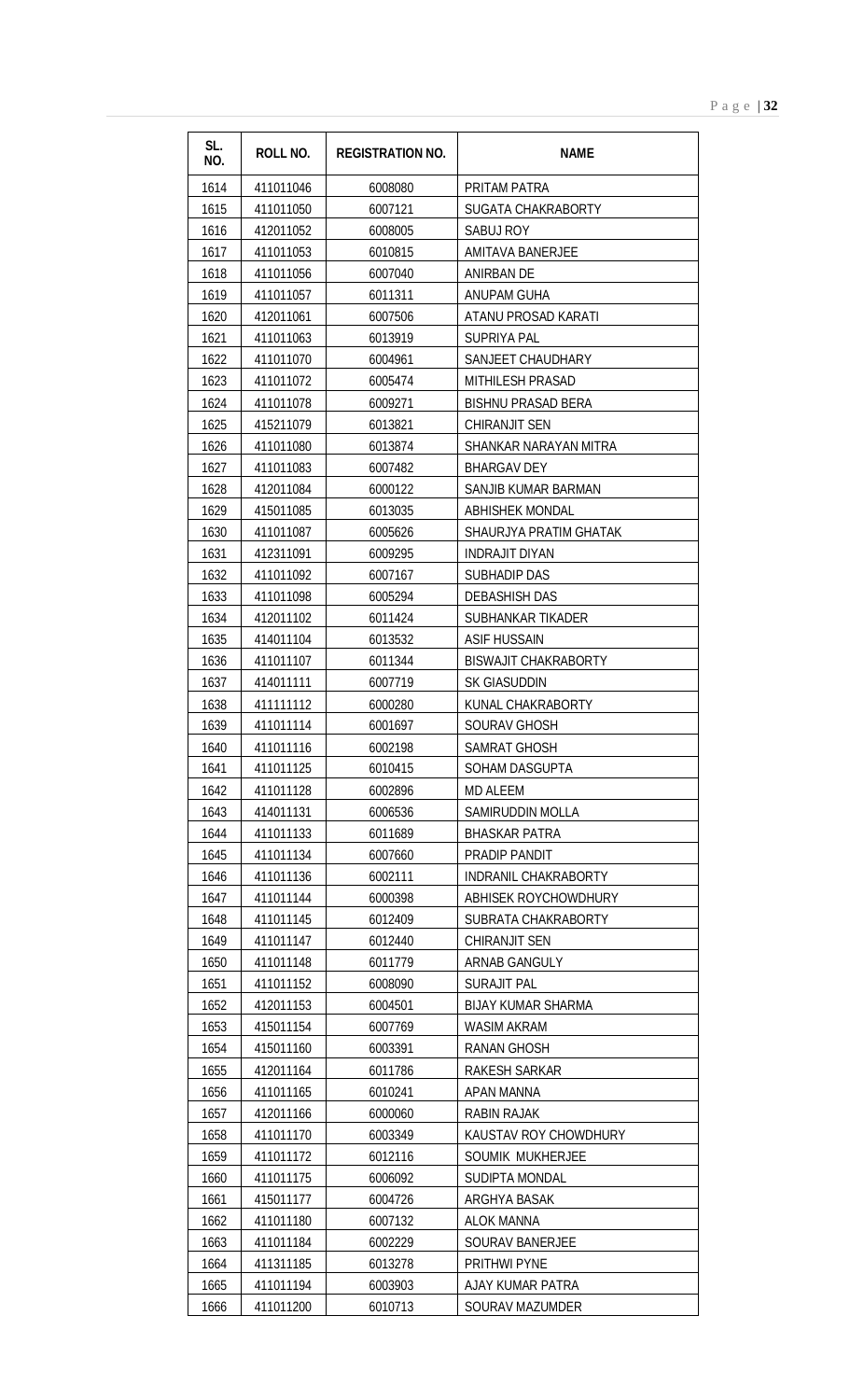| SL.<br>NO. | <b>ROLL NO.</b> | <b>REGISTRATION NO.</b> | <b>NAME</b>               |
|------------|-----------------|-------------------------|---------------------------|
| 1667       | 411011202       | 6002447                 | <b>ROHIT GUPTA</b>        |
| 1668       | 411011203       | 6011724                 | <b>AMIT BHADRA</b>        |
| 1669       | 412011209       | 6008587                 | <b>ROHIT SHAW</b>         |
| 1670       | 411011212       | 6012188                 | PARTHA PRATIM DAS         |
| 1671       | 414311213       | 6002982                 | <b>IKBAL BISWAS</b>       |
| 1672       | 411011215       | 6012213                 | MD MOFIJUDDIN MODI        |
| 1673       | 412011219       | 6008308                 | <b>UPEN MALIK</b>         |
| 1674       | 414011221       | 6006722                 | SAIFUL SEIKH              |
| 1675       | 415011222       | 6007828                 | <b>SAYAN GHOSH</b>        |
| 1676       | 414011223       | 6007575                 | SK ISTIYAK AHAMMAD        |
| 1677       | 411111225       | 6010301                 | SUBHAJIT CHATTOPADHYAY    |
| 1678       | 411011226       | 6005200                 | SOUVIK SARKAR             |
| 1679       | 412011228       | 6007843                 | <b>MAHESH KR SARDAR</b>   |
| 1680       | 411011233       | 6000132                 | KAUSHIK DALAPATY          |
| 1681       | 412011238       | 6000292                 | <b>BISWARUP MONDAL</b>    |
| 1682       | 415011244       | 6007730                 | <b>CHIRANJIT GHOSH</b>    |
| 1683       | 412011246       | 6013133                 | <b>VISHAL JAISWAL</b>     |
| 1684       | 414011248       | 6003941                 | <b>MD ARIF</b>            |
| 1685       | 414011249       | 6008947                 | <b>MD KAMIL HUSSAIN</b>   |
| 1686       | 412011250       | 6007906                 | PURNENDU DEY              |
| 1687       | 412011251       | 6011605                 | <b>BIKRAM SINGH</b>       |
| 1688       | 411011252       | 6008793                 | ARINABHA DAS              |
| 1689       | 412011254       | 6010349                 | RAJESH SAHA               |
| 1690       | 414011256       | 6004386                 | MD MAQSOOD ALAM           |
| 1691       | 411011257       | 6009097                 | RANAJIT BANERJEE          |
| 1692       | 412011258       | 6004510                 | <b>RANIT SAHA</b>         |
| 1693       | 411011259       | 6011188                 | SAIKAT PYNE               |
| 1694       | 412011260       | 6012961                 | KAMAL MISTRY              |
| 1695       | 411011262       | 6012711                 | ARNAB BASANTA CHAKRABORTY |
| 1696       | 414011263       | 6004682                 | <b>ISHTIAQUE ALAM</b>     |
| 1697       | 415011267       | 6005339                 | KUSHAL SADHUKHAN          |
| 1698       | 411011272       | 6010951                 | ROMI DAS                  |
| 1699       | 411011279       | 6003081                 | RAJARSHI DUTTA            |
| 1700       | 412011284       | 6011105                 | <b>AMLAN HALDER</b>       |
| 1701       | 411011285       | 6011016                 | SUBHABRATA SARKHEL        |
| 1702       | 411011292       | 6000374                 | ARKA SARKAR               |
| 1703       | 415011293       | 6011134                 | SOUMYADEEP SHARMA         |
| 1704       | 411011296       | 6004307                 | <b>TANMOY DEY</b>         |
| 1705       | 411011298       | 6005203                 | <b>ANUPAM MAJI</b>        |
| 1706       | 411011299       | 6003989                 | PRAMIT KUMAR PAL          |
| 1707       | 415011306       | 6011673                 | PROSENJIT GHOSH           |
| 1708       | 411011322       | 6014145                 | <b>NABARUN SAHA</b>       |
| 1709       | 415011323       | 6012979                 | <b>SUKANTA SHIL</b>       |
| 1710       | 411011326       | 6007645                 | KOUSHIK CHATTERJEE        |
| 1711       | 411011333       | 6000296                 | <b>BISWAJIT ADHIKARY</b>  |
| 1712       | 415111334       | 6001343                 | <b>ANIRBAN PAL</b>        |
| 1713       | 411011335       | 6004478                 | <b>SUMAN PAL</b>          |
| 1714       | 411011336       | 6008877                 | RAHUL PANDEY              |
| 1715       | 411011337       | 6007464                 | <b>DEVADRI GUHA</b>       |
| 1716       | 412011338       | 6011581                 | KIRAN MAHAJAN             |
| 1717       | 411011343       | 6010714                 | AVINABA DE                |
| 1718       | 411011344       | 6004853                 | <b>RANABIR GHOSH</b>      |
| 1719       | 415011346       | 6003067                 | <b>MILAN KARMAKAR</b>     |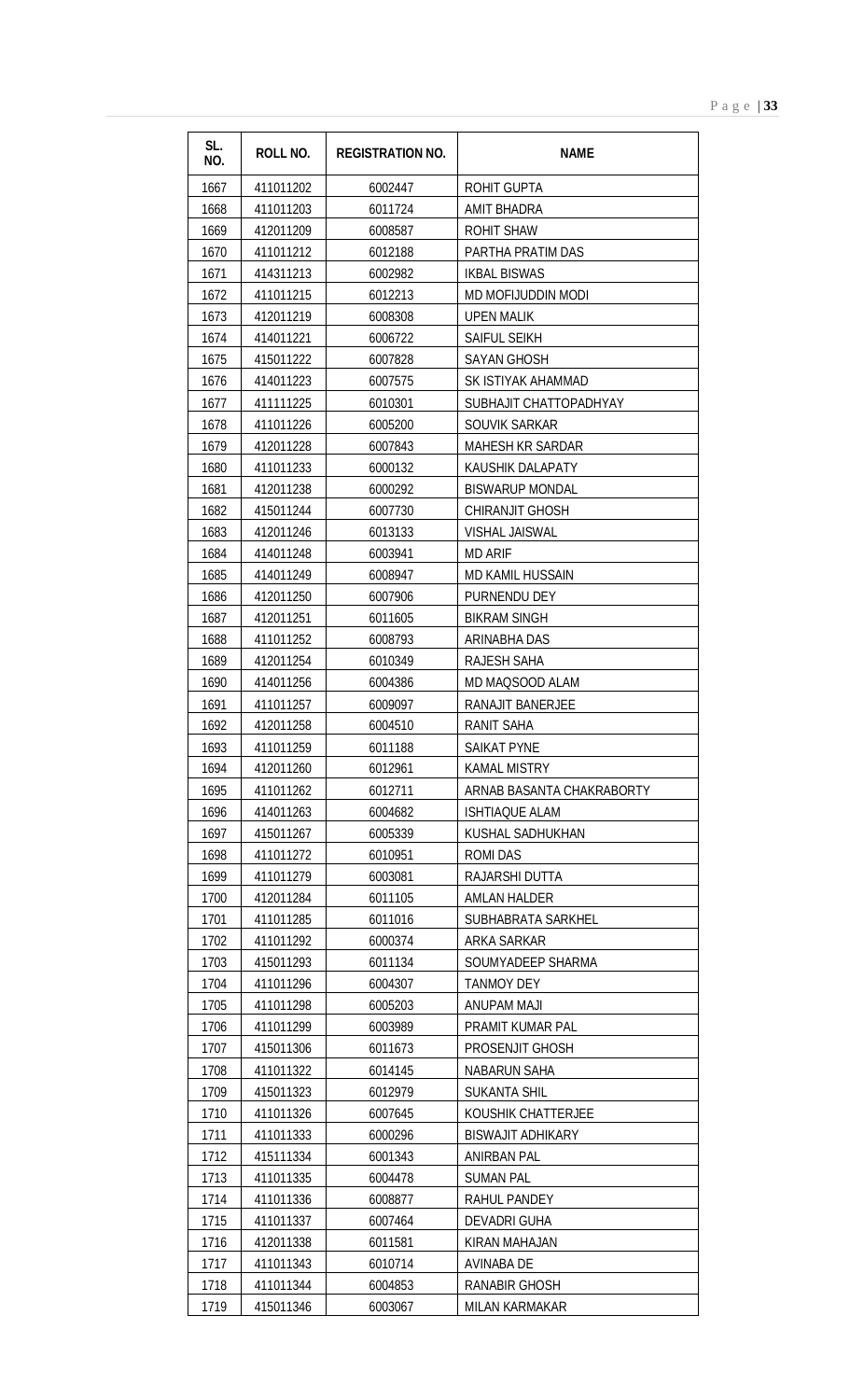| SL.<br>NO. | ROLL NO.  | <b>REGISTRATION NO.</b> | <b>NAME</b>              |
|------------|-----------|-------------------------|--------------------------|
| 1720       | 412011349 | 6007201                 | SUDIPTA SANKAR NASKAR    |
| 1721       | 411011354 | 6008597                 | <b>SUGATA GHOSH</b>      |
| 1722       | 411011357 | 6009045                 | <b>SUDIPTA PAL</b>       |
| 1723       | 411011358 | 6013026                 | <b>SUVRAJIT KAR</b>      |
| 1724       | 412011363 | 6010629                 | <b>DIPANKAR BISWAS</b>   |
| 1725       | 411011364 | 6007714                 | TOUHID ALI KHAN          |
| 1726       | 411011367 | 6006405                 | <b>SUPRATIM BANERJEE</b> |
| 1727       | 412011368 | 6004851                 | <b>INDROJIT ADHIKARY</b> |
| 1728       | 411011371 | 6010118                 | SAIKAT DATTA             |
| 1729       | 411011372 | 6004750                 | <b>MD FAHEEM</b>         |
| 1730       | 411011375 | 6010658                 | <b>PRATIK SIRCAR</b>     |
| 1731       | 411011376 | 6007060                 | KOUSTAV CHAKRABORTY      |
| 1732       | 412011380 | 6011868                 | <b>RIK MONDAL</b>        |
| 1733       | 412311391 | 6008671                 | DEBABRATA MONDAL         |
| 1734       | 412011392 | 6007129                 | <b>SUBHA HALDER</b>      |
| 1735       | 412011397 | 6009477                 | <b>TRIDIB MAJUMDER</b>   |
| 1736       | 411011409 | 6002956                 | <b>INDRAJIT MANNA</b>    |
| 1737       | 411011410 | 6007697                 | MAINAK BHATTACHARYA      |
| 1738       | 411011427 | 6012125                 | SAIKAT NANDI             |
| 1739       | 414011430 | 6014124                 | OHIDUR JAMAN MOLLA       |
| 1740       | 411011431 | 6008621                 | <b>ARNAB NANDI</b>       |
| 1741       | 412011432 | 6009870                 | SANDIP SAHA              |
| 1742       | 414011433 | 6014211                 | MD MAHAMUD ANSARI        |
| 1743       | 411111435 | 6007054                 | <b>AMIT SARKAR</b>       |
| 1744       | 411011437 | 6007756                 | <b>SUJOY CHANDA</b>      |
| 1745       | 414011441 | 6008607                 | ABUL KASSEM MULLICK      |
| 1746       | 411011455 | 6000881                 | MD SAQLAIN GULZAR        |
| 1747       | 415011456 | 6009514                 | <b>NEHAL SINGH</b>       |
| 1748       | 414011457 | 6005802                 | SABIR ALI                |
| 1749       | 411011459 | 6003166                 | SOURAV CHAKRABARTI       |
| 1750       | 412011463 | 6005820                 | <b>KAUSHIK ROY</b>       |
| 1751       | 415011464 | 6002881                 | SUBRATA GHOSH            |
| 1752       | 411011468 | 6013667                 | <b>SOURAV PAUL</b>       |
| 1753       | 411011471 | 6006321                 | <b>DEBABRATA KUNTI</b>   |
| 1754       | 411011472 | 6008882                 | ARIJIT BHATTACHARYYA     |
| 1755       | 421011002 | 6013140                 | <b>JAY MUKHERJEE</b>     |
| 1756       | 421011003 | 6008983                 | <b>SANJOY HALDER</b>     |
| 1757       | 422011004 | 6008373                 | <b>ANIMESH KAYAL</b>     |
| 1758       | 422011005 | 6013198                 | SUDIPTA SAHA             |
| 1759       | 421011011 | 6012500                 | <b>RAHUL DAS</b>         |
| 1760       | 422011012 | 6009629                 | <b>ARUN MONDAL</b>       |
| 1761       | 421011016 | 6005845                 | SAUVIK SARKAR            |
| 1762       | 422011020 | 6004967                 | <b>SOMEN CHHATUI</b>     |
| 1763       | 421011022 | 6007650                 | PRATIK KUMAR SAHOO       |
| 1764       | 421011023 | 6007864                 | SOUMYA KANTI MAITRA      |
| 1765       | 421011027 | 6003794                 | SOURAV KAYAL             |
| 1766       | 421011035 | 6000456                 | SHUBHAJIT CHOWDHURY      |
| 1767       | 421011038 | 6003738                 | SHIRSHENDU GHOSH         |
| 1768       | 421011040 | 6008941                 | <b>ADITYA BHOWMIK</b>    |
| 1769       | 424011041 | 6012033                 | <b>SARAF UDDIN MOLLA</b> |
| 1770       | 421011043 | 6004700                 | DHRUBAJYOTI BANERJEE     |
| 1771       | 421011044 | 6000282                 | SOMNATH MANNA            |
| 1772       | 425011047 | 6013590                 | SAIKAT GHOSH             |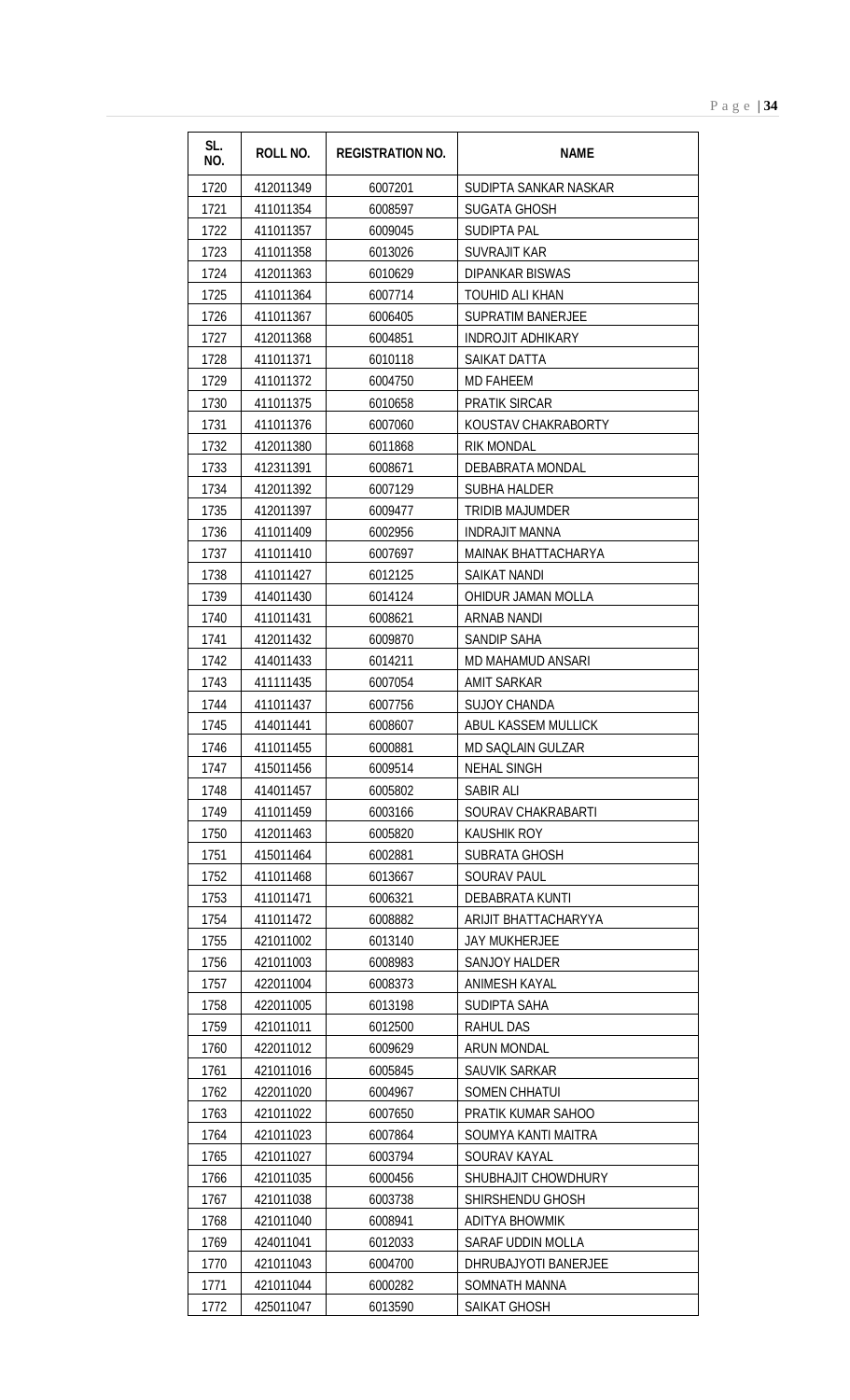| SL.<br>NO.   | <b>ROLL NO.</b>        | <b>REGISTRATION NO.</b> | <b>NAME</b>                      |
|--------------|------------------------|-------------------------|----------------------------------|
| 1773         | 422011048              | 6001411                 | <b>DILIP SARDAR</b>              |
| 1774         | 421011049              | 6000591                 | SUBHANKAR BHANDARI               |
| 1775         | 421011054              | 6011089                 | NIRJHAR CHAKRABORTTY             |
| 1776         | 421011055              | 6011131                 | SOUVIK DUTTA                     |
| 1777         | 421011059              | 6007382                 | <b>MRINMOY MAJI</b>              |
| 1778         | 422011060              | 6005213                 | <b>ARIJIT DAS</b>                |
| 1779         | 421011069              | 6011346                 | PALASH SANTRA                    |
| 1780         | 422011074              | 6001070                 | PUSPAL MONDAL                    |
| 1781         | 422011075              | 6011783                 | RANA CHOWDHURY                   |
| 1782         | 422011082              | 6012235                 | <b>RAJIB SARKAR</b>              |
| 1783         | 421011083              | 6005477                 | SOMNATH GUCHHAIT                 |
| 1784         | 425011086              | 6003654                 | <b>SUDIP BISWAS</b>              |
| 1785         | 425011087              | 6013648                 | DHRUBOJIT KARMAKAR               |
| 1786         | 421011093              | 6013953                 | KAZI NASIM ZAMAN                 |
| 1787         | 421011094              | 6004100                 | SOUMYA SANKAR BOSE               |
| 1788         | 425011096              | 6009128                 | KINKAR MODAK                     |
| 1789         | 422011097              | 6012161                 | <b>BISWAJIT DEY</b>              |
| 1790         | 422011104              | 6011703                 | RAJKUMAR MONDAL                  |
| 1791         | 421011106              | 6010660                 | <b>GOLU KUMAR PRASAD</b>         |
| 1792         | 422011109              | 6000089                 | TAPAN PANDIT                     |
| 1793         | 422011112              | 6012081                 | SWARAN KR ADHIKARI               |
| 1794         | 422011115              | 6000097                 | TANMAY BAIDYA                    |
| 1795         | 421011124              | 6000304                 | ARUNJYOTI MUKHERJEE              |
| 1796         | 421011125              | 6008993                 | ARPAN CHAKRABORTY                |
| 1797         | 421011127              | 6003399                 | ANINDYA KUMAR MANNA              |
| 1798         | 422011128              | 6006724                 | <b>ABHISEK DAS</b>               |
| 1799         | 424011129              | 6009589                 | <b>SELIM MOLLA</b>               |
| 1800         | 421011130              | 6012920                 | RAJ PRITAM MITRA                 |
| 1801         | 421011138              | 6000188                 | PRASENJIT BERA                   |
| 1802         | 422011139              | 6011275                 | MITHUN KUMAR MALIK               |
| 1803         | 421011142              | 6012539                 | <b>DEBAJYOTI MALLICK</b>         |
| 1804         | 421011143              | 6009908                 | <b>SAIKAT BASU</b>               |
| 1805         | 422011145              | 6007573                 | ARINDAM HALDER                   |
| 1806         | 421011148              | 6008766                 | <b>RAKTIM BANERJEE</b>           |
| 1807         | 422011151              | 6007243                 | ACHINTYA HALDAR                  |
| 1808         | 421011153              | 6003494                 | NRIPAM DATTA BANIK               |
| 1809         | 422311155              | 6012336                 | <b>BINOD SHAW</b>                |
| 1810         | 421011157              | 6000804                 | SANDEEP KUMAR PANDIT             |
| 1811         | 421011158              | 6011399                 | <b>TRIDIB BANERJEE</b>           |
| 1812         | 422011163              | 6013964                 | <b>SURAJIT DAS</b>               |
| 1813         | 422011164              | 6004366                 | <b>SAUMEN HALDER</b>             |
| 1814<br>1815 | 421011167<br>421011172 | 6010333<br>6009562      | SOMDIP GHOSH<br>DEEPRAJ MAJUMDAR |
| 1816         | 424011173              | 6009047                 | <b>MOHASIN IQBAL</b>             |
| 1817         | 425011174              | 6011883                 | <b>GHANASHYAM GHOSH</b>          |
| 1818         | 421111175              | 6001258                 | <b>SANJAY MANNA</b>              |
| 1819         | 421011178              | 6009262                 | DEBANJAN DAS                     |
| 1820         | 421011180              | 6001519                 | SUDIPTA MANDAL                   |
| 1821         | 421011183              | 6008925                 | <b>SANDIPAN MONDAL</b>           |
| 1822         | 425011191              | 6013050                 | <b>KRISHNENDU PARUI</b>          |
| 1823         | 424011192              | 6010780                 | <b>ABED HOSSAIN</b>              |
| 1824         | 422011193              | 6013136                 | PRITAM MONDAL                    |
| 1825         | 422011195              | 6007701                 | SOMENATH RAY                     |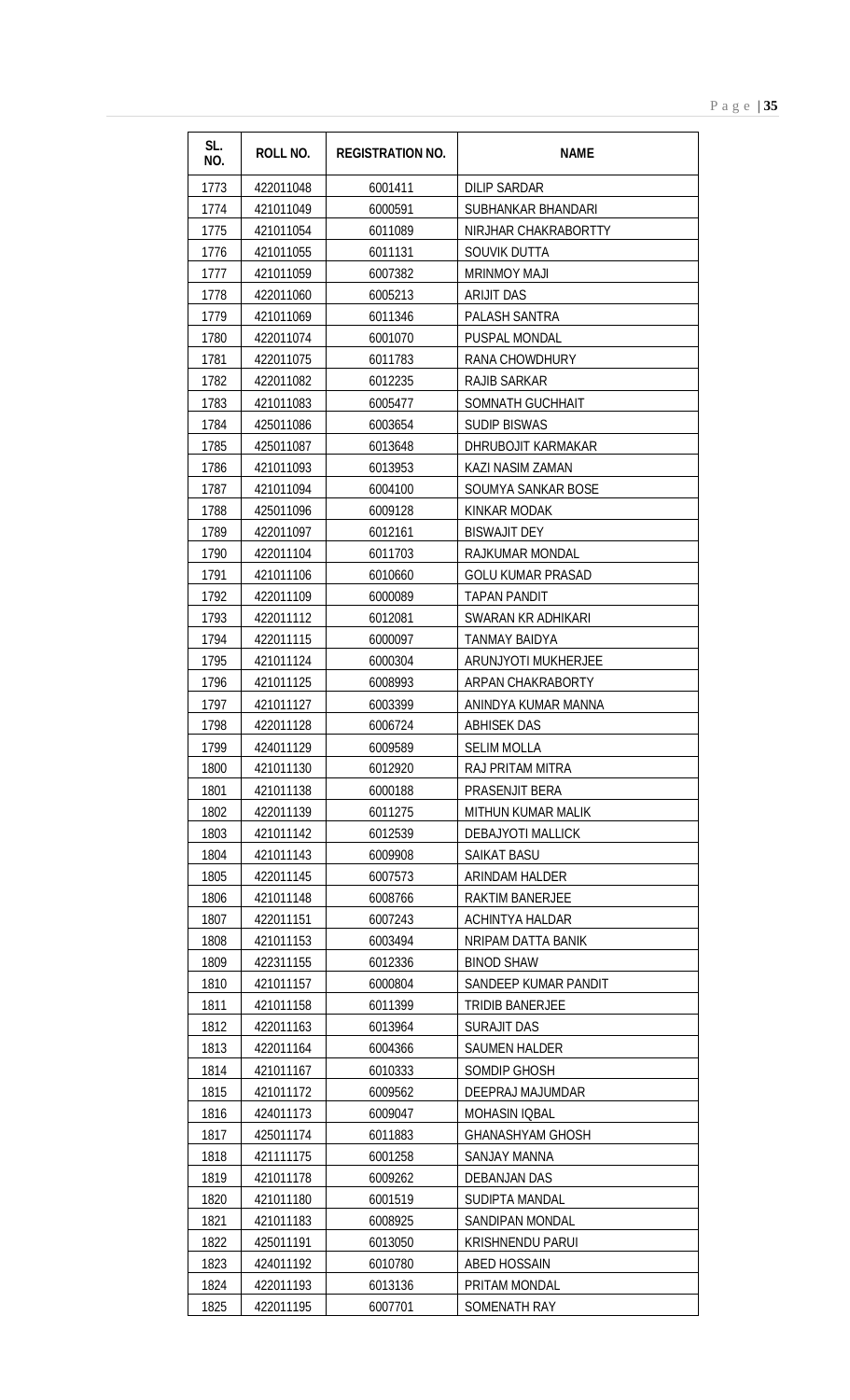| SL.<br>NO.   | <b>ROLL NO.</b>        | <b>REGISTRATION NO.</b> | <b>NAME</b>                   |
|--------------|------------------------|-------------------------|-------------------------------|
| 1826         | 425011200              | 6003642                 | MD JAVED KHAN                 |
| 1827         | 421011202              | 6001388                 | SAGNIK BHATTACHARYYA          |
| 1828         | 421011207              | 6012704                 | <b>AVIJIT GHOSH</b>           |
| 1829         | 421011208              | 6005920                 | INZAMAM UL CHOWDHURY          |
| 1830         | 422011211              | 6013272                 | <b>SUDIPTA BISWAS</b>         |
| 1831         | 421011214              | 6000298                 | SUKANTA PAUL                  |
| 1832         | 421011216              | 6010190                 | PRIYADARSHI CHATTERJEE        |
| 1833         | 421011220              | 6008998                 | <b>TANAY BANERJEE</b>         |
| 1834         | 422111222              | 6010520                 | SANJIB SARKAR                 |
| 1835         | 421011229              | 6004944                 | <b>SACHIN BARIK</b>           |
| 1836         | 421011233              | 6011482                 | SAGAR CHAKRABORTY             |
| 1837         | 425011235              | 6004985                 | <b>SANJIT SEAL</b>            |
| 1838         | 421011239              | 6010357                 | KAUSHIK MAHARANA              |
| 1839         | 421011242              | 6004552                 | SOUMENDRA NATH SAMANTA        |
| 1840         | 421011243              | 6008204                 | PRASENJIT DUTTA               |
| 1841         | 421011247              | 6003143                 | AKASH KUMAR PRASAD            |
| 1842         | 421011250              | 6011301                 | RAJ KUMAR DEY                 |
| 1843         | 421011253              | 6002103                 | SANJU BERA                    |
| 1844         | 424011262              | 6007211                 | SK SOAIL MAHAMMAD             |
| 1845         | 421011266              | 6008805                 | MD ARIZUL GAZI                |
| 1846         | 421011267              | 6012489                 | DEBASIS BHATTACHARYA          |
| 1847         | 421011272              | 6009606                 | SANDIPAN SAHA                 |
| 1848         | 422011276              | 6002827                 | <b>UDDHAB MISTRI</b>          |
| 1849         | 424011278              | 6007364                 | <b>MD TAHIR</b>               |
| 1850         | 421011285              | 6010687                 | SAMBIT CHATTERJEE             |
| 1851         | 421111286              | 6010429                 | SANDIP KUMAR DAW              |
| 1852         | 422311289              | 6007426                 | AKASH SONKAR                  |
| 1853         | 425011291              | 6002139                 | <b>SASANKA MONDAL</b>         |
| 1854         | 421011292              | 6001905                 | JOYDEEP SUTRADHAR             |
| 1855         | 421011295              | 6013424                 | <b>AVIK DAS</b>               |
| 1856         | 421011297              | 6002180                 | SOUMYA BIKASH BANGAL          |
| 1857         | 421011301              | 6003688                 | <b>AVIK MONDAL</b>            |
| 1858<br>1859 | 421011302<br>422011306 | 6009055                 | UTSAV CHAKRABORTY             |
| 1860         | 422011308              | 6009116<br>6008666      | SANDIP DAS<br>SUBHAJIT SARDAR |
| 1861         | 421011309              | 6009554                 | <b>BISWAJIT DUTTA</b>         |
| 1862         | 425011312              | 6009389                 | <b>AKASH SHAW</b>             |
| 1863         | 424011317              | 6001522                 | ASHRAF ALI MONDAL             |
| 1864         | 422011320              | 6004028                 | <b>SOUMEN MONDAL</b>          |
| 1865         | 421011326              | 6007225                 | ANIRBAN SARKAR                |
| 1866         | 421011335              | 6013834                 | SUDIPTO MANDAL                |
| 1867         | 425311336              | 6009270                 | <b>BIPLAB HALDAR</b>          |
| 1868         | 422011345              | 6001200                 | <b>DEBASIS MONDAL</b>         |
| 1869         | 421011349              | 6005925                 | SANDIPAN ROY CHOUDHURY        |
| 1870         | 422011356              | 6010440                 | DIBYENDU DAS                  |
| 1871         | 421011360              | 6008818                 | DEBARUN GHOSH DASTIDAR        |
| 1872         | 422011364              | 6007757                 | ARUP DAS                      |
| 1873         | 425011365              | 6006387                 | <b>SUBHASIS DEY</b>           |
| 1874         | 424011367              | 6013680                 | <b>MOHD MOBID</b>             |
| 1875         | 421011369              | 6007587                 | <b>SANTANU DEY</b>            |
| 1876         | 421011371              | 6001629                 | <b>SUMANTA KOLEY</b>          |
| 1877         | 421011372              | 6006732                 | <b>DEBASHIS MONDAL</b>        |
| 1878         | 421011373              | 6007790                 | SOUMYA GHOSH                  |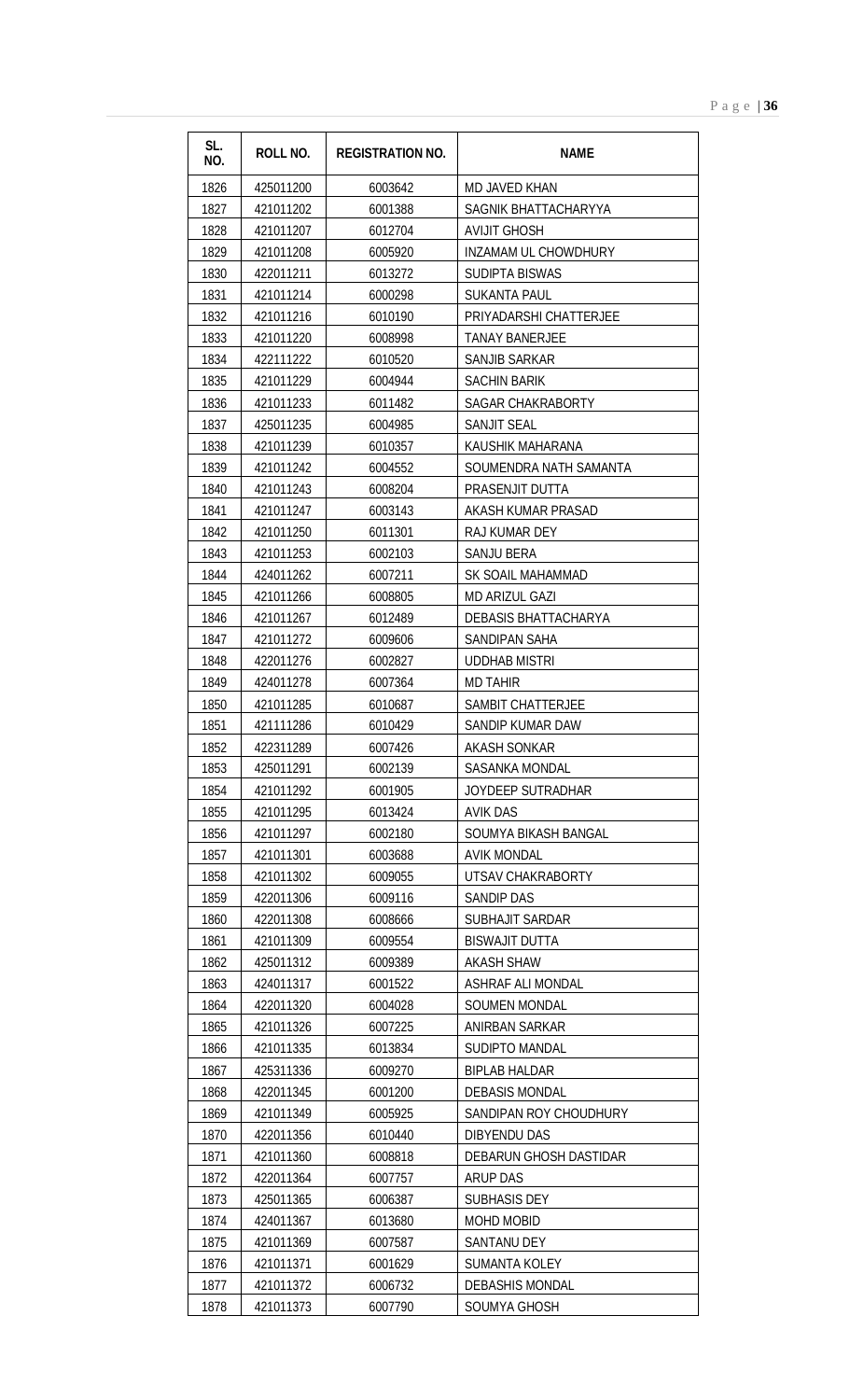| SL.<br>NO. | ROLL NO.  | <b>REGISTRATION NO.</b> | <b>NAME</b>                   |
|------------|-----------|-------------------------|-------------------------------|
| 1879       | 421011375 | 6008997                 | <b>SUDIP SINGHA</b>           |
| 1880       | 425011377 | 6010517                 | NILANKUR MAITY                |
| 1881       | 425011379 | 6007221                 | <b>SUBHENDU SEN</b>           |
| 1882       | 422011385 | 6000504                 | <b>SWASTIK NAIYA</b>          |
| 1883       | 421011387 | 6002044                 | <b>AVIJIT PODDER</b>          |
| 1884       | 421011389 | 6013245                 | <b>SUVAJIT PARIDA</b>         |
| 1885       | 421011391 | 6010906                 | AMIT DUTTA                    |
| 1886       | 425011392 | 6009254                 | <b>MANAS DEBNATH</b>          |
| 1887       | 423011394 | 6012253                 | SANDEEP SAMEER TIGGA          |
| 1888       | 422011395 | 6013584                 | <b>BALARAM HALDER</b>         |
| 1889       | 422011396 | 6006328                 | <b>SUVENDU POLLEY</b>         |
| 1890       | 421011397 | 6004199                 | <b>IVAN SEN</b>               |
| 1891       | 421011398 | 6002583                 | ADITYA KHANRA                 |
| 1892       | 421011403 | 6013649                 | <b>AMIT SINGHA</b>            |
| 1893       | 421011406 | 6010771                 | <b>SUJOY CHAKRABORTY</b>      |
| 1894       | 422011408 | 6003528                 | <b>TUHIN PURKAIT</b>          |
| 1895       | 421011409 | 6007523                 | <b>SUBHASISH MAITY</b>        |
| 1896       | 425011411 | 6009834                 | ARIJIT ADHIKARY               |
| 1897       | 421011414 | 6010986                 | ANISH KUMAAR SINGH            |
| 1898       | 422011417 | 6013365                 | SANJU SARKAR                  |
| 1899       | 425011420 | 6004273                 | SUBHENDU KUNDU                |
| 1900       | 421011422 | 6006209                 | <b>AYAN BANERJEE</b>          |
| 1901       | 421011423 | 6014228                 | ARPAN CHAKRABORTY             |
| 1902       | 421011425 | 6010335                 | <b>DIPANKAR BARUL</b>         |
| 1903       | 424011427 | 6001432                 | <b>ABDUL IRFAN</b>            |
| 1904       | 421011438 | 6003878                 | PANKAJ GHOSH                  |
| 1905       | 421011452 | 6007281                 | MD MAZHARUL ISLAM             |
| 1906       | 425011453 | 6007972                 | MODASSAR HOSSAIN AKHAN        |
| 1907       | 421011454 | 6000143                 | <b>INDRANIL PYNE</b>          |
| 1908       | 422011456 | 6008703                 | <b>BISWAJYOTI MONDAL</b>      |
| 1909       | 421011462 | 6004800                 | <b>BISWAJIT BHATTACHARJEE</b> |
| 1910       | 425011468 | 6014038                 | AVIRUP KARMAKAR               |
| 1911       | 421011479 | 6004441                 | <b>DEBANGAN MUKHERJEE</b>     |
| 1912       | 421011487 | 6005978                 | <b>SANKAR MUKHERJEE</b>       |
| 1913       | 422011490 | 6012371                 | TUHIN SARDAR                  |
| 1914       | 422011496 | 6009189                 | SATYAJIT SAMADDER             |
| 1915       | 421011498 | 6010472                 | <b>CHIRAG CHANDRA</b>         |
| 1916       | 421011500 | 6012679                 | <b>SUDIPTA DAS</b>            |
| 1917       | 421111502 | 6008633                 | CHITTA RANJAN DAS             |
| 1918       | 421011503 | 6006202                 | <b>BROTIN MANNA</b>           |
| 1919       | 422011505 | 6008190                 | <b>BIKASH DAS</b>             |
| 1920       | 422011507 | 6007509                 | <b>MILAN DAS</b>              |
| 1921       | 424011508 | 6012149                 | <b>FARUK BISWAS</b>           |
| 1922       | 421011514 | 6007499                 | AMIT KUMAR DAS                |
| 1923       | 422011516 | 6010893                 | ASHIS KUMAR SARKAR            |
| 1924       | 425011521 | 6003806                 | ANIMESH KUMAR KANTHAL         |
| 1925       | 421011522 | 6005462                 | <b>DEBANJAN BALIAL</b>        |
| 1926       | 421011524 | 6008334                 | RAHUL CHAKRABORTY             |
| 1927       | 421011526 | 6002079                 | ANINDYA CHOUDHURY             |
| 1928       | 425011529 | 6001054                 | KOSHAL KUMAR KHANRA           |
| 1929       | 421011532 | 6006374                 | SOMNATH DAS                   |
| 1930       | 422011538 | 6005724                 | PARTHA HALDER                 |
| 1931       | 421011540 | 6012113                 | PRATIK CHATTERJEE             |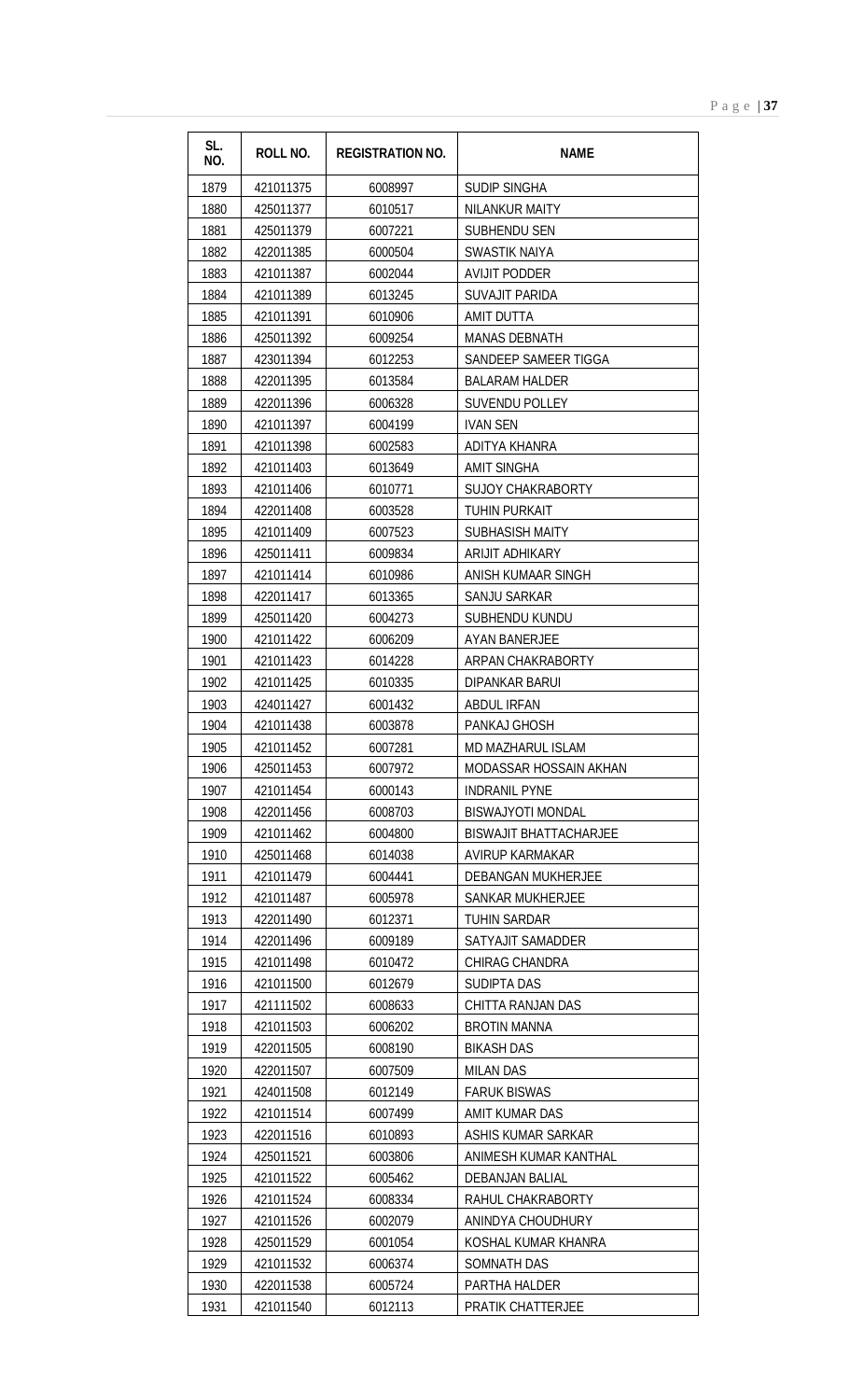| SL.<br>NO.   | <b>ROLL NO.</b>        | <b>REGISTRATION NO.</b> | <b>NAME</b>                        |
|--------------|------------------------|-------------------------|------------------------------------|
| 1932         | 421011542              | 6009187                 | SUDIP DEBNATH                      |
| 1933         | 421011547              | 6001852                 | <b>SOMNATH BASAK</b>               |
| 1934         | 421011553              | 6007181                 | <b>SATYAKI SEN</b>                 |
| 1935         | 421011557              | 6013567                 | SWAGATA DINDA                      |
| 1936         | 421011558              | 6013655                 | <b>SOUGATA PAUL</b>                |
| 1937         | 424011560              | 6004076                 | <b>MD SARWAR ALAM</b>              |
| 1938         | 422011568              | 6012101                 | SANDEEP KUMAR SHAW                 |
| 1939         | 422011574              | 6006901                 | <b>SANJAY MAJHI</b>                |
| 1940         | 421011576              | 6010535                 | JOYJIT KUNDU                       |
| 1941         | 421011578              | 6004889                 | AKASH KUMAR MOHAPATRA              |
| 1942         | 422011581              | 6009162                 | SUNIL KUMAR SHAW                   |
| 1943         | 421011582              | 6005777                 | <b>MRINAL KANTI MONDAL</b>         |
| 1944         | 421011584              | 6005017                 | NILANJAN SINHA MAHAPATRA           |
| 1945         | 421011596              | 6008836                 | RAHUL HAZRA                        |
| 1946         | 421011598              | 6003293                 | <b>AMIT SHOW</b>                   |
| 1947         | 431012006              | 6007127                 | <b>MONALISA CHAKRABORTY</b>        |
| 1948         | 431012017              | 6004265                 | AYANTIKA MITRA                     |
| 1949         | 431012023              | 6002164                 | <b>RESHMI MITRA</b>                |
| 1950         | 434012046              | 6013796                 | PARIJA KHATUN                      |
| 1951         | 431012053              | 6004198                 | CHANDRIKA ROY CHOWDHURY            |
| 1952         | 431012056              | 6003734                 | NABHANITA KUNDU                    |
| 1953         | 431012064              | 6008210                 | <b>GARGI SEN KOLEY</b>             |
| 1954         | 431012070              | 6012250                 | SUCHANDRA GHOSH                    |
| 1955         | 431012076              | 6002122                 | <b>NEHA RAY CHAUDHURY</b>          |
| 1956         | 431012078              | 6007002                 | MAITRYEE MONDAL                    |
| 1957         | 431012079              | 6002888                 | <b>DEBARATI GHOSH</b>              |
| 1958         | 431012082              | 6000169                 | ARPITA MUKHERJEE                   |
| 1959         | 431012089              | 6014087                 | PRITI PAL                          |
| 1960         | 435012091              | 6010947                 | <b>RUPA PAUL</b>                   |
| 1961         | 431012096              | 6005363                 | <b>DEBOLINA GHOSH</b>              |
| 1962         | 431012104              | 6006573                 | <b>BAISHALI DAS</b>                |
| 1963         | 431012120              | 6010450<br>6005492      | SHINJINI GHOSH                     |
| 1964         | 431012126              |                         | <b>ISPITA SARKAR</b>               |
| 1965<br>1966 | 431012129<br>435012133 | 6014061<br>6008357      | SANCHARI ROY<br><b>GARGI GHOSH</b> |
| 1967         | 431012134              | 6009692                 | PRIYANKA BOSE                      |
| 1968         | 431012145              | 6001636                 | SATABARI MUKHERJEE                 |
| 1969         | 431012156              | 6012509                 | RIMI KARMAKAR                      |
| 1970         | 431012161              | 6009245                 | <b>DIPALI PATRA</b>                |
| 1971         | 431012172              | 6004094                 | PARAMITA BAIRAGI                   |
| 1972         | 431012176              | 6009615                 | <b>BANDITA CHOWDHURY</b>           |
| 1973         | 432312177              | 6014179                 | NILANJANA MAJUMDER                 |
| 1974         | 431012183              | 6004897                 | <b>TANIMA DAS</b>                  |
| 1975         | 431012196              | 6013923                 | <b>ISHANI DUTTA</b>                |
| 1976         | 435012202              | 6005084                 | REYA PAUL                          |
| 1977         | 431012207              | 6012124                 | SURAVI BANDYOPADHYAY               |
| 1978         | 431012212              | 6008570                 | INDRANI DUTTA                      |
| 1979         | 431012214              | 6003885                 | ANUSHREE GANGULY                   |
| 1980         | 431012215              | 6013801                 | PURBASHA NAIYA                     |
| 1981         | 432012219              | 6007331                 | PAPIYA BISWAS                      |
| 1982         | 431012222              | 6008550                 | ABRITI MUKHOPADHYAY                |
| 1983         | 431012242              | 6005400                 | TANIA BHATTACHARYA                 |
| 1984         | 431012244              | 6006968                 | <b>TRISHA DEY</b>                  |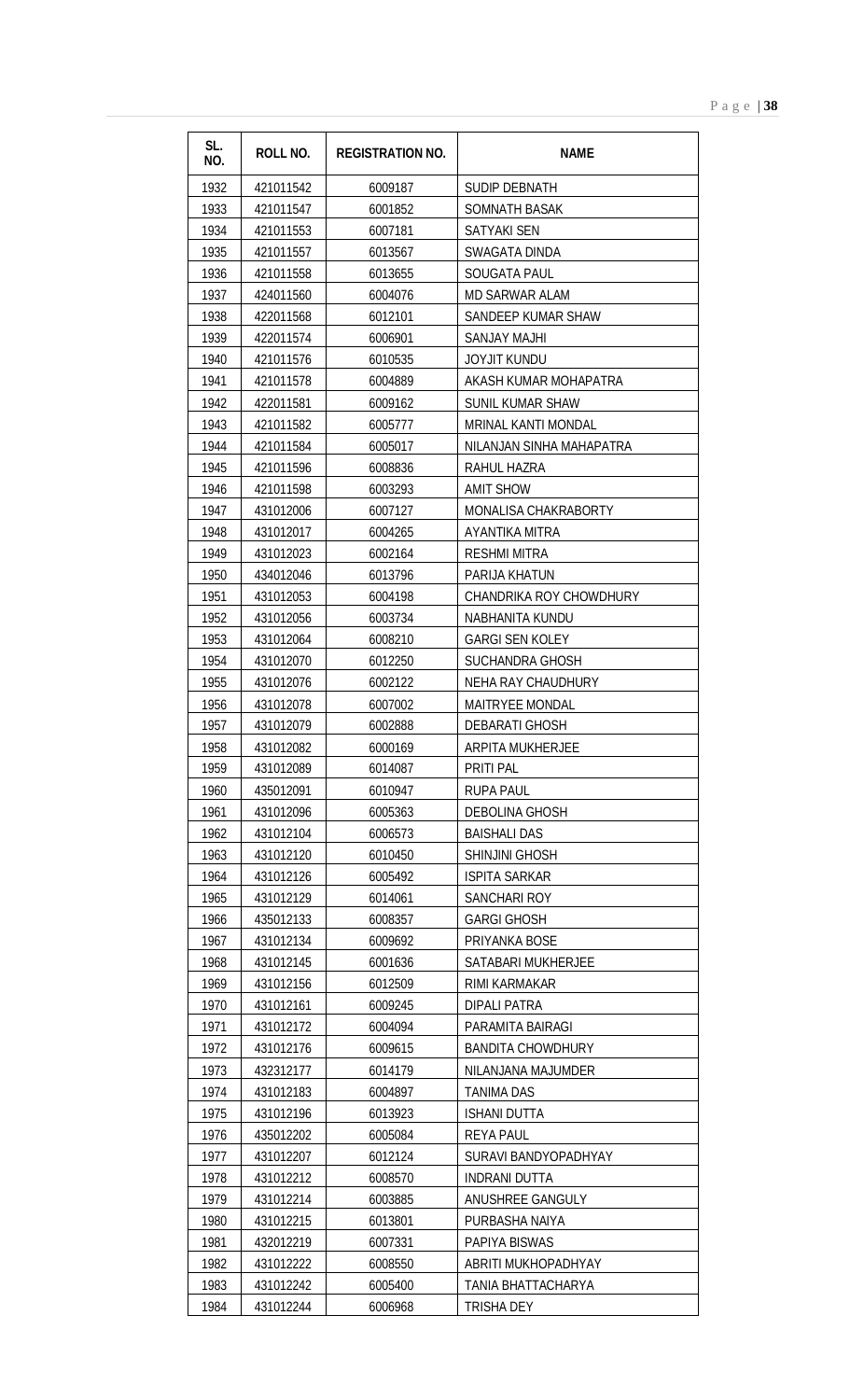| SL.<br>NO.   | <b>ROLL NO.</b>        | <b>REGISTRATION NO.</b> | <b>NAME</b>                                      |
|--------------|------------------------|-------------------------|--------------------------------------------------|
| 1985         | 432012247              | 6001230                 | <b>RITU BISWAS</b>                               |
| 1986         | 431012250              | 6007565                 | NANDITA BANDYOPADHYAY                            |
| 1987         | 431012256              | 6000790                 | SAYANTIKA BOSE                                   |
| 1988         | 431012261              | 6012665                 | SWEETY DUTTA                                     |
| 1989         | 431012272              | 6013634                 | KOUSHIKI CHAKRABORTY                             |
| 1990         | 431012275              | 6001077                 | SRAMANA BASU                                     |
| 1991         | 431012278              | 6005958                 | ADITI MAJUMDAR                                   |
| 1992         | 435012281              | 6007311                 | <b>MAHUA DEBNATH</b>                             |
| 1993         | 432012285              | 6012821                 | <b>SUMITA GHOSH</b>                              |
| 1994         | 431012295              | 6009625                 | DEEPANWITA UPADHYAY                              |
| 1995         | 432012297              | 6013033                 | <b>BARNALI MANDAL</b>                            |
| 1996         | 431012298              | 6007625                 | PRIYA ROY                                        |
| 1997         | 431012300              | 6007813                 | SANJUKTA SINHA                                   |
| 1998         | 431012306              | 6004713                 | SUSHMITA CHAKRABARTY                             |
| 1999         | 431012310              | 6010940                 | DEBANJANA DEY                                    |
| 2000         | 432012326              | 6010449                 | <b>CHANDREYEE CHAUDHURI</b>                      |
| 2001         | 435012329              | 6009820                 | <b>SUMITA YADAV</b>                              |
| 2002         | 435012330              | 6004213                 | SABINA YASMIN                                    |
| 2003         | 431012338              | 6010340                 | ANKITA DUTTA                                     |
| 2004         | 435012342              | 6003874                 | DIPANJANA PAUL                                   |
| 2005         | 431012345              | 6000510                 | <b>UJJAYINI GAYEN</b>                            |
| 2006         | 431012348              | 6003792                 | PAULOMI CHATTOPADHYAY                            |
| 2007         | 432012349              | 6007028                 | SWATI KAR                                        |
| 2008         | 432012369              | 6010864                 | RITU BOGI                                        |
| 2009         | 431012372              | 6006173                 | PRIYA GHOSAL                                     |
| 2010         | 435012373              | 6012561                 | <b>PUJA MONDAL</b>                               |
| 2011         | 431012374              | 6011234                 | MADHURIMA SAHA                                   |
| 2012         | 432012375              | 6009158                 | ANINITA NASKAR                                   |
| 2013         | 431012379              | 6005483                 | SUMANA SUR                                       |
| 2014         | 431012385              | 6008835                 | <b>DEBALEENA GHOSH</b>                           |
| 2015<br>2016 | 431012389<br>431012395 | 6008296                 | <b>SANGITA GIRI</b><br><b>IPSITA CHAKRABORTY</b> |
| 2017         | 435012401              | 6009597<br>6013537      | PRIYANKA GUPTA                                   |
| 2018         | 431012408              | 6012165                 | ANTARA CHANDA                                    |
| 2019         | 431012422              | 6003171                 | <b>MOUMITA BANERJEE</b>                          |
| 2020         | 431012428              | 6012046                 | ANANYA ADAK                                      |
| 2021         | 431012435              | 6005942                 | <b>DEBLINA GANGULY</b>                           |
| 2022         | 431012440              | 6013974                 | <b>MRITTIKA DEY</b>                              |
| 2023         | 431012459              | 6002654                 | <b>HRITI SAHA</b>                                |
| 2024         | 431012473              | 6008945                 | <b>ASMITA GHOSH</b>                              |
| 2025         | 435012479              | 6000966                 | SUBHASHREE PAUL                                  |
| 2026         | 434012481              | 6002951                 | SABRINA PARVEEN                                  |
| 2027         | 431012482              | 6007536                 | <b>SOMA KHAN</b>                                 |
| 2028         | 431012483              | 6013229                 | KAJARI DUTTA                                     |
| 2029         | 431012484              | 6001169                 | <b>MANDIRA PAL</b>                               |
| 2030         | 431012500              | 6013435                 | ARPITA BASAK                                     |
| 2031         | 431012521              | 6006386                 | PARAMITA SEN                                     |
| 2032         | 431012523              | 6003463                 | <b>ISHITA BANERJEE</b>                           |
| 2033         | 431012524              | 6000809                 | ASHMITA MAJUMDAR                                 |
| 2034         | 431012532              | 6007058                 | DEBASHREE DUTTA                                  |
| 2035         | 435012537              | 6010424                 | <b>MADHUMANTI GHOSH</b>                          |
| 2036         | 431012539              | 6014003                 | KRITTIKA DATTA                                   |
| 2037         | 431012549              | 6003823                 | ANANYA DAS                                       |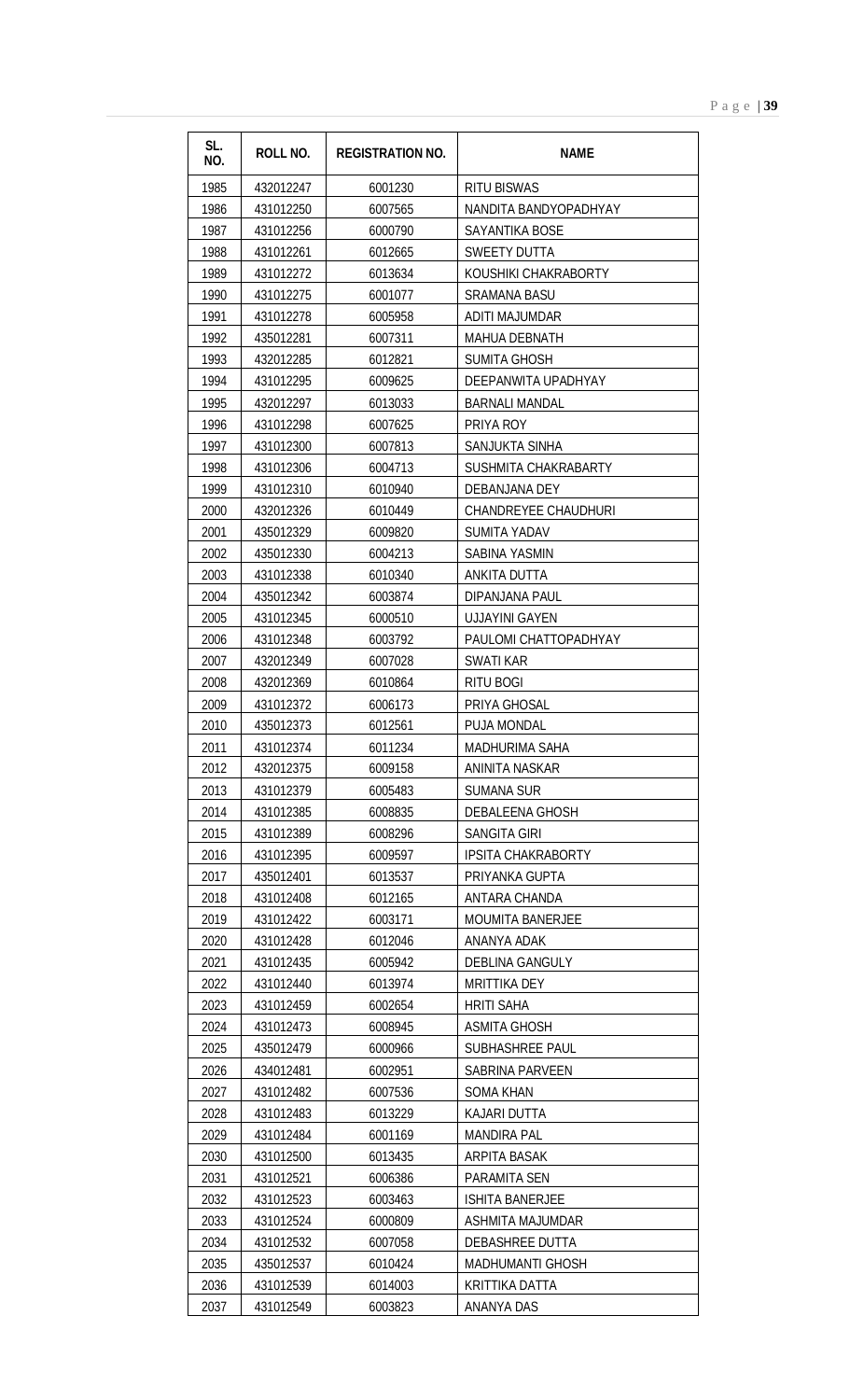| SL.<br>NO. | <b>ROLL NO.</b> | <b>REGISTRATION NO.</b> | <b>NAME</b>             |
|------------|-----------------|-------------------------|-------------------------|
| 2038       | 431012554       | 6010992                 | SREYA BERA              |
| 2039       | 431012555       | 6013095                 | <b>BORNALI BISWAS</b>   |
| 2040       | 432012567       | 6006741                 | <b>ITUSHREE MONDAL</b>  |
| 2041       | 431012570       | 6004457                 | RIYA DAS                |
| 2042       | 431012573       | 6006677                 | ADRISHA BHATTACHARYYA   |
| 2043       | 431012576       | 6004078                 | SIRSHA CHATTERJEE       |
| 2044       | 431012577       | 6012119                 | <b>SANHITA BANERJEE</b> |
| 2045       | 431012581       | 6006505                 | <b>KEYA CHOWDHURY</b>   |
| 2046       | 431012585       | 6000750                 | SUCHARITA SARKAR        |
| 2047       | 431012591       | 6004303                 | RITUPARNA BHATTACHARJEE |
| 2048       | 431012601       | 6003721                 | RAJASHREE BHATTACHARYA  |
| 2049       | 431012602       | 6011207                 | <b>TULIKA SAHA</b>      |
| 2050       | 431012606       | 6002945                 | PRIYANJALI CHAKRABORTY  |
| 2051       | 432012609       | 6009096                 | <b>LABONI ROY</b>       |
| 2052       | 435012618       | 6007023                 | <b>KEYA BISWAS</b>      |
| 2053       | 434312622       | 6005289                 | <b>FARNAZ KHATOON</b>   |
| 2054       | 431012624       | 6013978                 | SUGANDHA JAISWAL        |
| 2055       | 431012628       | 6001543                 | <b>ANKITA SARKAR</b>    |
| 2056       | 431012632       | 6012717                 | PUJA MUKHERJEE          |
| 2057       | 431012637       | 6009153                 | RAHISA POLLEY           |
| 2058       | 431012645       | 6010059                 | SARBAJAYA KUNDU         |
| 2059       | 431012646       | 6007689                 | SUSMITA BHATTACHARJEE   |
| 2060       | 432012657       | 6009091                 | ANWESHA DAS             |
| 2061       | 431012660       | 6013688                 | SWAMARPITA MUKHERJEE    |
| 2062       | 431012672       | 6010946                 | ESHA HAZRA              |
| 2063       | 431012677       | 6003996                 | <b>SOUMI KAR</b>        |
| 2064       | 431012684       | 6003647                 | SUSMITA GAYEN           |
| 2065       | 431012691       | 6002246                 | KOYEL DASGUPTA          |
| 2066       | 431012692       | 6004610                 | <b>TINA KUNDU</b>       |
| 2067       | 431012694       | 6002064                 | DEBLEENA BANIK          |
| 2068       | 432012704       | 6012359                 | SANJANA RAJAK           |
| 2069       | 435012716       | 6004660                 | TUYASHA GHOSH           |
| 2070       | 431012718       | 6007064                 | ANUPA BISWAS            |
| 2071       | 431012720       | 6010922                 | <b>SHEREEN PARVEEN</b>  |
| 2072       | 435012721       | 6014226                 | SUBHRA RAKSHIT          |
| 2073       | 431012723       | 6013818                 | POULOMI BANERJEE        |
| 2074       | 432012729       | 6003701                 | RATNA BISWAS            |
| 2075       | 431012730       | 6001528                 | ANUSILA BASU            |
| 2076       | 431012731       | 6013215                 | DIDHITI ROY             |
| 2077       | 431012733       | 6012550                 | SWATANTRA CHATTOPADHYAY |
| 2078       | 431012734       | 6000808                 | ARPITA CHAKRABORTY      |
| 2079       | 431012736       | 6010319                 | JONAKI NATH             |
| 2080       | 435012738       | 6009268                 | SUMAN KUMARI SHAW       |
| 2081       | 431012745       | 6014209                 | SAGORIKA BHATTACHARYA   |
| 2082       | 432012749       | 6010519                 | PIYALI DAS              |
| 2083       | 434012757       | 6013728                 | <b>RESHMA PERVEEN</b>   |
| 2084       | 435012758       | 6012152                 | SREEJEETA BISWAS        |
| 2085       | 435012760       | 6011022                 | MONIDIPA KARMAKAR       |
| 2086       | 431012770       | 6003261                 | ADITI GHOSH             |
| 2087       | 431012780       | 6014110                 | SOMWRITA DUTTA          |
| 2088       | 431012785       | 6011864                 | RAJANNYA DAS            |
| 2089       | 431012787       | 6006134                 | <b>ASMITA DAS</b>       |
| 2090       | 431012794       | 6007959                 | KAUSHAMBI BANERJEE      |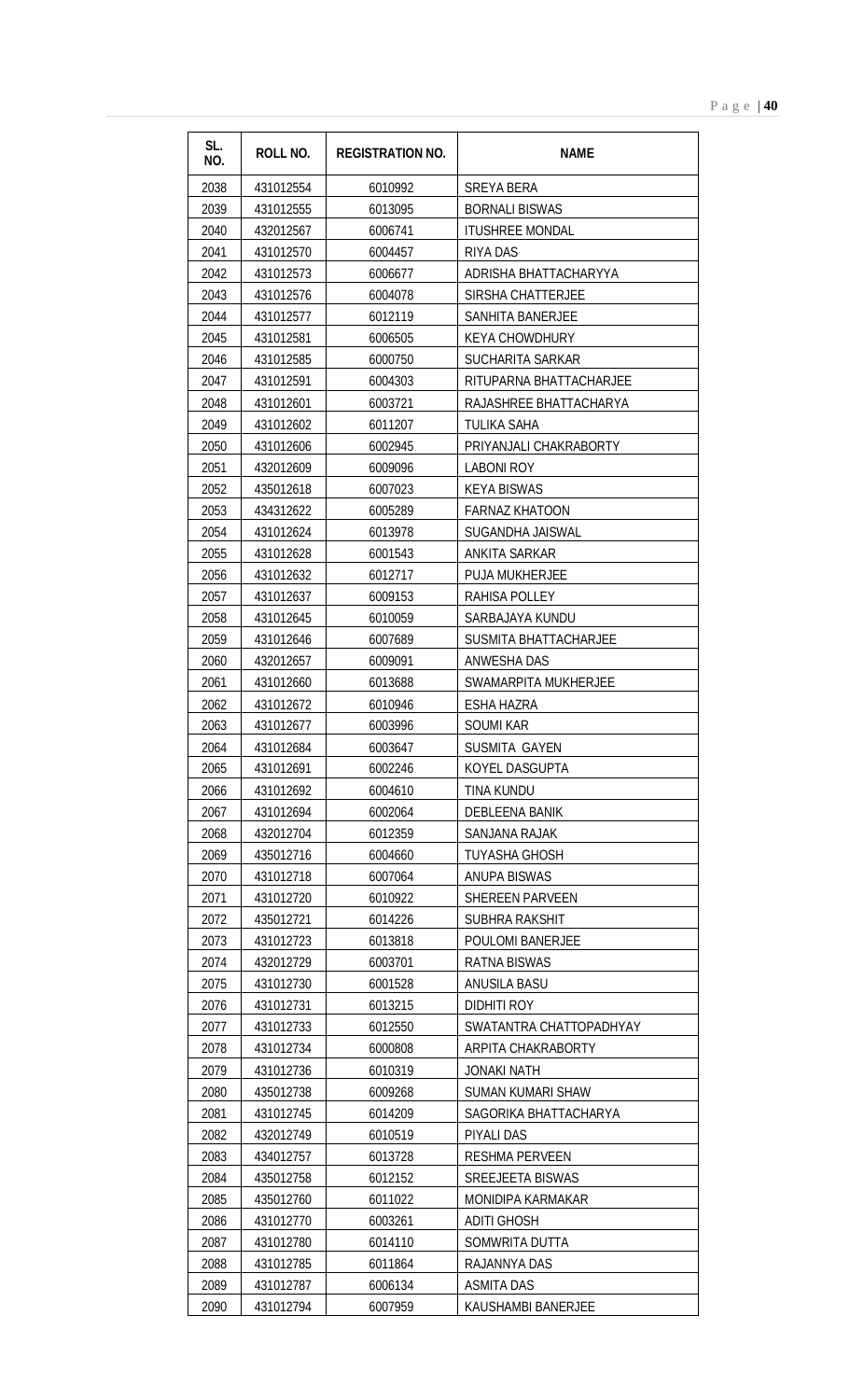| SL.<br>NO. | ROLL NO.  | <b>REGISTRATION NO.</b> | <b>NAME</b>                 |
|------------|-----------|-------------------------|-----------------------------|
| 2091       | 431012797 | 6011830                 | SNIGDHA DHAR                |
| 2092       | 431012814 | 6009151                 | <b>OLIVIA KAR</b>           |
| 2093       | 431012816 | 6007696                 | <b>TANUSHREE DAS</b>        |
| 2094       | 432012829 | 6010792                 | RAJASHREE SARKER            |
| 2095       | 431012830 | 6011700                 | <b>IPSITA TALAPATRA</b>     |
| 2096       | 431012834 | 6010050                 | ANURADHA SARKAR             |
| 2097       | 431012840 | 6004158                 | <b>GARGI MITRA</b>          |
| 2098       | 431012851 | 6011722                 | RAJASHREE SAHA              |
| 2099       | 431012858 | 6006025                 | SMRITIKANA ADAK             |
| 2100       | 431012859 | 6010293                 | <b>SOMA MUKHERJEE</b>       |
| 2101       | 431012860 | 6010394                 | <b>RUDRANI MITRA</b>        |
| 2102       | 432012862 | 6012978                 | <b>SONALI BISWAS</b>        |
| 2103       | 432012863 | 6011745                 | PRATIVA BARMAN              |
| 2104       | 431012873 | 6002622                 | MADHUSREE GHOSH             |
| 2105       | 431012890 | 6008604                 | <b>SUKLA SHEET</b>          |
| 2106       | 431012895 | 6008462                 | <b>MUNMUN GHOSH</b>         |
| 2107       | 434012898 | 6010425                 | <b>FARHEEN NASIM</b>        |
| 2108       | 431012899 | 6013905                 | <b>RIMPI DAS</b>            |
| 2109       | 431012901 | 6011629                 | <b>MOUMITA DEY</b>          |
| 2110       | 431012903 | 6009738                 | <b>MANALI CHAKRABORTY</b>   |
| 2111       | 431012906 | 6003153                 | ANTARA SADHUKHAN            |
| 2112       | 431012917 | 6013371                 | DEBAMITA BARUA              |
| 2113       | 435012922 | 6012428                 | <b>RIA DAS</b>              |
| 2114       | 431012926 | 6003481                 | <b>BALLARI BHATTACHARYA</b> |
| 2115       | 431012928 | 6001203                 | <b>MEGHA ROY</b>            |
| 2116       | 441011004 | 6008024                 | SOUDIPTA SEKHAR DAS         |
| 2117       | 441411008 | 6006361                 | PRINAN GUHA ROY             |
| 2118       | 442011015 | 6007886                 | KAUSHIK MONDAL              |
| 2119       | 443011019 | 6012564                 | <b>SAIBAL MAHATO</b>        |
| 2120       | 441011023 | 6011839                 | SUBHA GHOSH                 |
| 2121       | 444011025 | 6012159                 | HABIBULLAH MANDAL           |
| 2122       | 442011027 | 6010886                 | AJOY KUMAR BISWAS           |
| 2123       | 441011034 | 6009549                 | <b>SOURAV BANERJEE</b>      |
| 2124       | 444011036 | 6011741                 | S M IQBAL JAWAID            |
| 2125       | 441011037 | 6011939                 | PRATIK GHOSH                |
| 2126       | 442011038 | 6011785                 | <b>ARINJOY MAJUMDER</b>     |
| 2127       | 442011042 | 6012220                 | <b>ANUPAM HALDER</b>        |
| 2128       | 442011044 | 6009150                 | <b>SUBHAM HALDAR</b>        |
| 2129       | 442011053 | 6007740                 | <b>PUSPENDU SARKAR</b>      |
| 2130       | 442011054 | 6005628                 | <b>BIJOY DAS</b>            |
| 2131       | 441011055 | 6011557                 | NOOR FIDAYEE KHAN           |
| 2132       | 441011056 | 6004471                 | <b>GOURAB DEY</b>           |
| 2133       | 442011057 | 6010186                 | <b>SANJIB DAS</b>           |
| 2134       | 441011062 | 6012157                 | <b>JOYDEEP GOSWAMI</b>      |
| 2135       | 442011064 | 6013523                 | <b>GOURAB HALDER</b>        |
| 2136       | 441011067 | 6010351                 | SHILAJIT BISWAS             |
| 2137       | 441011068 | 6011682                 | AJIT KUMAR SEN              |
| 2138       | 441011073 | 6007539                 | ARIJIT HALDER               |
| 2139       | 442011075 | 6009525                 | AMIT KUMAR MONDAL           |
| 2140       | 441011083 | 6012342                 | <b>EMAN RAHAMAN</b>         |
| 2141       | 441011097 | 6006989                 | PIYAS SAHA                  |
| 2142       | 441011099 | 6008079                 | RAHUL MONDAL                |
| 2143       | 441011102 | 6004535                 | <b>BISHNUPADA SAHOO</b>     |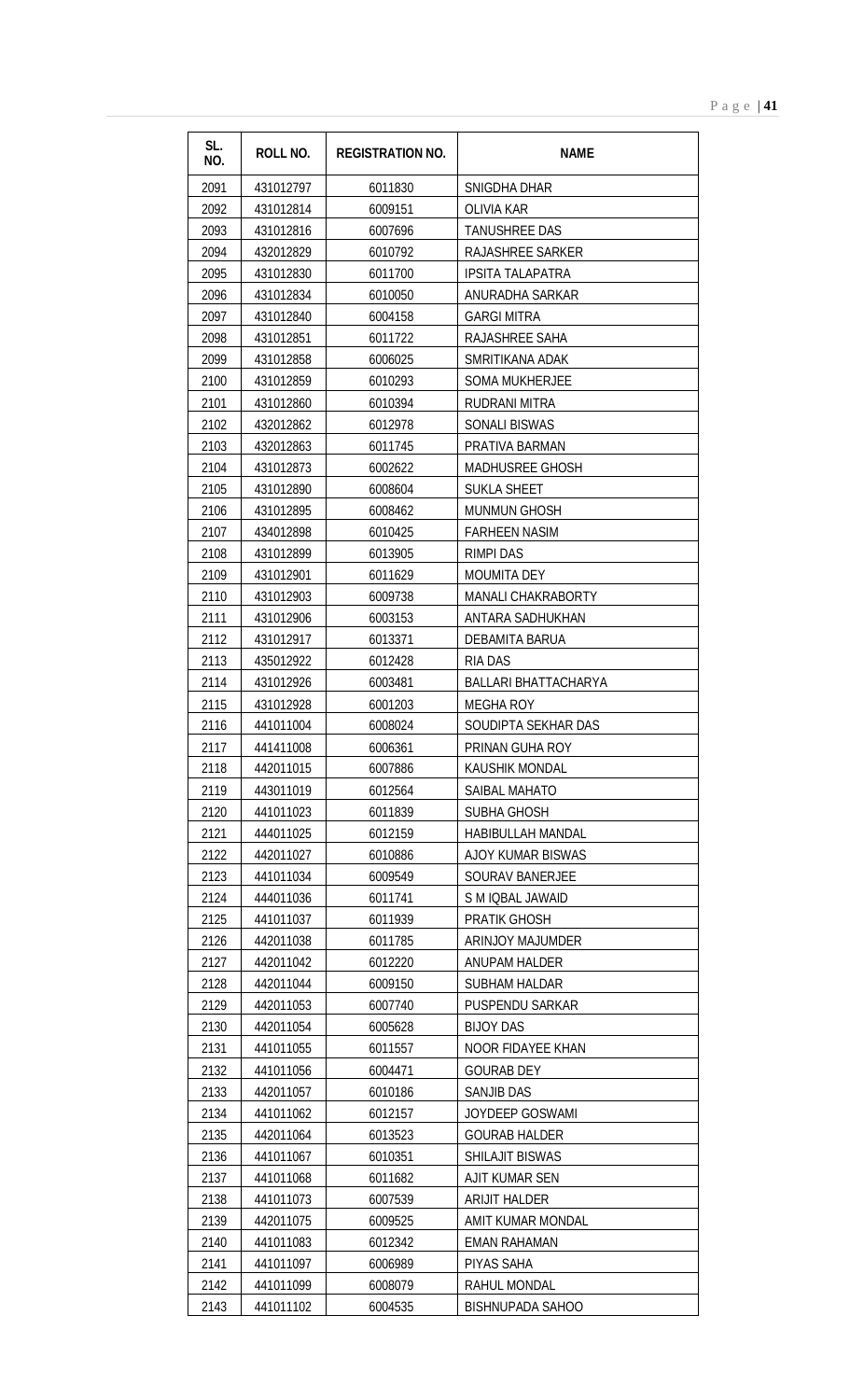| SL.<br>NO. | <b>ROLL NO.</b> | <b>REGISTRATION NO.</b> | <b>NAME</b>               |
|------------|-----------------|-------------------------|---------------------------|
| 2144       | 442011103       | 6013734                 | <b>DHRUBESH KHAN</b>      |
| 2145       | 441011104       | 6004775                 | <b>TANMOY KOLEY</b>       |
| 2146       | 444011107       | 6004887                 | RAJ SEKHAR DAS            |
| 2147       | 445011109       | 6007651                 | DIPENDRA NARAYAN HALDER   |
| 2148       | 441011115       | 6014232                 | <b>TUFAN MONI</b>         |
| 2149       | 441111116       | 6002715                 | KOUSIK PHADIKAR           |
| 2150       | 441211120       | 6006697                 | <b>CHANDAN MAJUMDER</b>   |
| 2151       | 441011122       | 6011214                 | SOUMIK CHANDA             |
| 2152       | 441011133       | 6011930                 | <b>ARNAB DATTA</b>        |
| 2153       | 441011135       | 6000963                 | ATANU MUKHERJEE           |
| 2154       | 442011138       | 6001927                 | <b>ABHIJIT BISWAS</b>     |
| 2155       | 441011141       | 6011965                 | <b>PARTHA SARKER</b>      |
| 2156       | 441011142       | 6003691                 | <b>SOHAM MONDAL</b>       |
| 2157       | 441011143       | 6010793                 | <b>SWARUP DEY</b>         |
| 2158       | 442011148       | 6009507                 | PROSENJIT NASKAR          |
| 2159       | 442011151       | 6008077                 | <b>LINKON GUPTA</b>       |
| 2160       | 441011152       | 6000011                 | <b>AVIJIT CHATTERJEE</b>  |
| 2161       | 444011153       | 6013899                 | SARWAR ALI                |
| 2162       | 441011156       | 6011189                 | <b>SUJOY GHOSHAL</b>      |
| 2163       | 441011157       | 6010260                 | RANJIT KUMAR PRASAD       |
| 2164       | 445011167       | 6007265                 | <b>AVISHEK KUMAR SHAW</b> |
| 2165       | 441011171       | 6009073                 | <b>MD NADEEM KHAN</b>     |
| 2166       | 441011175       | 6001074                 | <b>SUMIT CHAKRABORTY</b>  |
| 2167       | 445011180       | 6007215                 | <b>AVIK GHOSH</b>         |
| 2168       | 444011181       | 6002734                 | MD SAHEB ALI              |
| 2169       | 441011182       | 6005359                 | <b>TATHAGAT PRASAD</b>    |
| 2170       | 441011183       | 6012846                 | SAGNIK SARKAR             |
| 2171       | 445011191       | 6006690                 | NIRMALLYA KANSABANIK      |
| 2172       | 441011193       | 6005193                 | ABHIROOP KAR              |
| 2173       | 442011195       | 6004804                 | DIPAK NASKAR              |
| 2174       | 442011200       | 6008503                 | <b>BISHWAJIT ROY</b>      |
| 2175       | 441011201       | 6008279                 | SABYASACHI CHATTERJEE     |
| 2176       | 441011202       | 6011196                 | MANOJ KUMAR YADAV         |
| 2177       | 442011206       | 6009539                 | PAPPU KUMAR RAJAK         |
| 2178       | 441011208       | 6005495                 | <b>RAJIB SIL</b>          |
| 2179       | 441011218       | 6012380                 | PRADIP BRAHMACHARI        |
| 2180       | 445011220       | 6009909                 | RAKESH GHOSH              |
| 2181       | 442011222       | 6008391                 | PALLAB KANTI HALDER       |
| 2182       | 444011223       | 6009322                 | <b>MUSHFIQUE HUSSAIN</b>  |
| 2183       | 442011224       | 6012710                 | PRODIP BISWAS             |
| 2184       | 442011225       | 6006165                 | SOUMADEEP MONDAL          |
| 2185       | 442011227       | 6010467                 | <b>VYASDEV GAYEN</b>      |
| 2186       | 445011245       | 6007063                 | <b>ROHIT PAL</b>          |
| 2187       | 442011246       | 6003727                 | SIRSHENDU MANDAL          |
| 2188       | 441011248       | 6009757                 | <b>MALAY BERA</b>         |
| 2189       | 441011251       | 6006992                 | <b>PRAMIT MUKHERJEE</b>   |
| 2190       | 441011259       | 6008916                 | DEBMALLYA DATTA           |
| 2191       | 441011268       | 6003669                 | SOURAV BANERJEE           |
| 2192       | 442011270       | 6004148                 | SHYAM KUMAR CHOUHAN       |
| 2193       | 441011273       | 6010589                 | <b>ARIJIT PAL</b>         |
| 2194       | 445011274       | 6005223                 | <b>TRISHIT DAS</b>        |
| 2195       | 441011277       | 6008490                 | <b>ANAY DEY</b>           |
| 2196       | 441011281       | 6010614                 | <b>IMAN BANERJEE</b>      |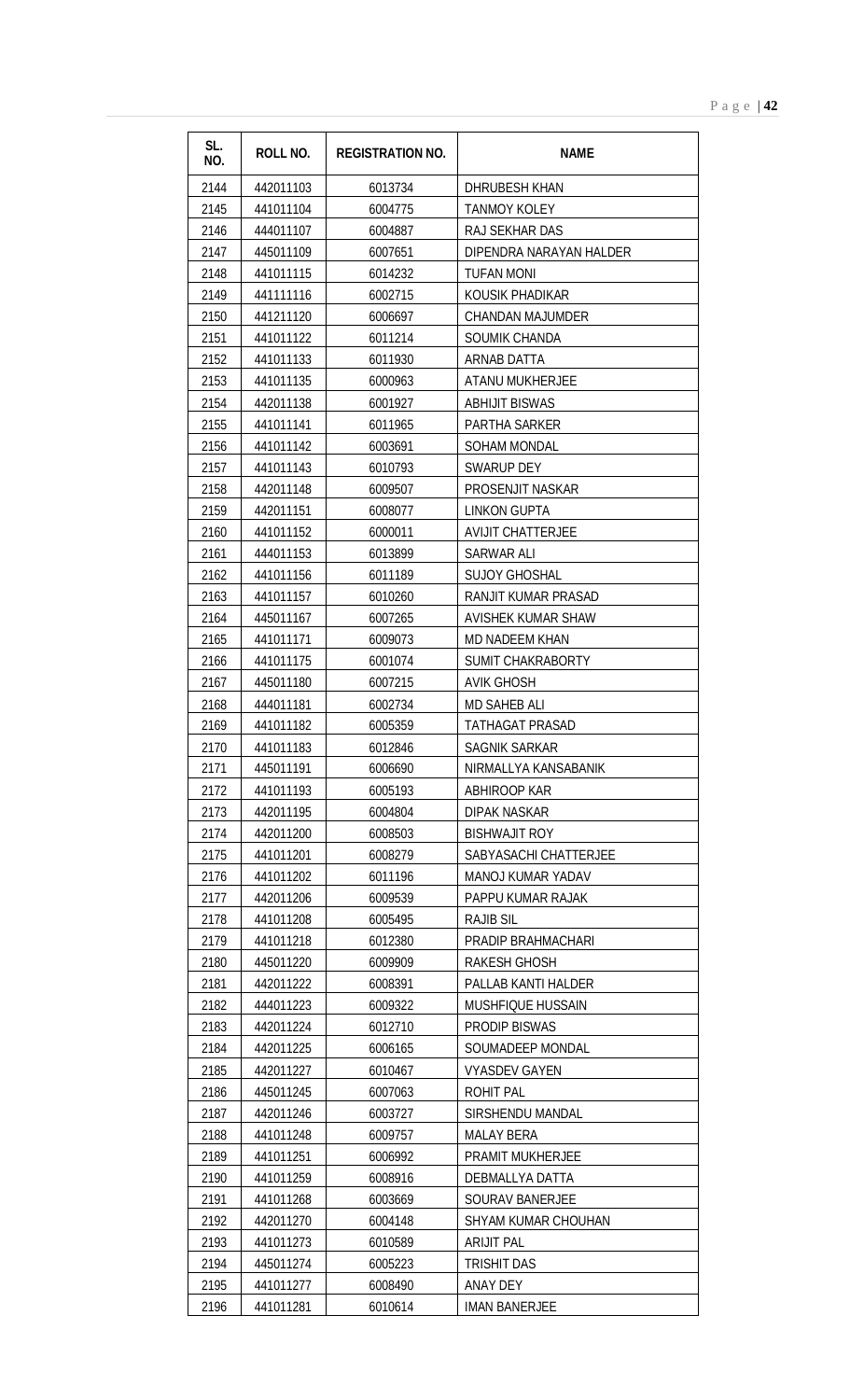| SL.<br>NO. | <b>ROLL NO.</b> | <b>REGISTRATION NO.</b> | <b>NAME</b>                 |
|------------|-----------------|-------------------------|-----------------------------|
| 2197       | 445011283       | 6010675                 | <b>SUVOJIT PAUL</b>         |
| 2198       | 442011286       | 6009312                 | <b>MRITYUNJAY DAS</b>       |
| 2199       | 441011287       | 6007805                 | <b>SOUMA PAUL</b>           |
| 2200       | 441011288       | 6009053                 | HARSHENDU SENGUPTA          |
| 2201       | 441011291       | 6002244                 | SUDIPTO SENGUPTA            |
| 2202       | 441011294       | 6013413                 | SAIKAT KUMAR JANA           |
| 2203       | 441011296       | 6002738                 | <b>KOUSIK DAS</b>           |
| 2204       | 441011306       | 6011691                 | <b>SUDIPTA HALDER</b>       |
| 2205       | 442011309       | 6012668                 | CHANDAN KUMAR MONDAL        |
| 2206       | 441011310       | 6010003                 | <b>DEBASISH CHAKRABORTY</b> |
| 2207       | 442011314       | 6012467                 | <b>BIJAY GAYEN</b>          |
| 2208       | 441011322       | 6013109                 | <b>SUBHODIP MANNA</b>       |
| 2209       | 441011323       | 6007590                 | AAKASH CHATTOPADHYAY        |
| 2210       | 441011325       | 6004786                 | MOINAK DAS                  |
| 2211       | 441011326       | 6007280                 | <b>SANDIP MAL</b>           |
| 2212       | 444011330       | 6008108                 | <b>HABIBUR RAHAMAN</b>      |
| 2213       | 442211333       | 6013890                 | <b>ABHISHEK MONDAL</b>      |
| 2214       | 445011334       | 6008605                 | SUSHANTO MAHATO             |
| 2215       | 441111336       | 6013522                 | SATYAJIT DAS                |
| 2216       | 441011341       | 6012184                 | <b>AMIT SEKHAR BOSE</b>     |
| 2217       | 441011343       | 6004133                 | <b>NILANJAN DAS</b>         |
| 2218       | 441011347       | 6013719                 | AMIT KUMAR PAUL             |
| 2219       | 442011348       | 6002935                 | RAMKRISHNA MONDAL           |
| 2220       | 441011350       | 6010756                 | KOUSHIK SEN                 |
| 2221       | 441011356       | 6000001                 | KALYAN KUMAR DAS ROY        |
| 2222       | 442011361       | 6002969                 | <b>SUDHIN MANDAL</b>        |
| 2223       | 441011362       | 6002305                 | PURNENDU MONDAL             |
| 2224       | 441011368       | 6009401                 | <b>AVISHEK GHOSH</b>        |
| 2225       | 441011376       | 6003968                 | <b>SUBHENDU BANERJEE</b>    |
| 2226       | 441011379       | 6003889                 | DEBRAJ GHOSH                |
| 2227       | 442011383       | 6012185                 | MANGALDEEP DAS              |
| 2228       | 443011386       | 6011659                 | DEBASISH BARUA              |
| 2229       | 441011387       | 6008932                 | ANKUSH BEHERA               |
| 2230       | 441011390       | 6013492                 | <b>KINGSUK GAJ</b>          |
| 2231       | 441011394       | 6006789                 | PURBAYAN CHAKRABORTY        |
| 2232       | 442011396       | 6009571                 | KRISHNENDU SARKAR           |
| 2233       | 442011398       | 6003085                 | PAWAN KUMAR JAISWAL         |
| 2234       | 444011401       | 6004850                 | SAIFULLAH ANSARI            |
| 2235       | 442011403       | 6009526                 | KUNDAN HAZRA                |
| 2236       | 441011411       | 6013568                 | <b>ANIRBAN GHOSH</b>        |
| 2237       | 441011414       | 6012569                 | SAPTARSHI RANJAN DEB        |
| 2238       | 441011416       | 6005367                 | KALYAN BRATA HALDER         |
| 2239       | 442011420       | 6006324                 | PRADIPTA DAS                |
| 2240       | 442011425       | 6010102                 | <b>DEBJYOTI BISWAS</b>      |
| 2241       | 442011432       | 6004175                 | SANDIPAN HALDAR             |
| 2242       | 441011436       | 6007443                 | RAJARSHI ACHARYA            |
| 2243       | 442011441       | 6007394                 | SNEHASIS CHOUDHURY          |
| 2244       | 441011442       | 6011835                 | SOHAM CHAKRABORTY           |
| 2245       | 441011444       | 6000795                 | SK MAHADI HOSSEN            |
| 2246       | 442011446       | 6012658                 | HIMANGSHU MONDAL            |
| 2247       | 442011447       | 6010905                 | <b>SHIBDAS MONDAL</b>       |
| 2248       | 444011450       | 6003552                 | MURSID RAHAMAN MOLLAH       |
| 2249       | 441011453       | 6004331                 | <b>SUBHAM SEN</b>           |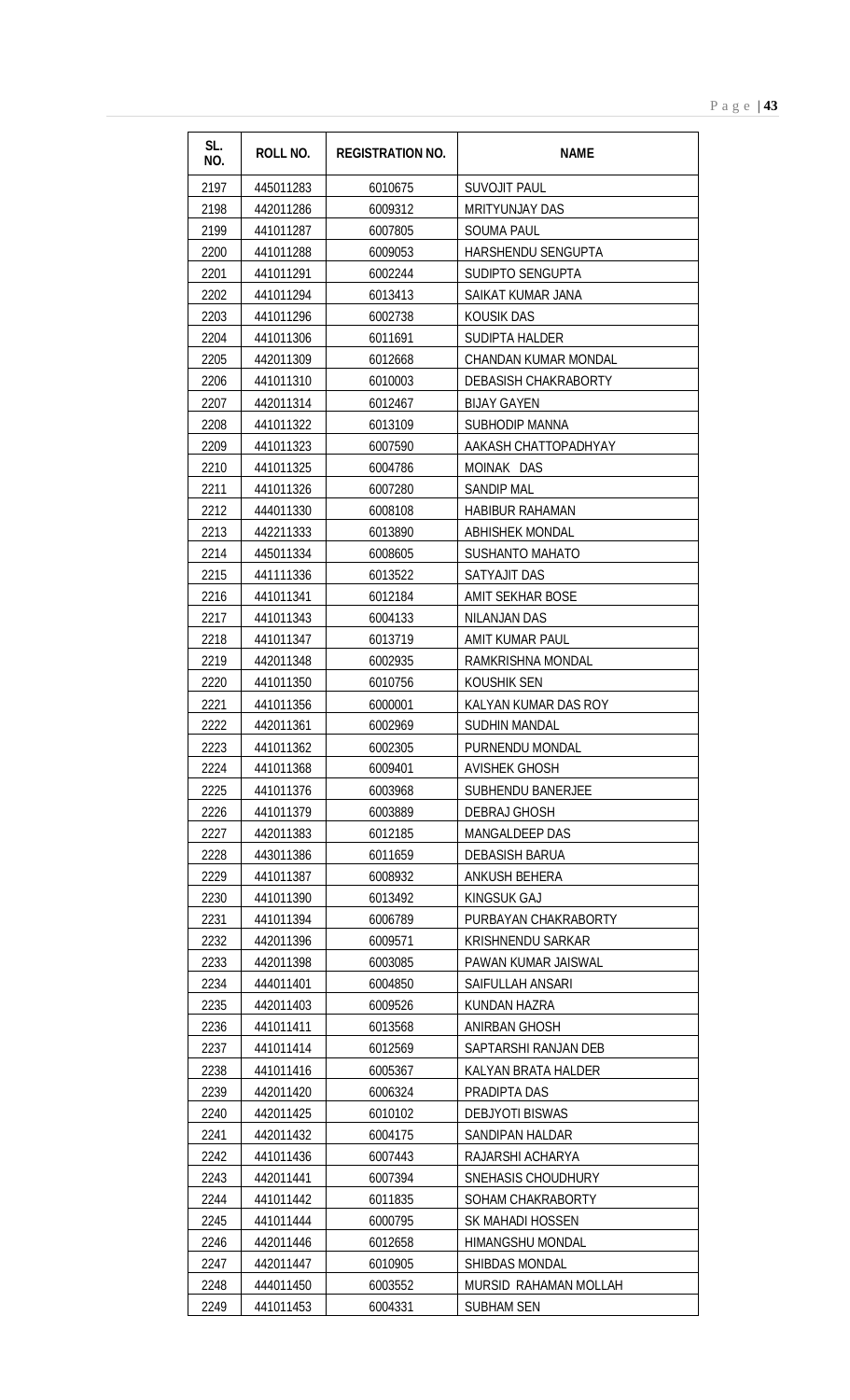| SL.<br>NO. | ROLL NO.  | <b>REGISTRATION NO.</b> | <b>NAME</b>                 |
|------------|-----------|-------------------------|-----------------------------|
| 2250       | 441011456 | 6012520                 | <b>MALAY JANA</b>           |
| 2251       | 441011458 | 6008928                 | <b>NURUL IRSHAD KHAN</b>    |
| 2252       | 442011459 | 6012245                 | <b>GAUTAM DAS</b>           |
| 2253       | 445011460 | 6010308                 | SUDIPTA SAMANTA             |
| 2254       | 441011462 | 6000688                 | <b>DEBESH MONDAL</b>        |
| 2255       | 441011464 | 6009661                 | PRASENJIT SAHA              |
| 2256       | 441011466 | 6010690                 | KAUSTAV SRIMANY             |
| 2257       | 442011467 | 6006509                 | SATYAKI KUMAR BARUI         |
| 2258       | 441011468 | 6010973                 | <b>KUNAL NANDY</b>          |
| 2259       | 441011470 | 6013781                 | <b>AMIT DUTTA</b>           |
| 2260       | 441011471 | 6012748                 | PRITAM PAL                  |
| 2261       | 441011479 | 6001847                 | <b>ARIJIT GHOSHAL</b>       |
| 2262       | 441011482 | 6004735                 | SUBHASIS KOLEY              |
| 2263       | 444011489 | 6007314                 | <b>AKRAM HABIB</b>          |
| 2264       | 445011491 | 6004543                 | <b>ARJUN PRAMANIK</b>       |
| 2265       | 442211495 | 6007648                 | <b>NEWTON DAS</b>           |
| 2266       | 441011496 | 6000523                 | <b>SOMJAY GUHA</b>          |
| 2267       | 441011497 | 6003309                 | SAMAK MUKHOPADHYAY          |
| 2268       | 441011502 | 6007261                 | PRASUN DEY                  |
| 2269       | 441011505 | 6009790                 | ARITRA ADHIKARI             |
| 2270       | 444011516 | 6009748                 | <b>IMRAN ALI</b>            |
| 2271       | 444311525 | 6001213                 | SK SANI ALI                 |
| 2272       | 442011528 | 6005245                 | RANADA PRASAD SAHA          |
| 2273       | 441011530 | 6013826                 | <b>FAHIYAN ALI</b>          |
| 2274       | 441011531 | 6009050                 | <b>TAMAL BISWAS</b>         |
| 2275       | 442011532 | 6002517                 | <b>SANJOY SARDAR</b>        |
| 2276       | 441011535 | 6002716                 | PRITAM MAJI                 |
| 2277       | 441011536 | 6008456                 | <b>DEEPANJAN BISWAS</b>     |
| 2278       | 445011537 | 6010626                 | <b>SUDIP SARDAR</b>         |
| 2279       | 441011539 | 6002487                 | INDRANIL BHATTACHARYA       |
| 2280       | 441011541 | 6004352                 | <b>SAMRAT NAG</b>           |
| 2281       | 441011543 | 6001821                 | <b>TAPAS GHOSH DASTIDAR</b> |
| 2282       | 441011550 | 6005992                 | SUBHRAJYOTI ROY             |
| 2283       | 444011551 | 6003570                 | MOHAMMAD TANWEER FAROOQUE   |
| 2284       | 441011553 | 6002131                 | RAJA MUKHERJEE              |
| 2285       | 441011556 | 6006669                 | <b>DEBASISH DAS</b>         |
| 2286       | 441011564 | 6001799                 | <b>ARITRA BOSE</b>          |
| 2287       | 441011569 | 6008849                 | CHAYAN PANDIT               |
| 2288       | 444111575 | 6009470                 | NASIRUDDIN MONDAL           |
| 2289       | 444011577 | 6010470                 | SAHID LASKAR                |
| 2290       | 441011580 | 6012970                 | CHIRANJIT KUNDU             |
| 2291       | 444011586 | 6010621                 | SHAIKH SOHEIL HOSSAIN       |
| 2292       | 441011590 | 6000451                 | SOURAV BHATTACHARYA         |
| 2293       | 441011600 | 6014233                 | ARNAB GHOSH                 |
| 2294       | 441011607 | 6009684                 | JAI NARAYAN SHARMA          |
| 2295       | 441011608 | 6003345                 | ARNAB SADHUKHAN             |
| 2296       | 442011611 | 6010073                 | SUBHAJIT ROY                |
| 2297       | 444011614 | 6002892                 | <b>BADARUDDIN SARDAR</b>    |
| 2298       | 441011626 | 6008390                 | SUPARNAKANTI TIKADER        |
| 2299       | 441011629 | 6005195                 | SOUMYADEEP BANERJEE         |
| 2300       | 442011630 | 6013172                 | <b>RAKESH BISWAS</b>        |
| 2301       | 442011636 | 6007792                 | <b>SAYAN BISWAS</b>         |
| 2302       | 441011637 | 6007492                 | SAGARDEEP SEN               |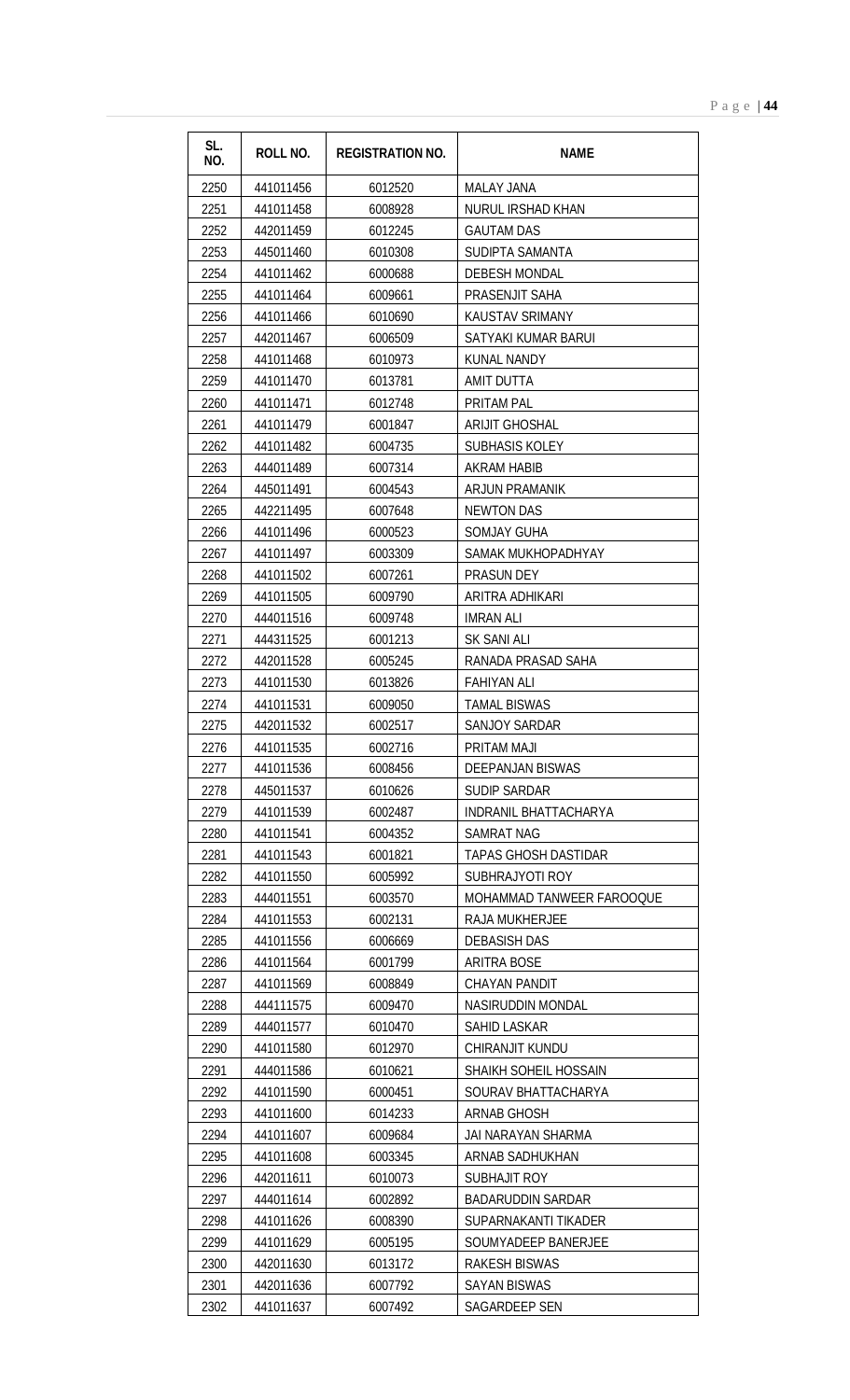| SL.<br>NO.   | ROLL NO.               | <b>REGISTRATION NO.</b> | <b>NAME</b>                                   |
|--------------|------------------------|-------------------------|-----------------------------------------------|
| 2303         | 441011641              | 6004401                 | AVIK BHATTACHARYA                             |
| 2304         | 445011643              | 6013483                 | <b>MD USOP GAZI</b>                           |
| 2305         | 441011645              | 6006380                 | DIPANKAR MUKHERJEE                            |
| 2306         | 442011658              | 6008517                 | AMBARISH PRAMANICK                            |
| 2307         | 441011659              | 6011791                 | <b>MRINMOY GHARAMI</b>                        |
| 2308         | 445011663              | 6009054                 | <b>NAYAN MALLICK</b>                          |
| 2309         | 441011678              | 6002793                 | DEBANJAN BHATTACHARJEE                        |
| 2310         | 441011681              | 6008939                 | DEBAYAN CHATTOPADHYAY                         |
| 2311         | 441011683              | 6003247                 | SOURAV DHARA                                  |
| 2312         | 441011686              | 6003220                 | <b>SHAYAN BOSE</b>                            |
| 2313         | 441011692              | 6006563                 | DEBANJAN BASU                                 |
| 2314         | 441011693              | 6002752                 | <b>AMIATVA MONDAL</b>                         |
| 2315         | 442011703              | 6010306                 | ANUPAM MONDAL                                 |
| 2316         | 441011704              | 6007269                 | SANKHYA PRIYA ROY                             |
| 2317         | 442011707              | 6010853                 | <b>BISWAJIT DAS</b>                           |
| 2318         | 442011709              | 6011748                 | <b>BIDYUT MANDAL</b>                          |
| 2319         | 445011713              | 6008359                 | <b>KIRONMOY NANDY</b>                         |
| 2320         | 441011714              | 6004699                 | <b>ANIMESH MONDAL</b>                         |
| 2321         | 441011718              | 6005253                 | RUDRANIL MITRA                                |
| 2322         | 442011720              | 6004650                 | SAIKAT SARKAR                                 |
| 2323         | 441011725              | 6003772                 | SUBRATA JANA                                  |
| 2324         | 441011729              | 6002072                 | <b>AVISHEKE MANDAL</b>                        |
| 2325         | 444011731              | 6013631                 | SK SULTAN ALAM                                |
| 2326         | 441011735              | 6001389                 | <b>ASHUTOSH KR MISHRA</b>                     |
| 2327         | 442011738              | 6013402                 | KOUSHIK NASKAR                                |
| 2328         | 441011744              | 6005876                 | <b>BIPLAB HALDER</b>                          |
| 2329         | 445011747              | 6003561                 | KOUSHIK GHOSH                                 |
| 2330         | 441011748              | 6005710                 | NILKANTHA GUPTA                               |
| 2331         | 441011750              | 6012776                 | <b>VIKASH KR YADAV</b>                        |
| 2332         | 441011756              | 6007658                 | <b>SURAJIT MANNA</b>                          |
| 2333         | 441011760              | 6005922                 | <b>SUNIL DAS</b>                              |
| 2334         | 441011763              | 6007875                 | <b>SUMIT KUMAR</b>                            |
| 2335         | 441011768              | 6000383                 | <b>MACARIO DAS</b>                            |
| 2336         | 445011771              | 6002524                 | SABYASACHI MAJEE                              |
| 2337         | 442011773              | 6008772                 | SANJIB DAS                                    |
| 2338         | 441011775              | 6011088                 | AMIT KUMAR CHAKRABORTY                        |
| 2339         | 445011780              | 6008471                 | SHUBHASHISH DUTTA                             |
| 2340         | 441011782              | 6009180                 | JAYANTA PATRA                                 |
| 2341         | 441011786              | 6007471                 | RAHUL CHANDA                                  |
| 2342         | 441011787              | 6011044                 | <b>BIJOY KUMAR DAS</b>                        |
| 2343         | 441011796              | 6003440                 | RIK MUKHOPADHYAY                              |
| 2344         | 445011800              | 6012297                 | PARTHA SARATHI RANA                           |
| 2345         | 441011803              | 6005089                 | SAMANWAY CHAKRABORTY                          |
| 2346         | 442011804              | 6009544                 | <b>BIJAN KUMAR SARDAR</b>                     |
| 2347         | 441011805              | 6006757                 | SUBHAM AGARWAL                                |
| 2348         | 444011806              | 6006043                 | <b>TANVEER ALAM</b>                           |
| 2349         | 441011807              | 6014214<br>6009750      | <b>AVEEK MAJUMDER</b><br><b>BARAN CHANDRA</b> |
| 2350<br>2351 | 441011808<br>442011810 | 6012407                 | <b>SAJAL HALDER</b>                           |
| 2352         | 441011813              |                         | <b>ARJUN NAG</b>                              |
| 2353         | 442011814              | 6004640<br>6013656      | ARPAN TARAFDER                                |
| 2354         | 441111819              | 6000063                 | SUBHAJIT DATTA                                |
| 2355         | 443011826              | 6007772                 | <b>BUDH RAM HANSDA</b>                        |
|              |                        |                         |                                               |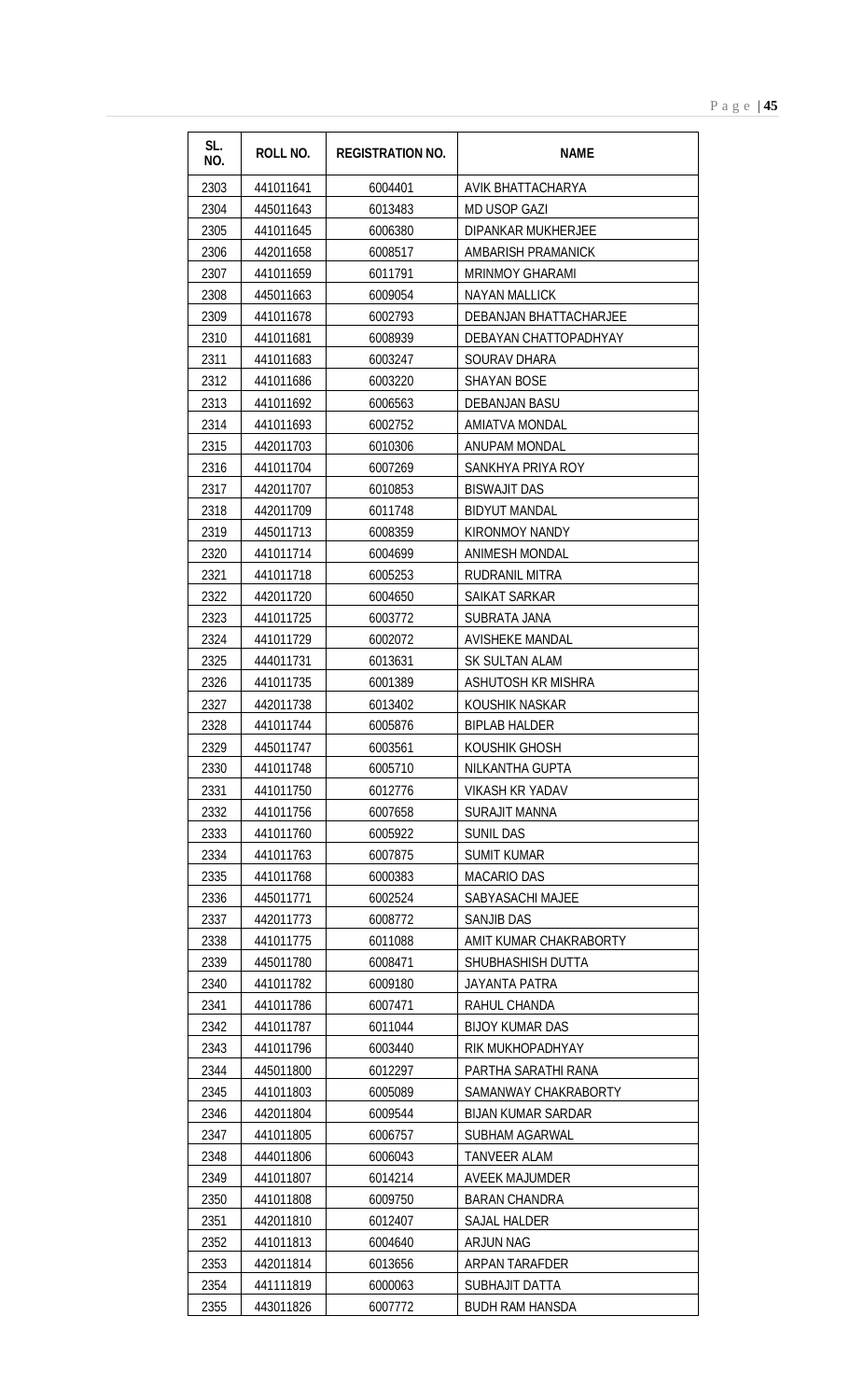| SL.<br>NO. | <b>ROLL NO.</b> | <b>REGISTRATION NO.</b> | <b>NAME</b>             |
|------------|-----------------|-------------------------|-------------------------|
| 2356       | 441011827       | 6006726                 | ARNAB TEWARY            |
| 2357       | 442011831       | 6007241                 | <b>BISWAJIT DAS</b>     |
| 2358       | 441011832       | 6000458                 | SUBHAJIT KARMAKAR       |
| 2359       | 444011838       | 6005224                 | <b>MURSALEEN HAMEED</b> |
| 2360       | 441011852       | 6003604                 | <b>SUMAN GIRI</b>       |
| 2361       | 441011857       | 6002353                 | ENAMUL HAQUE MOLLAH     |
| 2362       | 441011859       | 6003922                 | SAYAN BHATTACHARYA      |
| 2363       | 445011861       | 6000290                 | AYAN MANNA              |
| 2364       | 441011862       | 6003610                 | <b>PRATIK ROY</b>       |
| 2365       | 441011863       | 6006889                 | SAYAN DAS               |
| 2366       | 441011867       | 6012292                 | RITESH KUMAR SINGH      |
| 2367       | 442011869       | 6010451                 | <b>AKASH DAS</b>        |
| 2368       | 441011873       | 6002109                 | <b>SOUMYA RAY</b>       |
| 2369       | 442011874       | 6008558                 | <b>BAPPA HALDER</b>     |
| 2370       | 441011875       | 6012764                 | DIPANJAN NATH           |
| 2371       | 441011880       | 6008043                 | ARPAN CHATTERJEE        |
| 2372       | 441011886       | 6011025                 | SASWATA CHAKRABORTY     |

# **LIST – B**

## **DATE & TIME OF DATA ENTRY SPEED TEST (KEY DEPRESSION TEST) (PHASE – II)**

| DATE OF EXAMINATION                   | TIME OF REPORTING AT THE VENUE |             |  |  |
|---------------------------------------|--------------------------------|-------------|--|--|
| 12 <sup>th</sup> May, 2022 (Thursday) | <b>First half</b>              | Second half |  |  |
|                                       | $9:30$ AM                      | $12:30$ PM  |  |  |

# **NO ADMIT CARD WILL BE SENT BY POST.**

The candidates are required to download and take a print of their Admit Card. The candidates must note that their candidatures will be strictly provisional, if they do not fulfill the eligibility criteria in all respect (as specified in the Notification No. 33-RG dated 04.01.2021), their candidature will be cancelled at any stage of the process of selection.

# **The venue and time (first half/second half) of examination of the candidate, including the modalities of online computer based Data Entry Speed Test (Key depression test), shall be specified in his/her Admit Card.**

The facility to download the Admit Cards will be closed after commencement of examination.

|                                                                |  |  | Link for downloading Admit Card for online                 |  |  |
|----------------------------------------------------------------|--|--|------------------------------------------------------------|--|--|
| Link for downloading computer based Data Entry Speed Test [Key |  |  |                                                            |  |  |
| <b>Admit Cards</b>                                             |  |  | Depression Test] (Phase II) will be provided on this       |  |  |
|                                                                |  |  | website (www.calcuttahighcourt.gov.in) on 27 <sup>th</sup> |  |  |